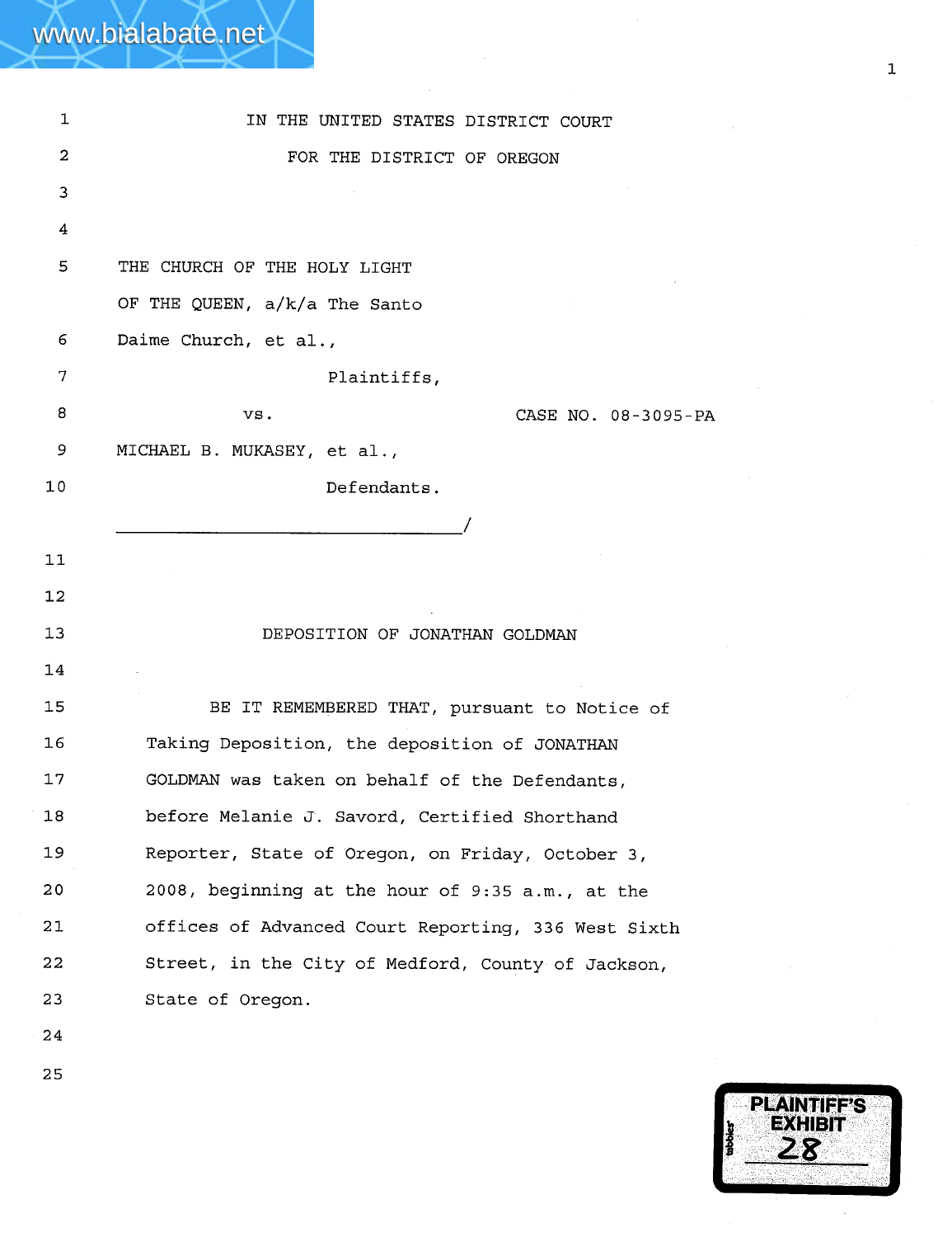| 1  | ii<br>APPEARANCES                         |
|----|-------------------------------------------|
| 2  | ON BEHALF OF THE PLAINTIFFS:              |
| 3  | ROY S. HABER                              |
|    | Attorney at Law                           |
| 4  | 570 East 40th Avenue                      |
|    | Eugene, Oregon 97403                      |
| 5  |                                           |
| 6  | TONKON TORP LLP                           |
|    | Attorneys at Law                          |
| 7  | 1600 Pioneer Tower                        |
|    | 888 Southwest Fifth Avenue                |
| 8  | Portland, Oregon 97204                    |
| 9  | DON H. MARMADUKE, ESQ.<br>BY:             |
| 10 |                                           |
| 11 |                                           |
|    | ON BEHALF OF THE DEFENDANTS:              |
| 12 |                                           |
|    | UNITED STATES DEPARTMENT OF JUSTICE       |
| 13 | Civil Division                            |
|    | 20 Massachusetts Avenue Northwest         |
| 14 | Washington, D.C. 20530                    |
| 15 | BY: BRIGHAM J. BOWEN, ESQ.                |
|    | ERIC J. BEANE, ESQ.                       |
| 16 |                                           |
| 17 |                                           |
| 18 |                                           |
| 19 | REPORTED BY:                              |
| 20 | MELANIE J. SAVORD                         |
|    | Certified Shorthand Reporter, No. 96-0325 |
| 21 | Registered Professional Reporter          |
| 22 | ADVANCED COURT REPORTING & VIDEO SERVICE  |
|    | 336 West 6th Street                       |
| 23 | Medford, Oregon 97501                     |
| 24 | (541) 732-1988 MEDFORD (541) 732-1987 FAX |
|    | $(800)$ 343-3396                          |
| 25 |                                           |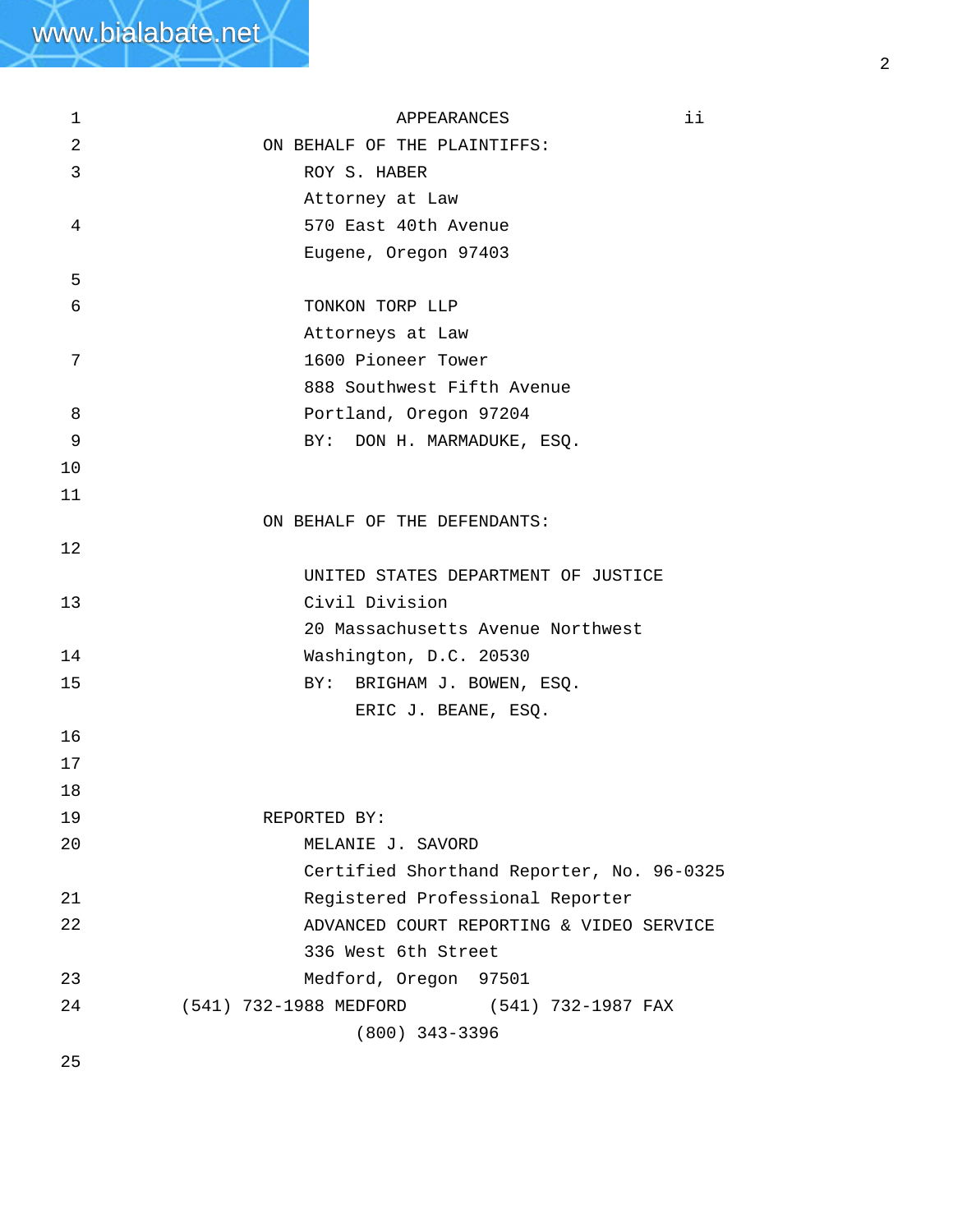1 Q Do you refer to the people that come to you as 2 3 4 5 6 7 8 9 10 11 12 13 14 15 16 17 patients? A I refer to them these days as clients. Q Has any client that came to you for any of the services you described ever subsequently visited the CHLQ? A Very rarely. There may, yes. Yes. Yes. Q Have any of your clients ever become CHLQ members or initiates? A Yes. Q What percentage would you estimate of the CHLQ initiates? A Were clients of me? Q Yes. A You will have to give me a moment to think. Q Sure. A Two percent maybe. I'm trying to transfer like numbers into -- maybe two. Two percent, three percent. 18  $Q$  What's the total number of members that you are 19 referring to? How many total members? 20 \_\_\_\_\_\_ A At this point 40, more or less. We are talking 21 about two people out of 40 is what I'm saying. I don't -- 22 \_\_ I don't know what that translates as. 23 <u>Q</u> How many former members are there? 24 A In that category? 25 Q No. How many former members of the CHLQ?

www.bialabate.net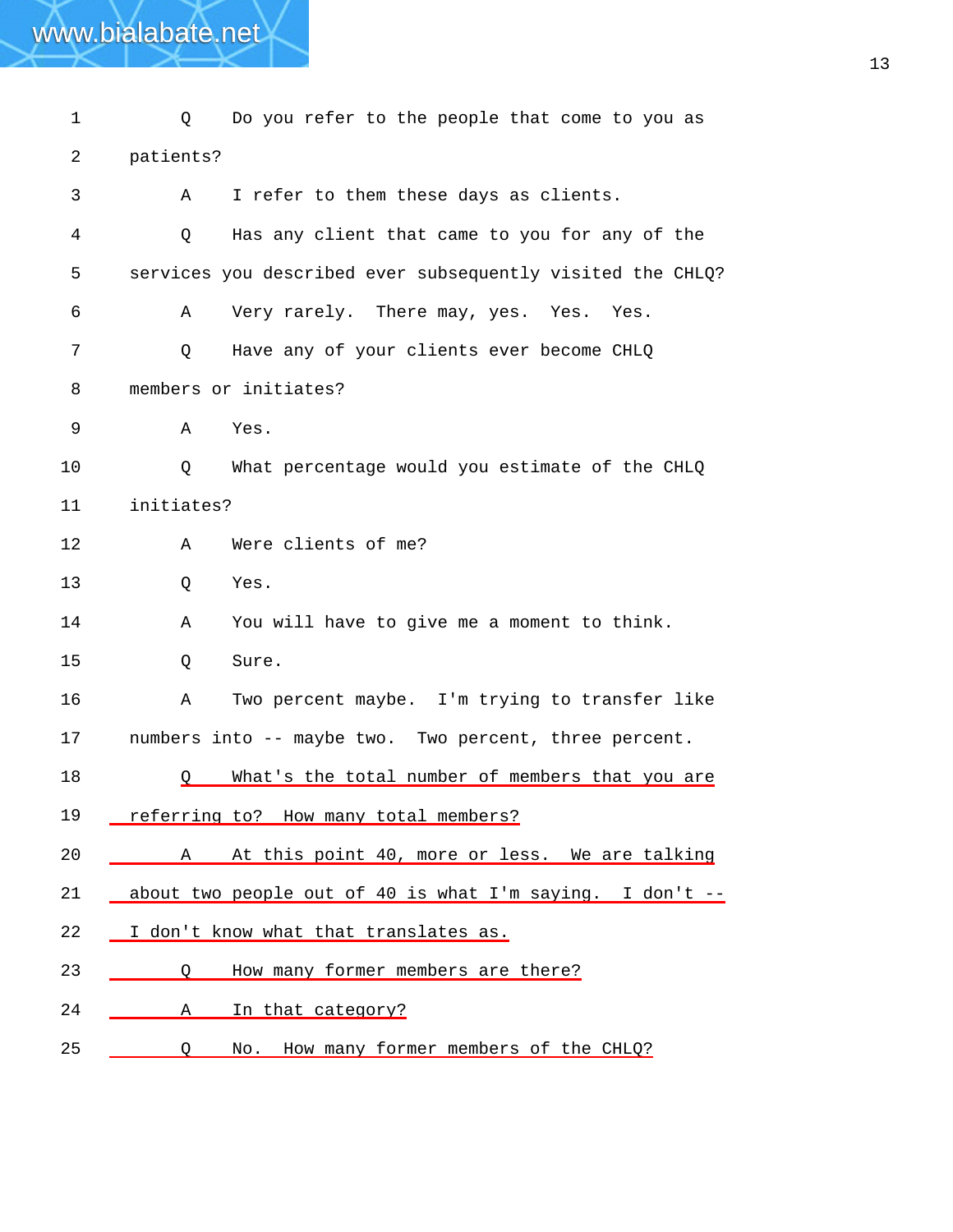| $\mathbf 1$ | All together former members I have to say<br>Α             |
|-------------|------------------------------------------------------------|
| 2           | another 40. I have to say another 40.                      |
| 3           | Do you proselytize?<br>0                                   |
| 4           | Not a bit. Never.<br>Α                                     |
| 5           | But you don't advertise the CHLQ in any way<br>O           |
| 6           | either, do you?                                            |
| 7           | None. Nothing.<br>Α                                        |
| 8           | So how do people find out about the CHLQ?<br>Q             |
| 9           | People find out -- it's an interesting question<br>Α       |
| 10          | because people find out generally from word of mouth but   |
| 11          | not word of mouth as in proselytizing. But people will     |
| 12          | be -- for instance, what happens generally when someone    |
| 13          | begins to come to services is they themselves begin to     |
| 14          | change a lot and it becomes obvious to people that are     |
| 15          | close to them. Our way and the way we encourage our        |
| 16          | members is people don't go and then, how do you say, begin |
| 17          | talking to other people. They wait and people in their     |
| 18          | circle of friends will say eventually okay, what's going   |
| 19          | Something is changing, new. And we actually counsel<br>on? |
| 20          | people to have a step-by-step, very careful conversation.  |
| 21          | So what I tell people, for instance, is there              |
| 22          | may be 10 people who are going to express an initial       |
| 23          | curiosity about what's going on with you because they know |
| 24          | you. Out of those 10, there may be one person who really   |
| 25          | wants to have a serious conversation. And so then sit      |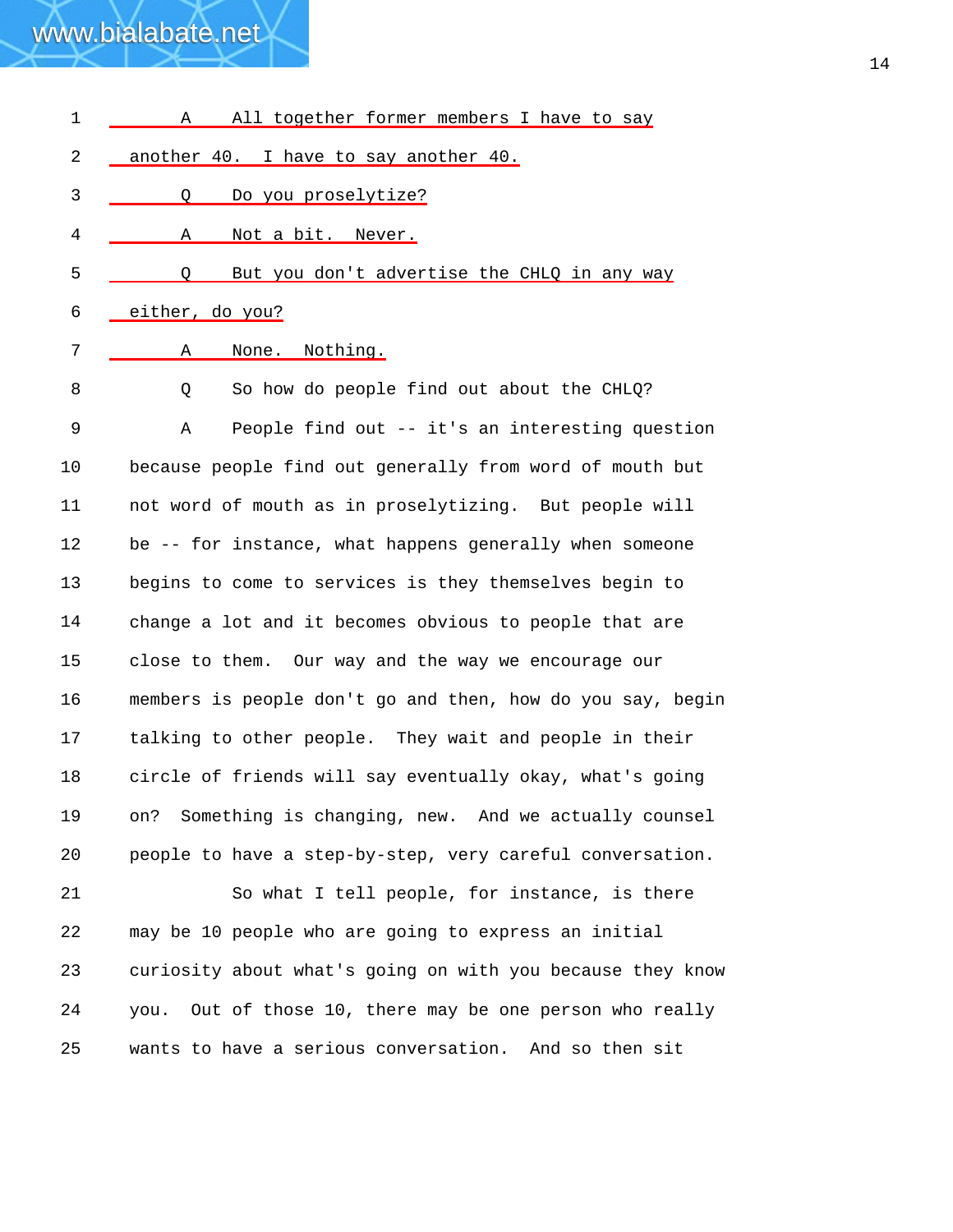| 1  | Do you think the government should have the<br>Q            |
|----|-------------------------------------------------------------|
| 2  | authority to regulate controlled substances?                |
| 3  | Certainly.<br>Α                                             |
| 4  | Are you familiar with the Controlled Substances<br>Q        |
| 5  | Act?                                                        |
| 6  | I'm familiar with it. Not intimately familiar,<br>Α         |
| 7  | but I'm familiar with it, sure.                             |
| 8  | Are you aware that ayahuasca and the Daime tea<br>Q         |
| 9  | contain DMT?                                                |
| 10 | Α<br>Yes.                                                   |
| 11 | Are you aware that that's a Schedule 1<br>Q                 |
| 12 | controlled substance?                                       |
| 13 | The DMT is not Daime and ayahuasca. But the<br>Α            |
| 14 | DMT -- is that what you are asking?                         |
| 15 | Q<br>Yes.                                                   |
| 16 | Yes, certainly.<br>Α                                        |
| 17 | Do you believe that DMT should be a Schedule 1<br>Q         |
| 18 | controlled substance?                                       |
| 19 | I don't feel qualified to answer that question.<br>Α        |
| 20 | Do you -- why not?<br>Q                                     |
| 21 | I'm not a scientist. I'm not a -- I'm not a<br>Α            |
| 22 | drug expert. It's not my expertise. You know what I         |
| 23 | I don't feel like I can truthfully give the reason<br>mean? |
| 24 | because I know that the process of something getting to     |
| 25 | that category is a long and complicated process, and I'm    |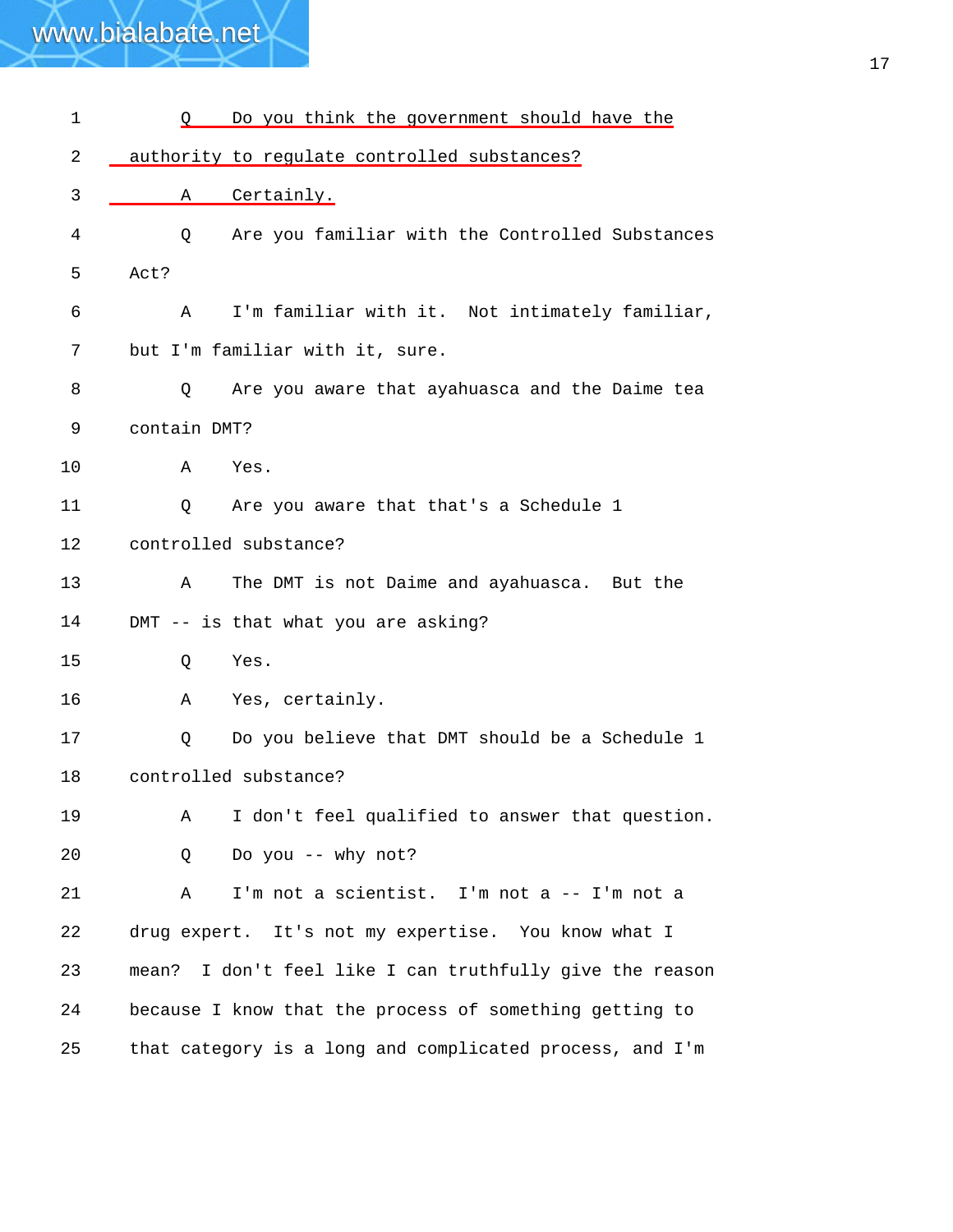| 1  | just not -- it's not my profession.                        |
|----|------------------------------------------------------------|
| 2  | Do you think that all substances that contain<br>$\circ$   |
| 3  | any DMT should be a Schedule 1 controlled substance?       |
| 4  | That's $a - I$ think -- no. No, because we are<br>A        |
| 5  | talking about in this case a sacrament, a sacrament of a   |
| 6  | religion which falls in a different category. We are not   |
| 7  | talking about a drug. The Daime is not a drug. The Daime   |
| 8  | is a sacrament. So you start comparing -- you are          |
| 9  | comparing apples and oranges in my view. There's a         |
| 10 | special category of sacramental herbs, sacramental plants  |
| 11 | that is its own -- its own category, its own consideration |
| 12 | as I think the right word I would use.                     |
| 13 | Are there any other substances other than the<br>Q         |
| 14 | Daime tea that you think belong in that same category of   |
| 15 | substances that are used for sacramental purposes and      |
| 16 | shouldn't be Schedule 1 substances?                        |
| 17 | Peyote. Peyote already fits into that category,<br>Α       |
| 18 | right? I think it's the -- what would you call it? The     |
| 19 | flag bearer of that category. The precedent that I'm       |
| 20 | talking about -- about a special category, special         |
| 21 | designation, special consideration already has been given  |
| 22 | to peyote. So that's the only one that I know about.       |
| 23 | Other than -- other than the Daime tea and any<br>Q        |
| 24 | others that you might regard as sacraments, do you think   |
| 25 | that substances that contain DMT should be Schedule 1      |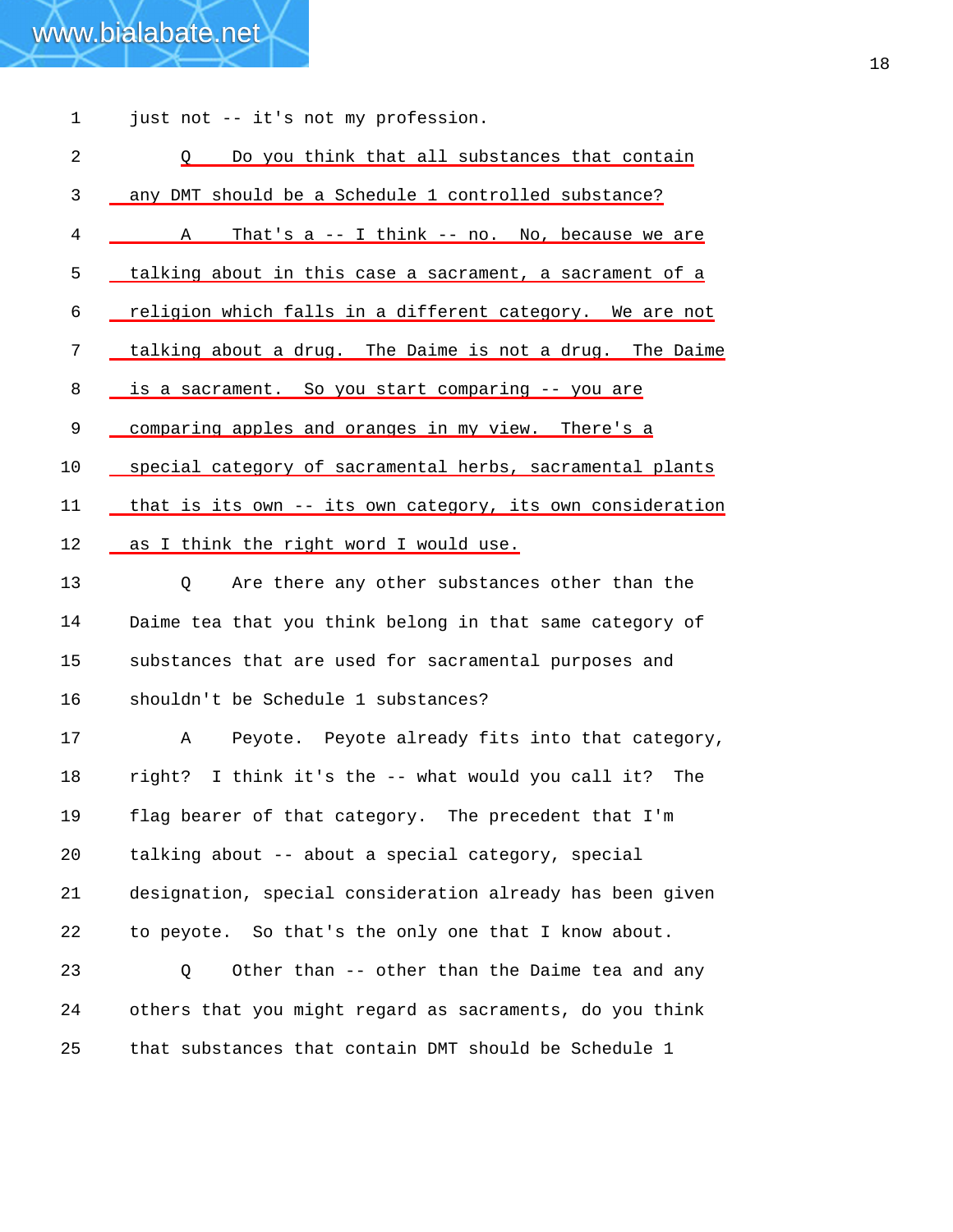| $\mathbf 1$ | Under that, those have locations in various<br>Α          |
|-------------|-----------------------------------------------------------|
| 2           | They are all under that church authority. And<br>places.  |
| 3           | then there's various designations within those            |
| 4           | configurations of churches, centers and points as more    |
| 5           | intermediary authority, right? So you have at the top --  |
| 6           | the padrinho is an honorific that actually means          |
| 7           | godfather. Comes out of the Amazonian culture which       |
| 8           | actually comes from the European-Portuguese culture. It's |
| 9           | an honorific given to a respected elder. Under him are    |
| 10          | the counselors of the Cefluris. That is the name of the   |
| 11          | civil organization. Under those are the authorities, the  |
| 12          | people given authority over those various points, centers |
| 13          | and churches.                                             |
| 14          | And then within those points and churches                 |
| 15          | there's also a hierarchical of churches that are          |
| 16          | responsible for the centers and points.                   |
| 17          | What branches of the Santo Daime Church are the           |
| 18          | plaintiffs in this litigation?                            |
| 19          | What branches?<br>Α                                       |
| 20          | O<br><u>Yes.</u>                                          |
| 21          | In that configuration that I'm talking about?<br>A        |
| 22          | Q<br>Yes.                                                 |
| 23          | In Ashland we are what is called a church, a<br>Α         |
| 24          | full church. And then the Bend, Oregon and Portland,      |
| 25          | Oregon are centers. Called centers -- each of them.       |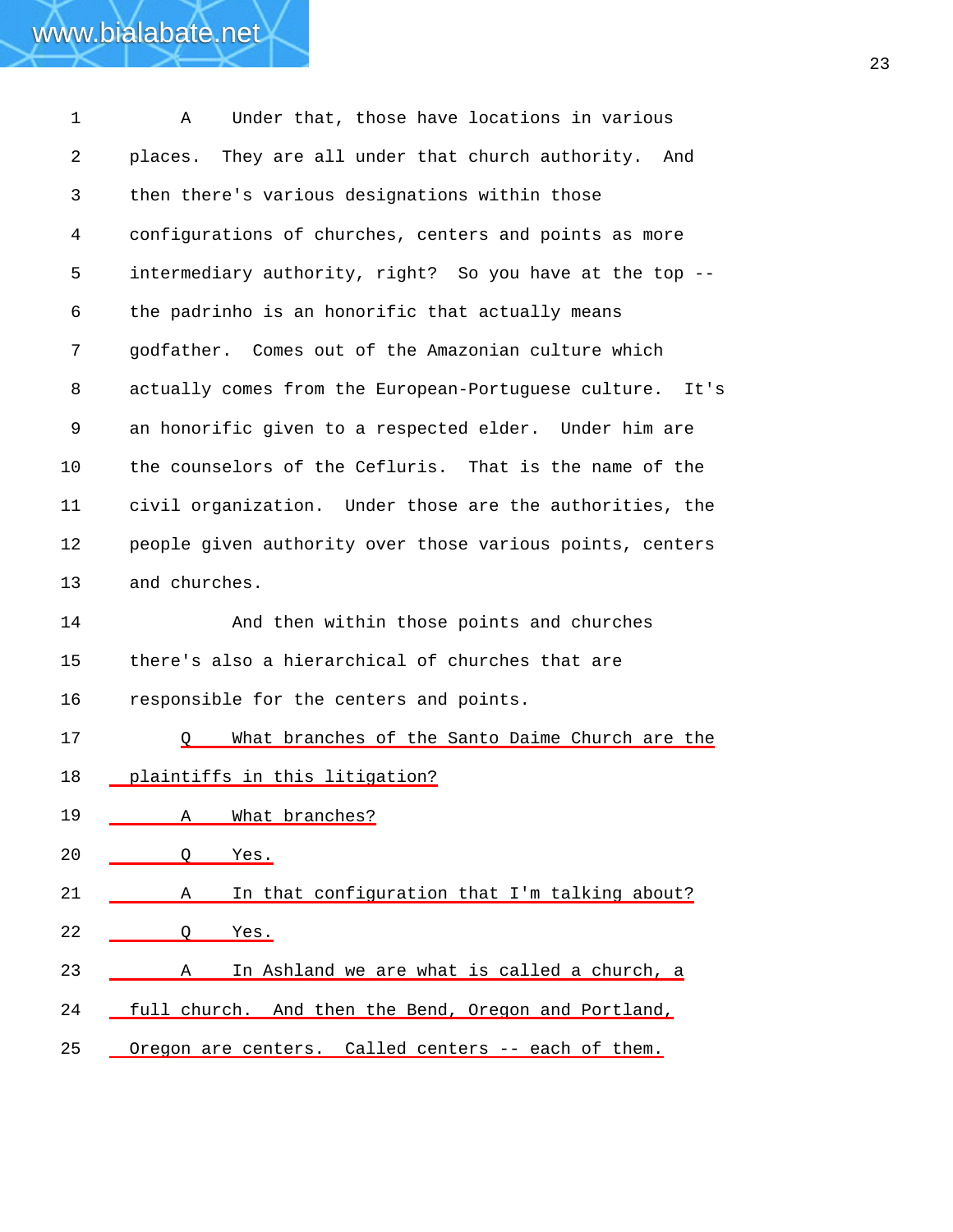| 1  | potential reason for denying somebody participation in a   |
|----|------------------------------------------------------------|
| 2  | ceremony. Are you aware of any examples when anybody       |
| 3  | under 18 participated in a ceremony?                       |
| 4  | Ever anywhere?<br>Α                                        |
| 5  | In Oregon.<br>Q                                            |
| 6  | Α<br>Yes.                                                  |
| 7  | How many examples can you think of?<br>Q                   |
| 8  | I can think of three.<br>Α                                 |
| 9  | And do you know the age of the individuals?<br>Q           |
| 10 | Fifteen, 17. Fifteen. Two 15, one 17.<br>Α                 |
| 11 | Why were they allowed to participate?<br>Q                 |
| 12 | They were the children of Brazilians who had<br>Α          |
| 13 | participated many times in Brazil.                         |
| 14 | Each of those three people were?<br>Q                      |
| 15 | Yeah.<br>Α                                                 |
| 16 | Can you think of any examples where people were<br>O       |
| 17 | not children of Brazilians?                                |
| 18 | Actually I can. I can think of two other<br>Α              |
| 19 | examples, and they were children who had drunk in Brazil,  |
| 20 | but their parents are Americans. And they were given --    |
| 21 | people of that age are given what we call a ceremonial or  |
| 22 | a symbolic amount, right? I don't know if you understand   |
| 23 | the distinction. But because we serve Daime so much, we    |
| 24 | know what is a ceremonial -- ceremonial dose is symbolic.  |
| 25 | In other words, it's not going to have an effect; any kind |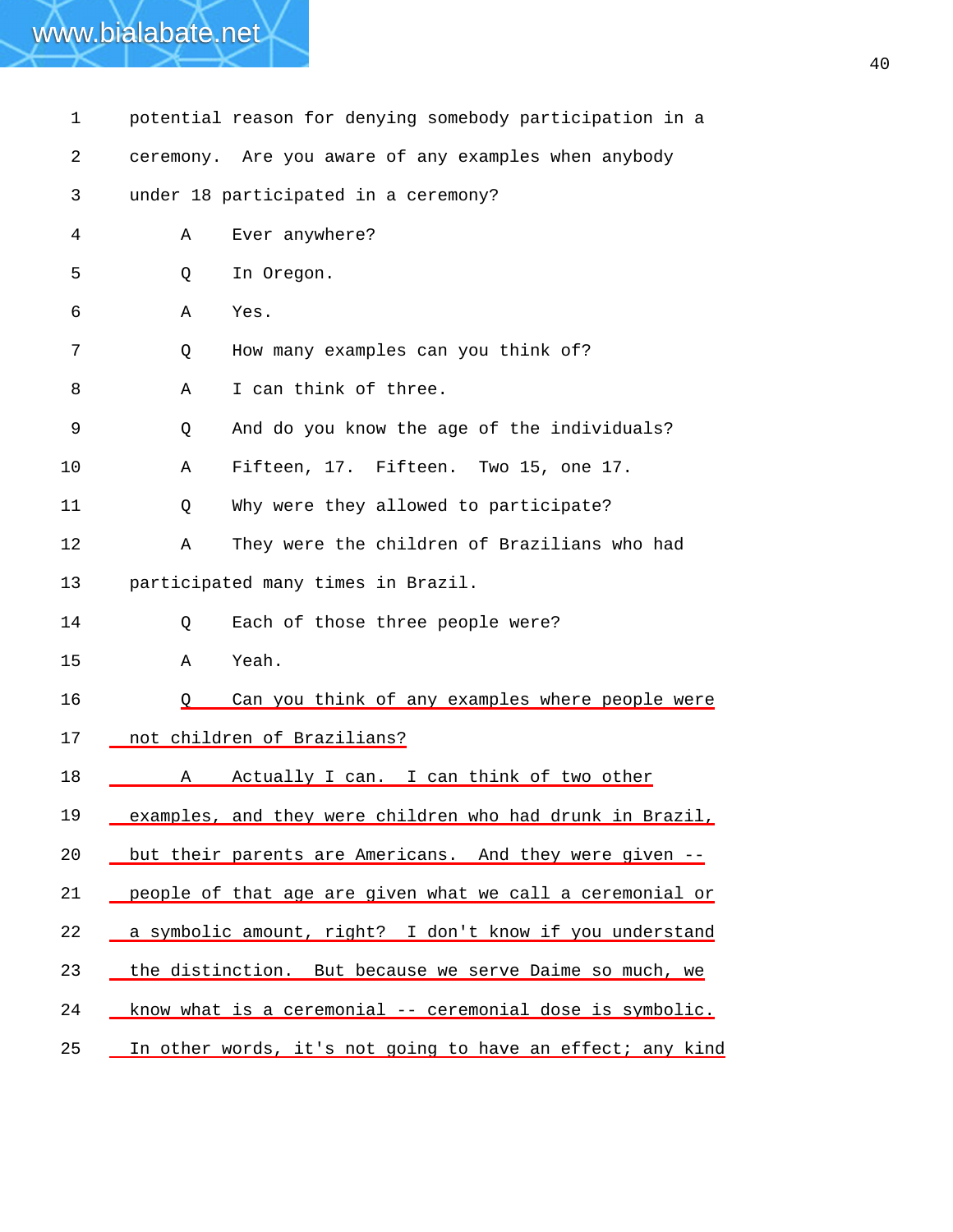| 1  | of discernible, altering affect on the person. We give   |
|----|----------------------------------------------------------|
| 2  | them, right, a small amount.                             |
| 3  | Can you estimate what that amount is?<br>Q               |
| 4  | I can show you on this glass.<br>Α                       |
| 5  | Can you estimate in some way that can be<br>Q            |
| 6  | recorded by the court reporter?                          |
| 7  | MR. HABER: Go off the record for a second.               |
| 8  | THE WITNESS:<br>Teaspoon.                                |
| 9  | MR. BEANE: I would prefer you not.                       |
| 10 | THE WITNESS: I would estimate it would be a              |
| 11 | teaspoonful.                                             |
| 12 | BY MR. BEANE: (Continuing)                               |
| 13 | One serving during the whole ceremony of a<br>Q          |
| 14 | teaspoon?                                                |
| 15 | Could be two of a teaspoon each.<br>Α                    |
| 16 | Okay.<br>Q                                               |
| 17 | And so, you know, when I say that, it could be<br>Α      |
| 18 | half a teaspoon, could be a teaspoon and a half.<br>It   |
| 19 | depends on the person, the size of the person. There are |
| 20 | many variables. But it would be -- it would be designed  |
| 21 | specifically to not invoke an altered state.             |
| 22 | And then can you think of any other examples of<br>Q     |
| 23 | reasons that you wouldn't allow a person to participate  |
| 24 | other than the ones you mentioned?                       |
| 25 | There may be, but I can't now think of any.<br>Α         |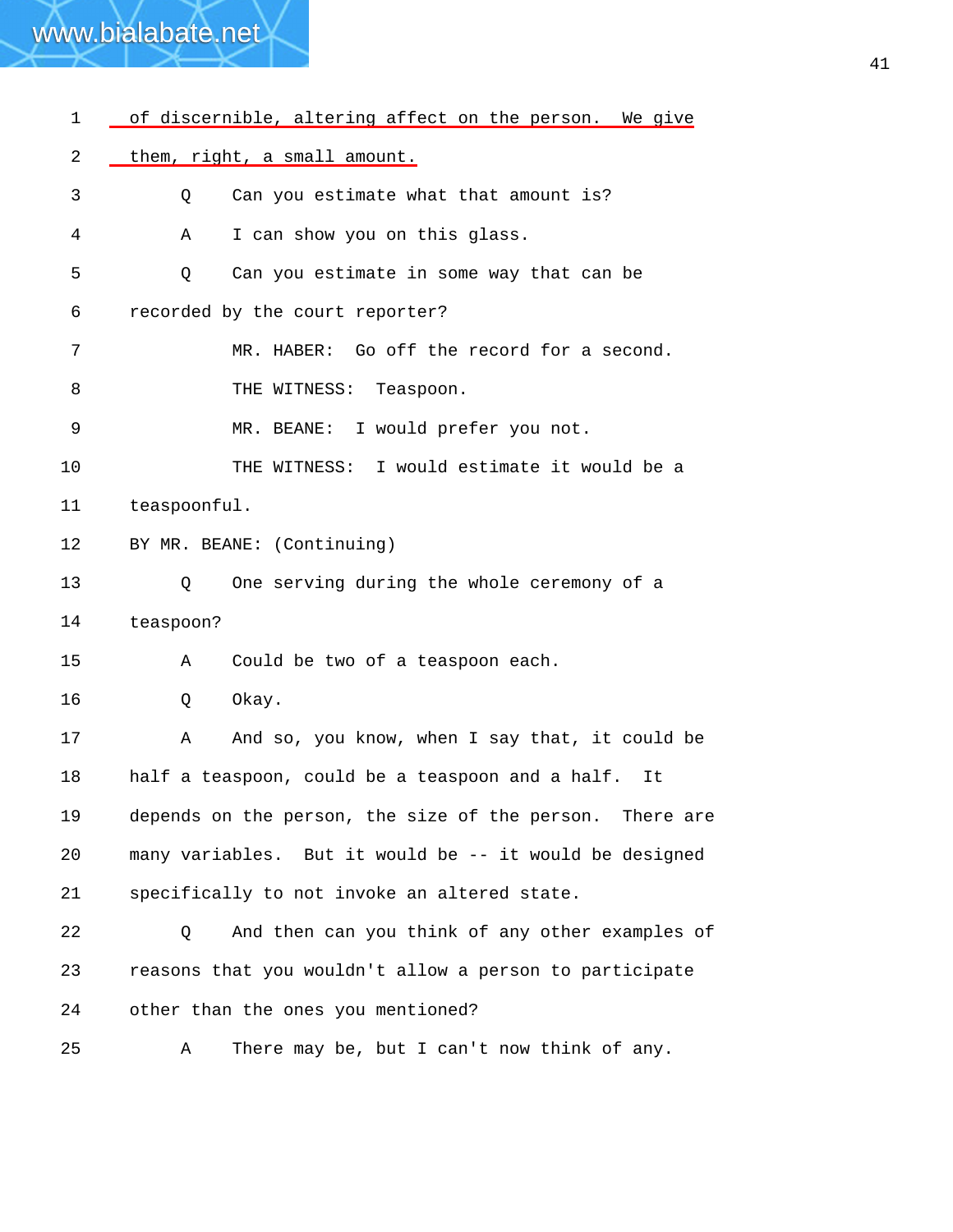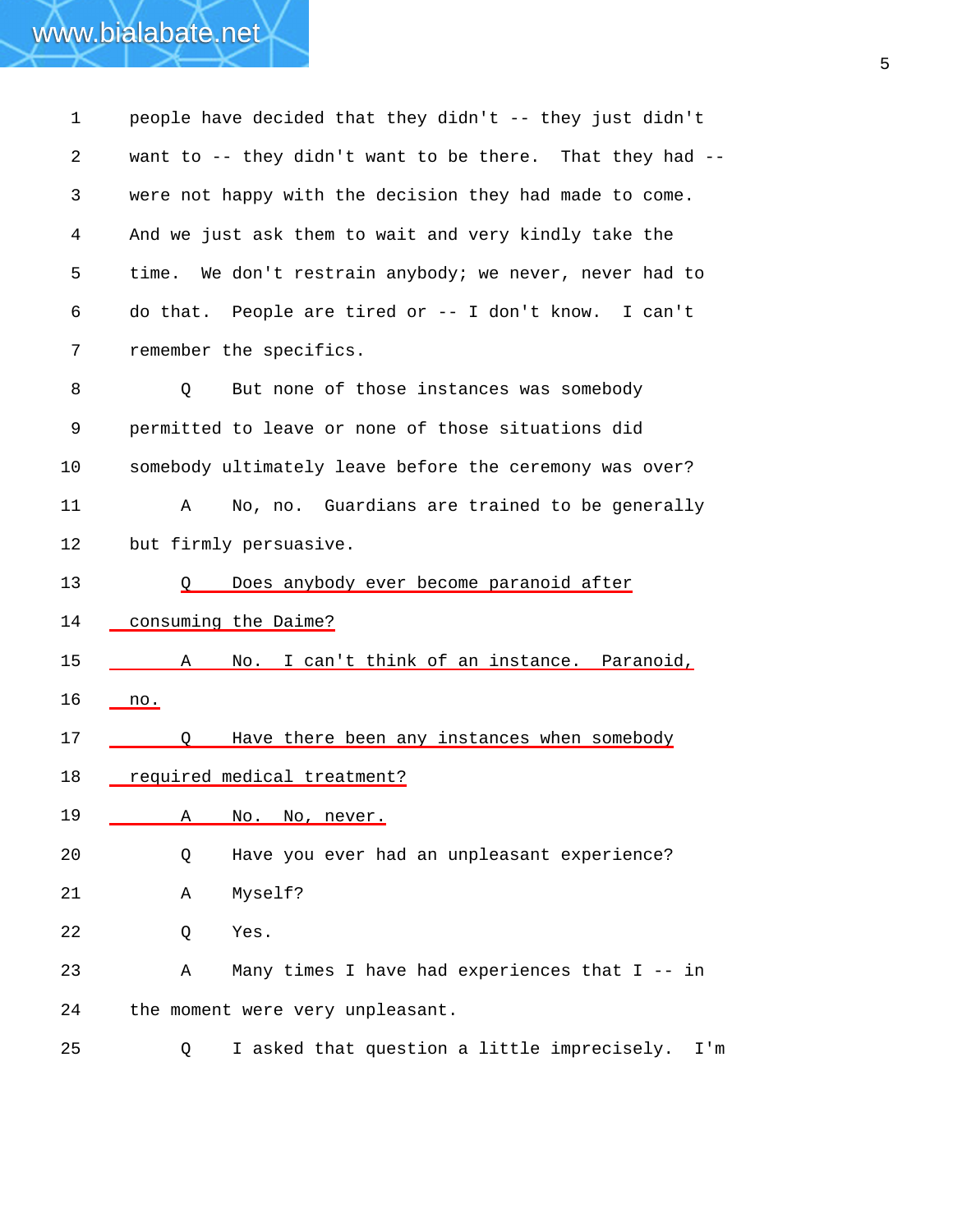| 1  | BY MR. BEANE: (Continuing)                                |
|----|-----------------------------------------------------------|
| 2  | From your perspective, is participation in the<br>$\circ$ |
| 3  | Santo Daime Church beneficial for past or present drug    |
| 4  | users?                                                    |
| 5  | I would say the same answer. Many people who<br>A         |
| 6  | are caught in that spiral of drugs are caught in lots of  |
| 7  | darkness. It's not about the use of drugs. It's about     |
| 8  | what goes along with it.                                  |
| 9  | Is any -- is any type of illegal drug use<br>O            |
| 10 | disqualifying at this point? In other words, would you    |
| 11 | prohibit somebody from participating in a ceremony?       |
| 12 | Yeah. People who are actively using illegal<br>A          |
| 13 | drugs -- it's not going to be a benefit for them, not     |
| 14 | going to help them.                                       |
| 15 | Do you think that the participation in Daime<br>Q         |
| 16 | ceremonies would be helpful to former drug users?         |
| 17 | Yes. Depends on the person. Again, as a<br>Α              |
| 18 | category I can't say yes. As a particular and certainly   |
| 19 | the many experiences -- many, many experiences of -- let  |
| 20 | me say it this way: The man who was the predecessor -- I  |
| 21 | refer to Padrinho Alfredo who is the leader. His father   |
| 22 | was a very special man who was truly a saint early on.    |
| 23 | His name was Sebastian. He said -- at one point he took   |
| 24 | his people to the jungle, right? These people lived in    |
| 25 | Rio Bronco which is the main city in the Amazon. And when |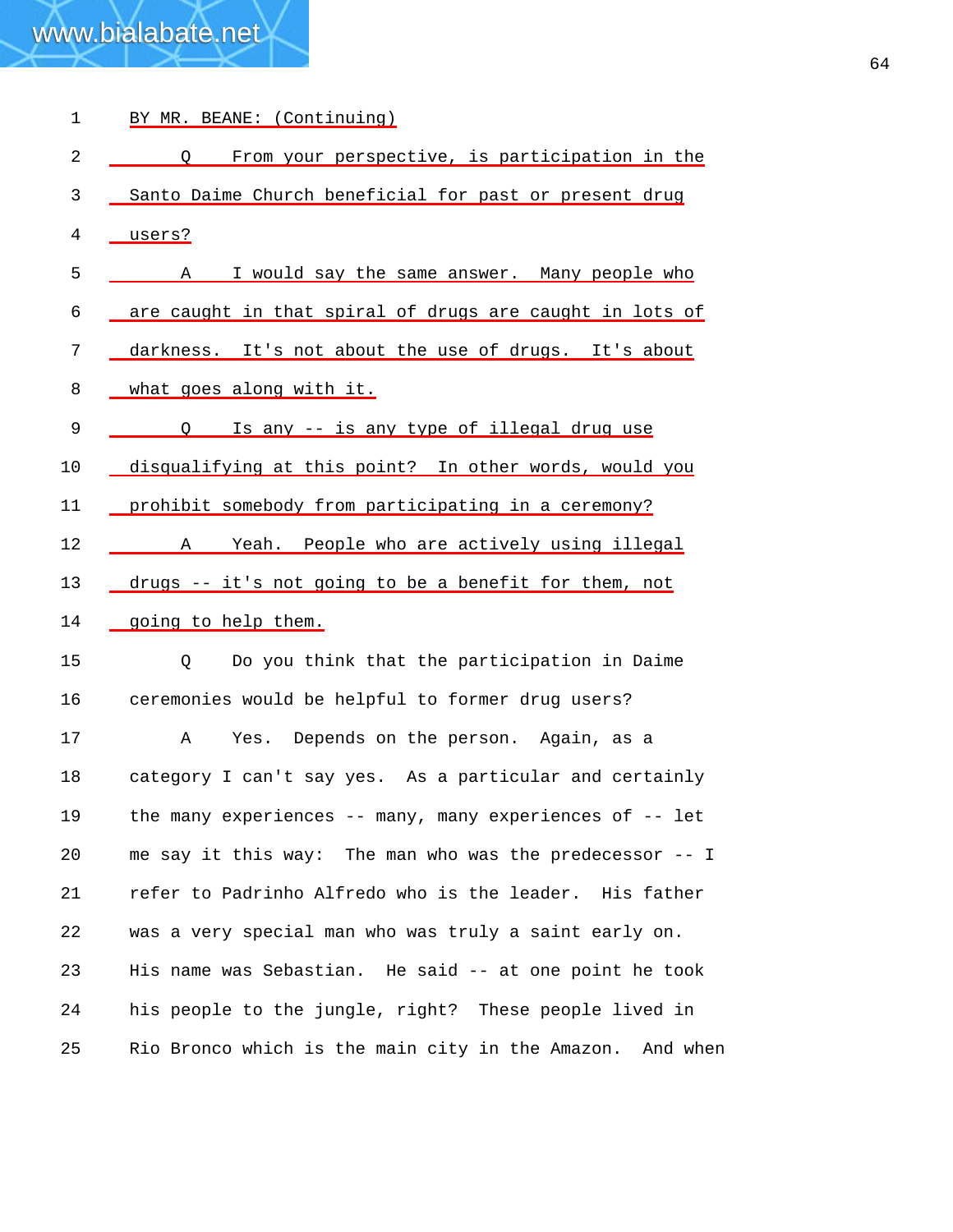### 1 whether it was done in written form I don't know. I don't 2 3 4 5 6 7 8 9 know the form that it was transmitted. This came out of -- this was a codification of things that we were saying to people. I don't have the information as to whether it came out of other material or not. Q But your recollection is that whether it was written or in an earlier document, all potential participants were in receipt of this information? A Always. For sure. 10 Q Other than spiritual or religious benefits, are 11 there any other benefits in your opinion from consumption 12 of the Santo Daime tea? 13 \_\_\_\_\_\_\_ A Yeah. There are spiritual, religious benefits. 14 There are also day-to-day life benefits. And I say this 15 from observation, right, from my own life and observation. 16 My own family is -- my children -- nothing about my 17 children drinking tea. But I'm talking about the ambiance 18 of our family is a place of peace and harmony and love and 19 support. I can guarantee that kind of from my wife and my 20 <u>participation in the Daime. In general that is a</u> 21 well-known observation. 22 Families are harmonized we say from our point of 23 <u>view because we are talking about a consciousness.</u> We say 24 the Daime likes harmony. We say the Daime likes harmony 25 because we say we are dealing with a consciousness, an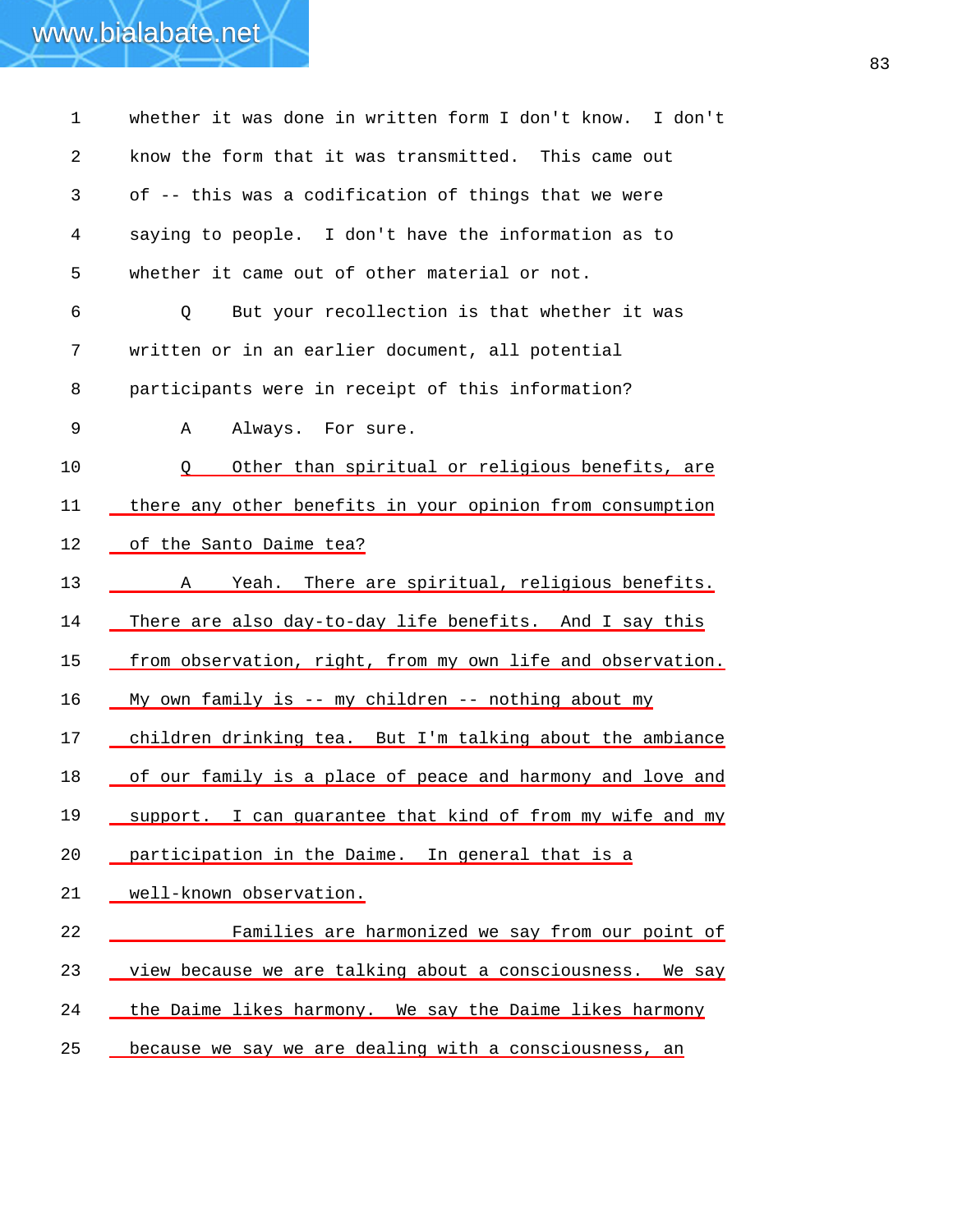| 1          | intelligence, not a tea. There's an active intelligence    |
|------------|------------------------------------------------------------|
| $\sqrt{2}$ | contained in the tea. Daime likes harmony. So people's     |
| 3          | lives become harmonious.                                   |
| 4          | People's lives go through changes; people often            |
| 5          | come to the Daime and change their work because they       |
| 6          | realize as they begin to heal and they begin to become     |
| 7          | more harmonious in themselves that the work they are doing |
| 8          | doesn't match that, and they find it quite difficult       |
| 9          | sometimes to keep doing it. But the Daime also teaches us  |
| 10         | to work so people don't become idle and don't become --    |
| 11         | what do you call it? Dependent. They work actually         |
| 12         | harder. Tend to be people come who have had trouble        |
| 13         | finding work, and they end up working.                     |
| 14         | So there's a social benefit not only to the                |
| 15         | person but to the society that's very well observable.     |
| 16         | Let me put it that way. People take better care of         |
| 17         | themselves, right? So I would never make a claim that the  |
| 18         | Daime itself makes people healthier, but people become     |
| 19         | healthier. So habits that people have. People don't        |
| 20         | necessarily stop drinking coffee or whatever, but they     |
| 21         | drink less, tend to change their diet to a more healthy    |
| 22         | one for them. Not because we tell them to; because         |
| 23         | organically they feel that they want to become more        |
| 24         | healthy. It's very clear observation.                      |
| 25         | You have in Dr. Halpern's report the beginnings            |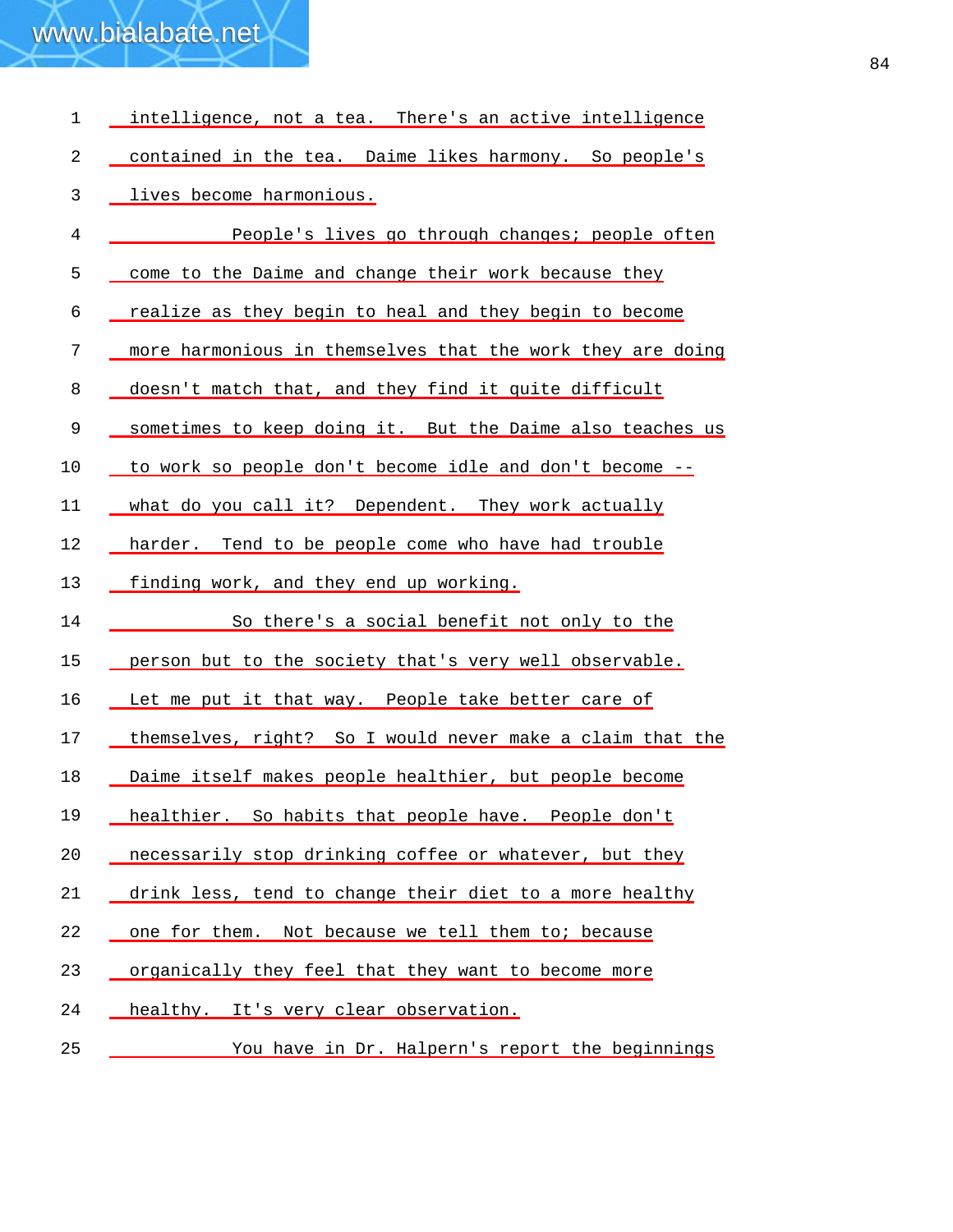| $\mathbf 1$ | of the -- a small but significant observation that people    |
|-------------|--------------------------------------------------------------|
| 2           | come who are addicted to various substances and various      |
| 3           | activities. And not everybody -- Daime is not a panacea.     |
| 4           | But in general very observable -- statistical by his         |
| 5           | estimation -- observation people become less committed to    |
| 6           | those addictions. Very clear observation. People             |
| 7           | drinking more alcohol than is good for them -- not that      |
| 8           | they necessarily stop, but they decrease the amount.         |
| 9           | People who are engaging in activities -- these days people   |
| 10          | are addicted to different kinds of activities that they      |
| 11          | are doing. Tend to -- not everybody. But tend to stop        |
| 12          | that or bring it more into a balance.                        |
| 13          | MR. MARMADUKE: How about chocolate chip                      |
| 14          | cookies?                                                     |
| 15          | THE WITNESS: Chocolate chip cookies are                      |
| 16          | something that we encourage people.                          |
| 17          | MR. HABER: She's writing this down.                          |
| 18          | They come to my house; she makes a<br>THE WITNESS:           |
| 19          | really good chocolate chip cookie. There was one other       |
| 20          | thing I was going to say. See, the Daime also -- there's     |
| 21          | what in the Daime we call the doctrine of the Daime.<br>It's |
| 22          | not just the experience of drinking the tea.<br>The Daime    |
| 23          | doctrine, which is different than other religion             |
| 24          | doctrine -- most are a list of rules. You must do this,      |
| 25          | and this is what God teaches. It's not the Daime.            |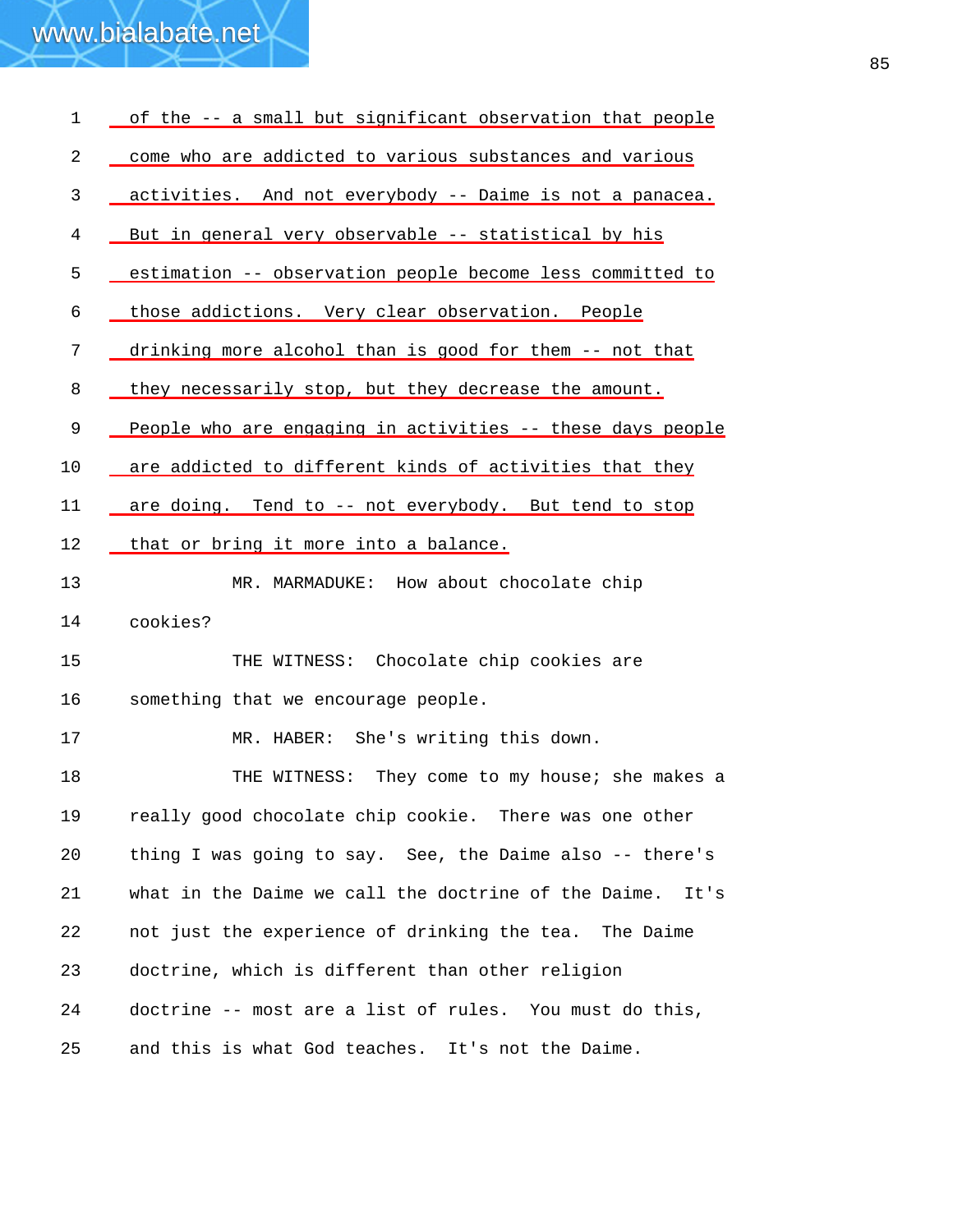1 The doctrine of the Daime we experience is what 2 3 4 5 6 7 8 9 10 I call an active living matrix of consciousness. It's a teaching but it's a teaching that comes from the inner experience. Then the teachings then are transmitted in the songs what we call hymns. It's a very beautiful system. So there's no written, so to speak, catechism. There's not a list of precepts of religion. It's contained in the hymns which are poetry which are open to a lot of experiential -- not so much experiential. Understanding. 11 And there are certain precepts, certain things 12 come through again and again and again. Respect; respect 13 for one's self, respect for one's family, for each other, 14 respect for your brothers and sisters, respect for elders, 15 respect for nature. Harmony, right? Live in harmony. 16 What does that mean? So each one interprets that. If you 17 are living in the middle of the Amazon forest, it means 18 \_ one thing. If you are living in the middle of Washington 19 D.C., harmony means another thing. Little more 20 challenging to find. But it teaches us that. So find 21 respect, harmony, be truthful. 22 I have people come to me quite often and confess 23 but not because I'm a priest. But they need to tell 24 somebody, I have been living a lie, I have been doing 25 this, I have been cheating on my wife, I have been doing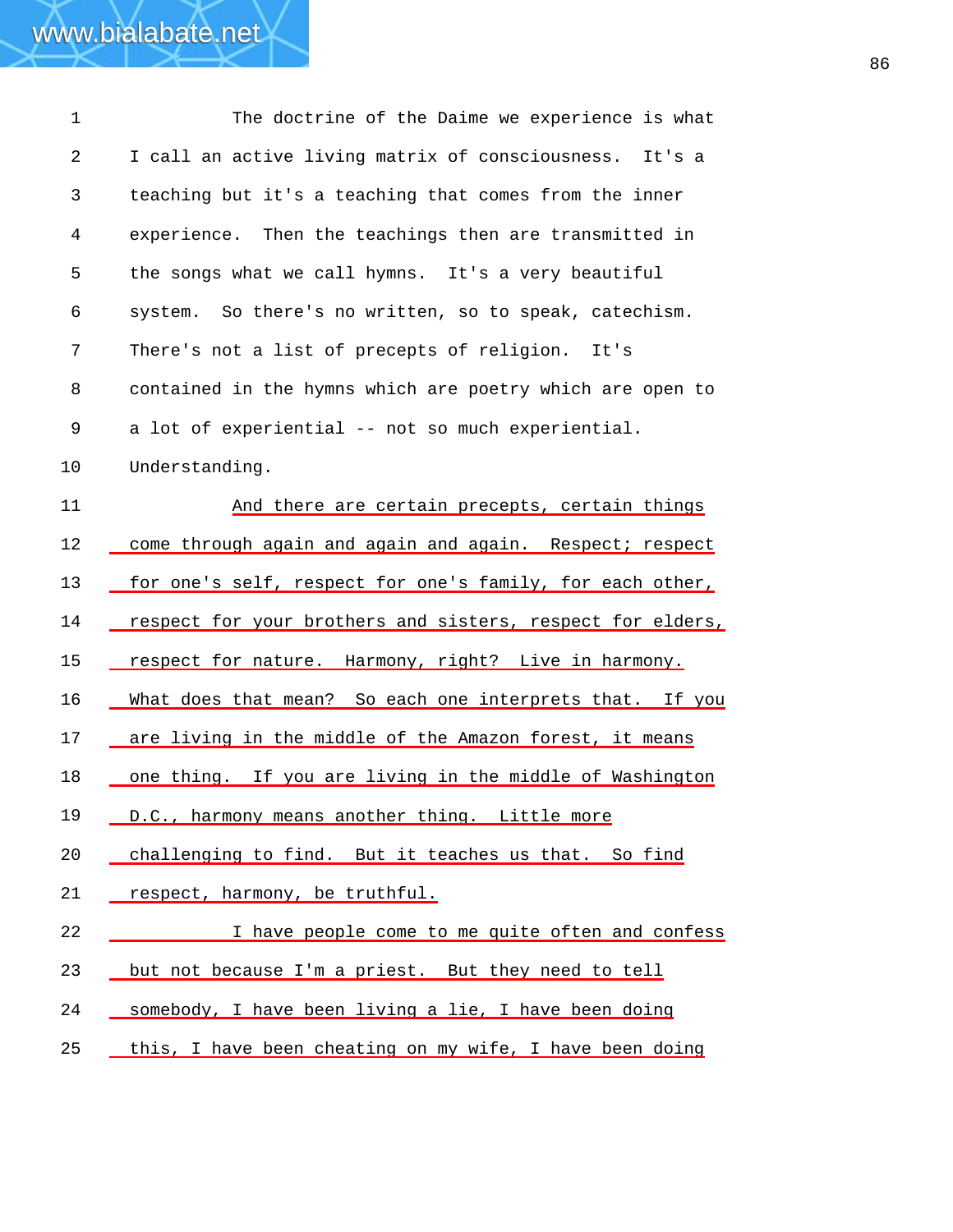| $\mathbf 1$ | whatever. Respect, truth, justice. Do justice, expect     |
|-------------|-----------------------------------------------------------|
| 2           | justice, right? Do justice with each other. Be just. So   |
| 3           | that's just a study. It's what you guys do; bring         |
| 4           | justice. Be a just person. Forgive, right? Don't seek     |
| 5           | vengeance, seek forgiveness. Another one in this culture  |
| 6           | difficult to find.                                        |
| 7           | So people who come to the Daime study that every          |
| 8           | time you drink Daime. So when you talk about a difficult  |
| 9           | time, so yeah, when I have a lack of forgiveness in me,   |
| 10          | the Daime shows me that; I see it.                        |
| 11          | So the study, the evolution of being a spiritual          |
| 12          | person, is that study of forgiveness. But it's not here's |
| 13          | how do you this. It's like okay, you claim you want to be |
| 14          | a Christian; you claim you want to be somebody who        |
| 15          | embodies these teachings. Look at yourself. So the        |
| 16          | process of that; just the process of self-examination     |
| 17          | changes a person. So people become more open-hearted,     |
| 18          | more -- and simultaneously because it's a path of work,   |
| 19          | more grounded.                                            |
| 20          | So people -- this is not a -- we had a phrase in          |

21 22 23 24 25 the '60s, bliss. There is not people that just sit around being spiritual people with spiritualizing their lives. Does not mean to live 21st Century America. It's a heck of a study. It's pretty self-limiting, but the people who make that study transform themselves; become better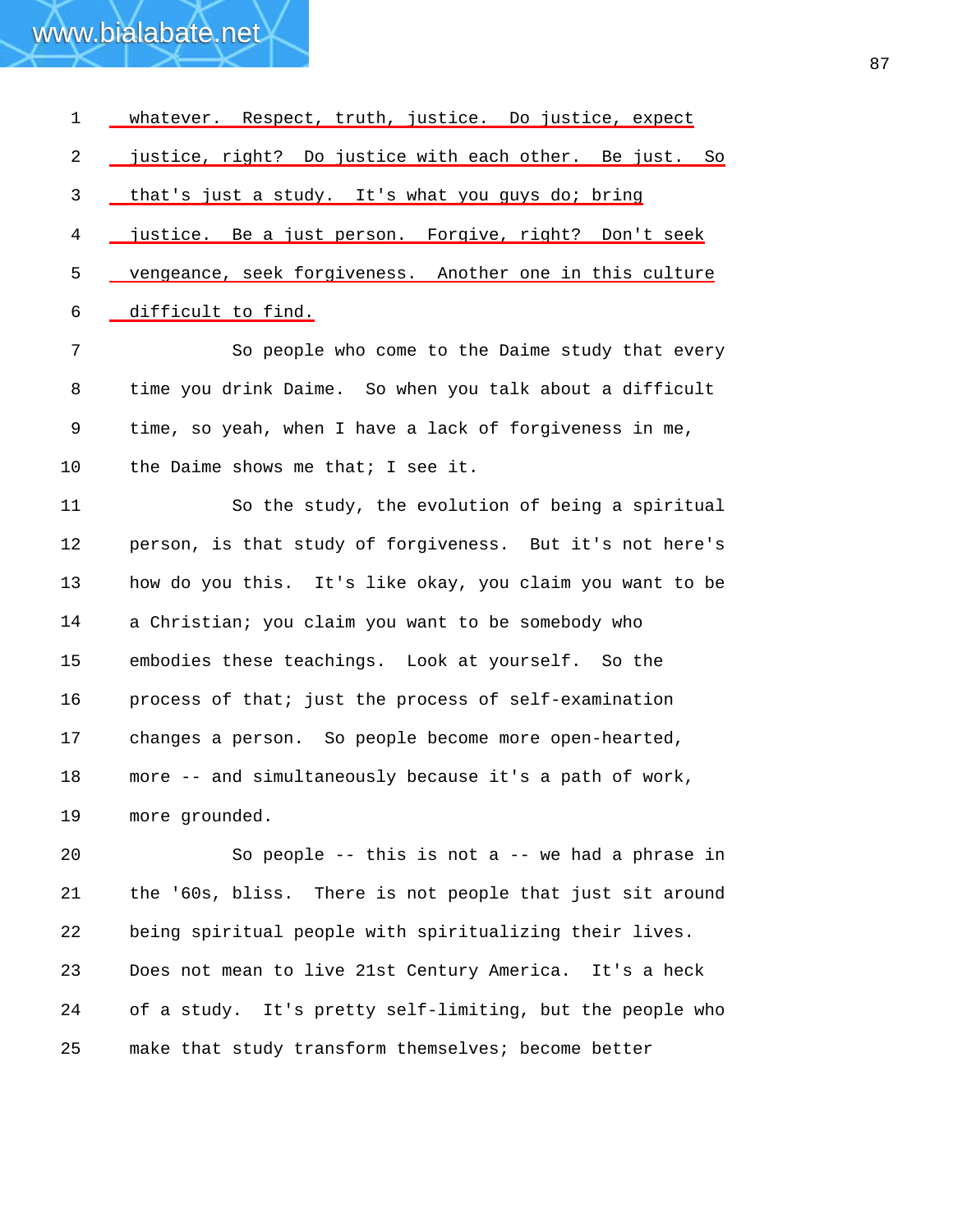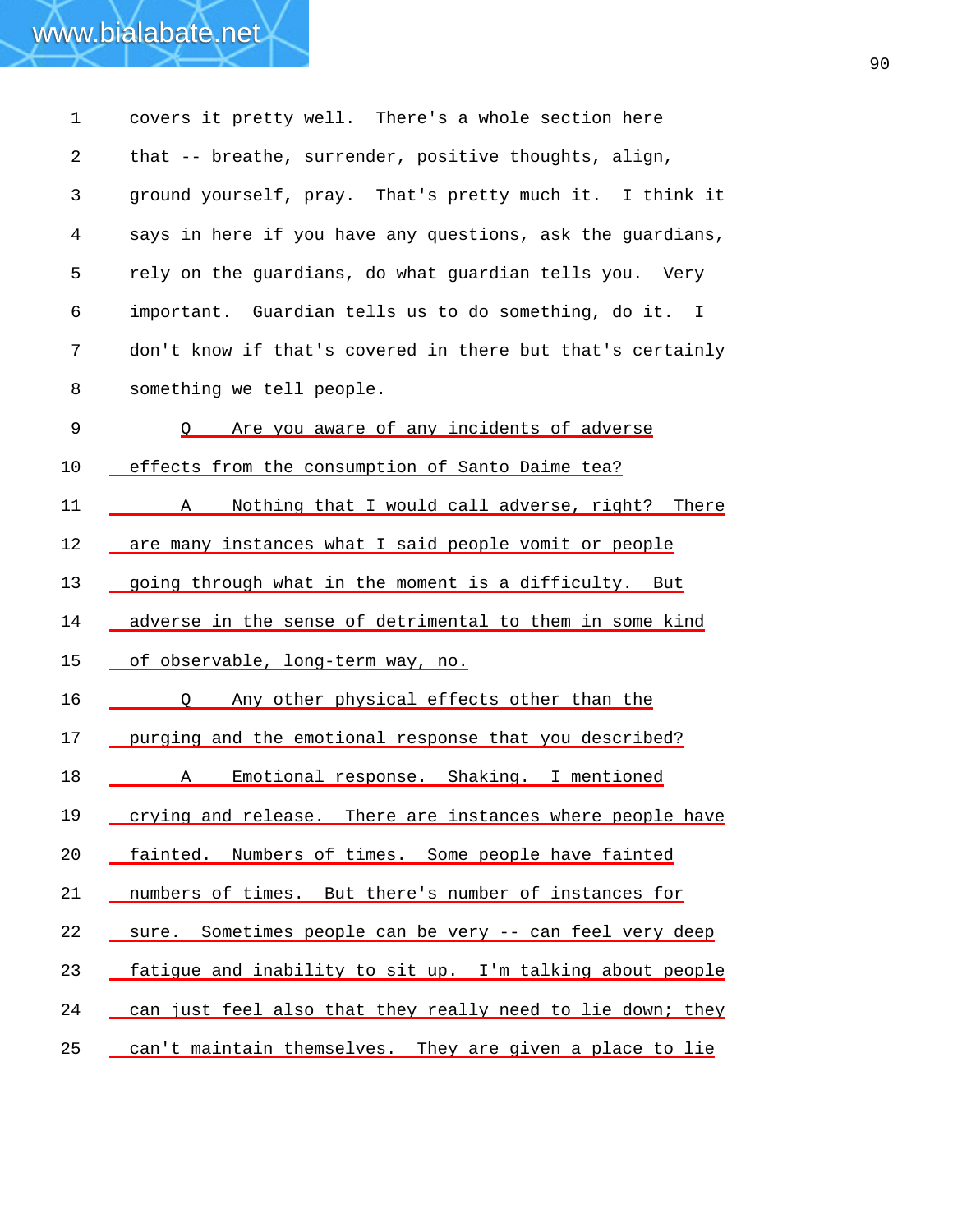| $\mathbf{1}$ | down. That's about it.                                          |
|--------------|-----------------------------------------------------------------|
| 2            | Are you aware of any incidents where people<br>$\circ$          |
| 3            | became temporarily unconscious?                                 |
| 4            | I just said sometimes people pass out. Last<br>A                |
| 5            | very quick; five seconds, 10 seconds. Then they come --         |
| 6            | they come back. But there's no instance of people who           |
| 7            | pass out and stay that way.                                     |
| 8            | Q So the longest period that you are aware of is                |
| 9            | five seconds or sometimes longer?                               |
| 10           | $\mathbf{A}$<br><u>Ten seconds.</u>                             |
| 11           | Q Are there any incidents when somebody required                |
| 12           | medical treatment after a consumption of the Santo Daime        |
| 13           | tea that you are aware?                                         |
| 14           | Not that I'm aware of. Like I say, in thousands<br>$A \quad \_$ |
| 15           | of rituals I have no awareness anywhere in the world of         |
| 16           | that ever happening.                                            |
| 17           | You referred earlier to the 2008 Halpern study.<br>Q            |
| 18           | Uh-huh.<br>Α                                                    |
| 19           | Are you aware of any other studies of the use of<br>Q           |
| 20           | Santo Daime tea by members of the United States?                |
| 21           | No, I'm not aware. I'm not aware of another<br>Α                |
| 22           | study. Of that level anyway I'm not aware of at all.            |
| 23           | Are you aware of any other studies of Santo<br>Q                |
|              |                                                                 |
| 24           | Daime use more broadly anywhere in the world?                   |
| 25           | It would be something that Roy would know way<br>Α              |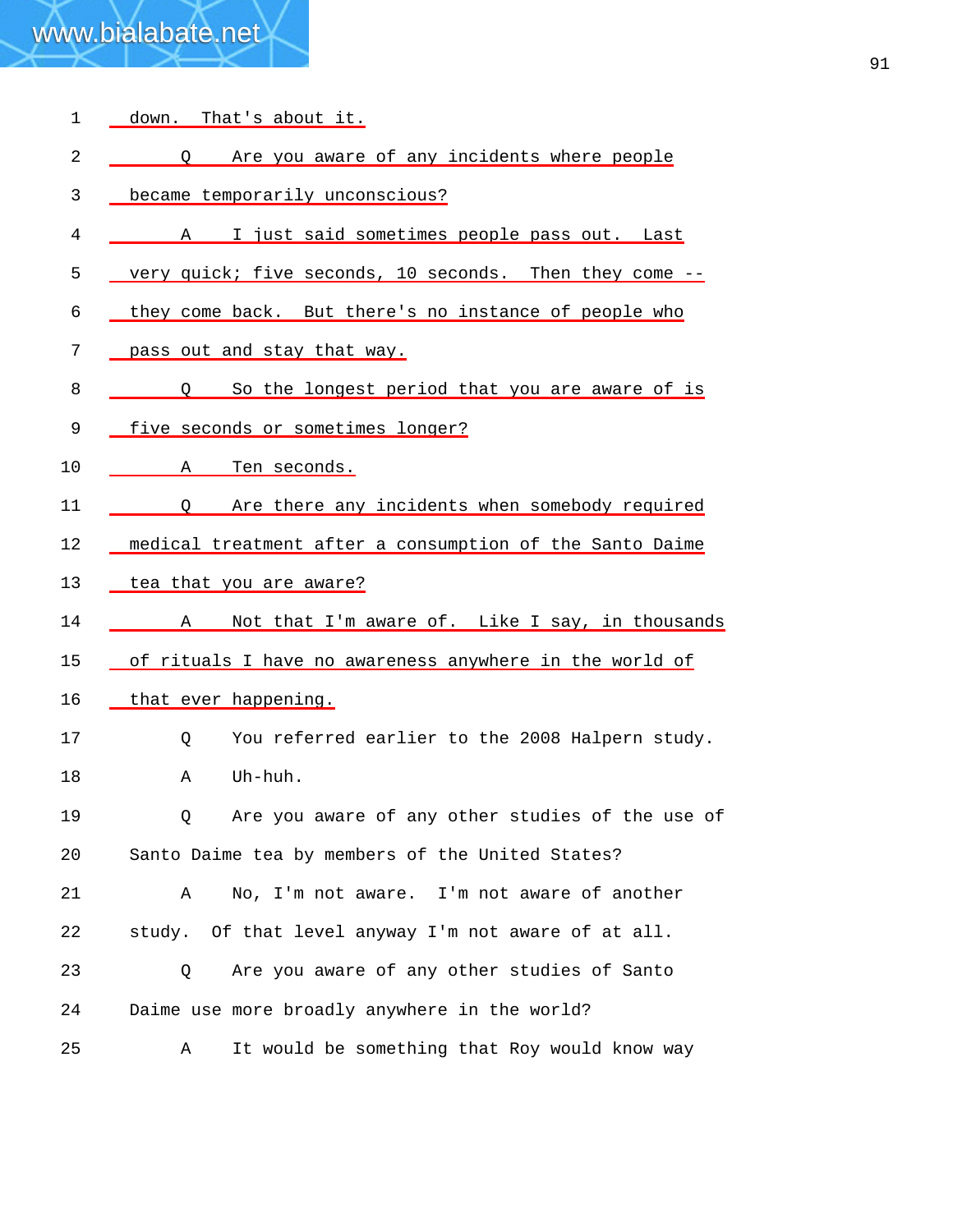| $\mathbf{1}$ | more than me about that. I'm not aware. I know that        |
|--------------|------------------------------------------------------------|
| 2            | there have been studies done, but I'm not aware of any     |
| 3            | such as Dr. Halpern, a study of participants in the Santo  |
| 4            | There may be; I'm not aware.<br>Daime.                     |
| 5            | I'm going to ask you a similar series of<br>Q              |
| 6            | questions but more broadly about ayahuasca use generally.  |
| 7            | Can I pee first?<br>Α                                      |
| 8            | Sure. We can take a break.<br>Q                            |
| 9            | (Recess.)                                                  |
| 10           | BY MR. BEANE: (Continuing)                                 |
| 11           | Before we broke, I started to say that I was<br>$\circ$    |
| 12           | going to ask a similar series of questions and ask about   |
| 13           | ayahuasca use and not just about Santo Daime tea.          |
| 14           | Okay.<br>Α                                                 |
| 15           | When this series of questions -- when I say<br>O           |
| 16           | ayahuasca, I intend that to apply to Santo Daime tea as    |
| 17           | well to hoasca or any other tea that may be known by a     |
| 18           | different name. I'm just asking in the broadest sense of   |
| 19           | all the same components that are in the ayahuasca.         |
| 20           | Okay. I will do the best I can to answer.<br>Α             |
| 21           | Are you aware of any -- of any adverse effects<br>O        |
| 22           | of ayahuasca consumption anywhere in the world?            |
| 23           | Okay. Here's the problem is that there's one<br>A          |
| 24           | incident -- there's one incident in Canada that was not -- |
| 25           | had nothing to do with Santo Daime, nothing to do with     |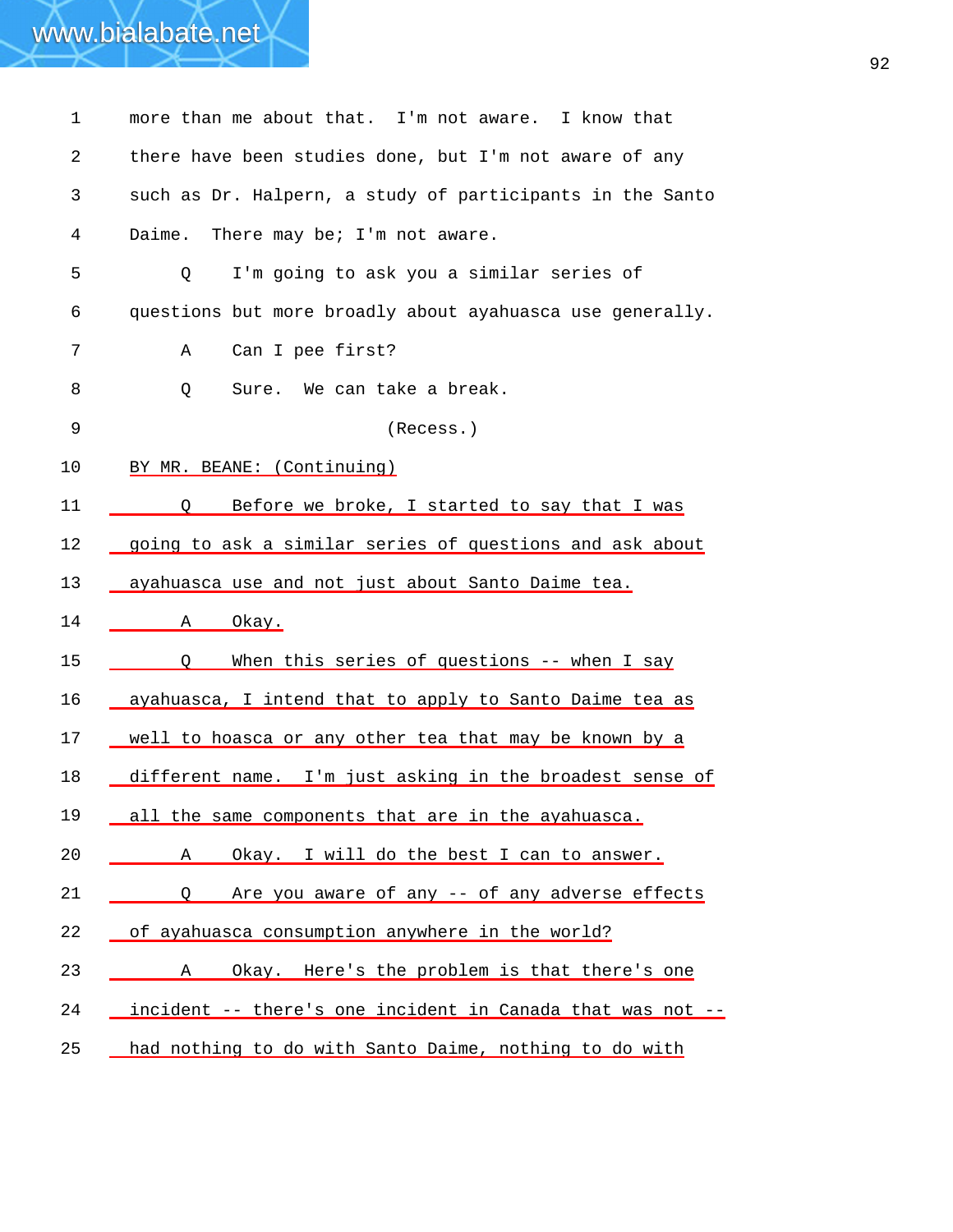1 UDV. It was a case -- a native woman in BC, I think, who 2 3 4 5 6 7 8 had what appeared to be an adverse reaction. The reason I'm hedging it was never quite proven that it was from the ayahuasca. She was a woman who was very ill and had - she ended up dying. But it was never proven it was by ayahuasca. That's all I know of. It was a case that was resolved but it had nothing to do with ayahuasca or Santo Daime.

9

MR. HABER: Off the record.

10 (Discussion off the record.)

11 12 13 14 15 16 17 18 MR. BEANE: Let's go back on the record. THE WITNESS: So I will clarify. So let me then say that on the record. Ayahuasca, right, is a generic term that has simply become a generic term. In other words, there's no central authority that designates these things. Ayahuasca is simply an Indian term from South America that has become in common usage to designate this broad range of concoctions I think they call it.

19 20 21 22 23 24 25 But ayahuasca -- so hoasca which is used -- in Daime we use only two plants. That's all. It's made out of plants and water. The two plants are -- slight variations on the two. The vine which we call jagube - we call it something else. We call the leaf the queen. Ayahuasca has some of those -- usually has some variation of those components but then they put other things in it.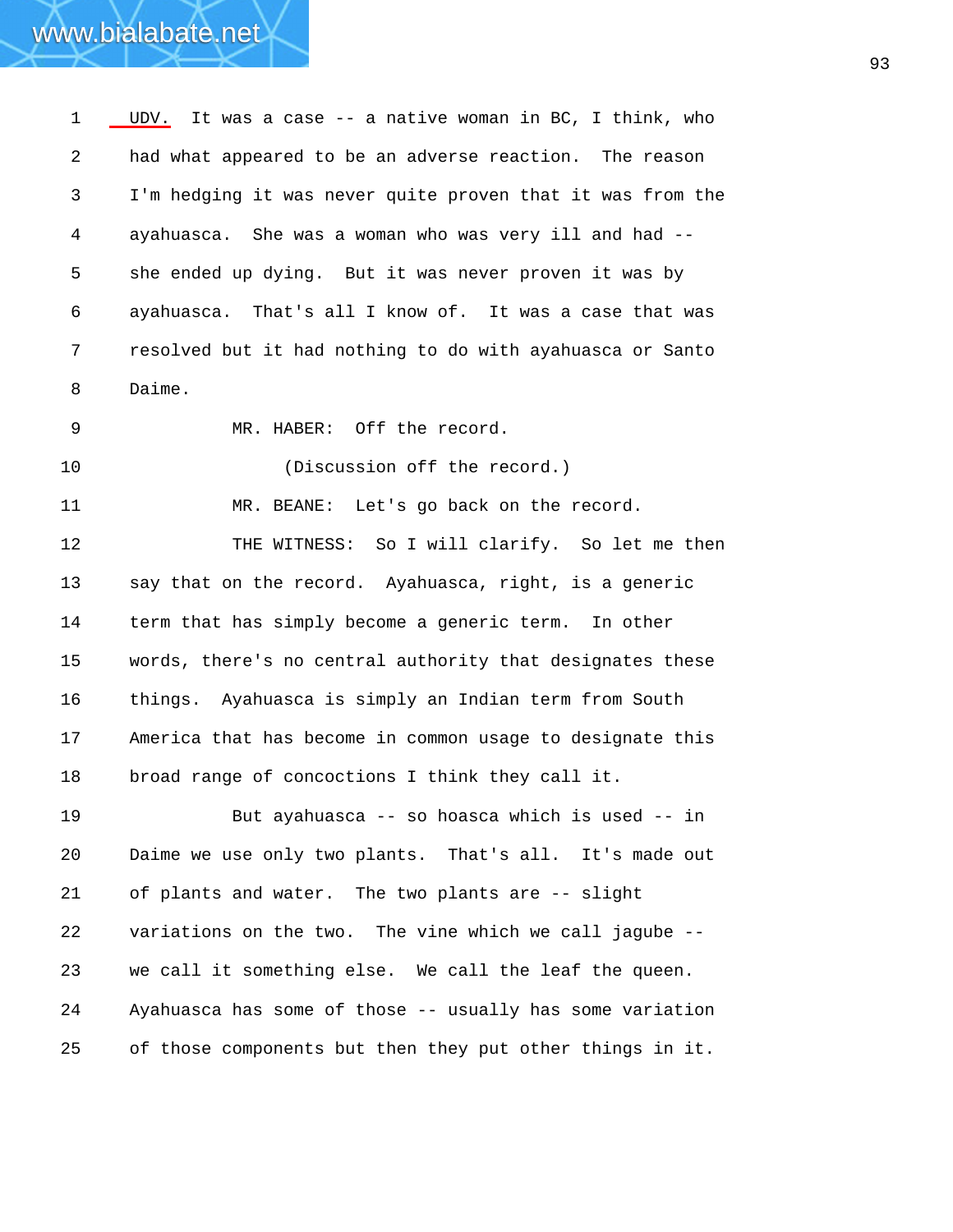1 evidence that says there is, in effect, any risk to 2 3 4 5 6 7 8 9 10 11 someone pregnant. I'm not aware of any studies that show this. It's also not my experience or my observation that there is a particular risk to anybody who's pregnant. We have lot of anecdotal experience in Brazil. Many women - there are adjustments that one would make that drink less and late in pregnancy though don't go to work because it's just too uncomfortable. As I said earlier, I have never in this country -- because of the circumstances we are in, I don't have any knowledge of anybody coming who has never drunk Daime who was -- knew they were pregnant. I don't

12 think that's ever happened as far as I know.

www.bialabate.net

13 14 15 16 17 18 19 So the situation has never presented itself to give a warning. I wouldn't give a warning to somebody who was not pregnant, and I don't feel that there's a necessary warning to have. I also cannot think of -- and there may be, but I can't think of any instances where somebody came and discovered they had been pregnant. I don't have knowledge of any such instance.

20 Q Do you ever advise participants about a risk to 21 children from consuming the Santo Daime tea?

22 A No. First of all, again, I don't think there is 23 <u>a risk to children.</u> When -- I don't think there's a risk. 24 As I said, in those rare instances when children are 25 given -- it's not so rare in Brazil. But in the very rare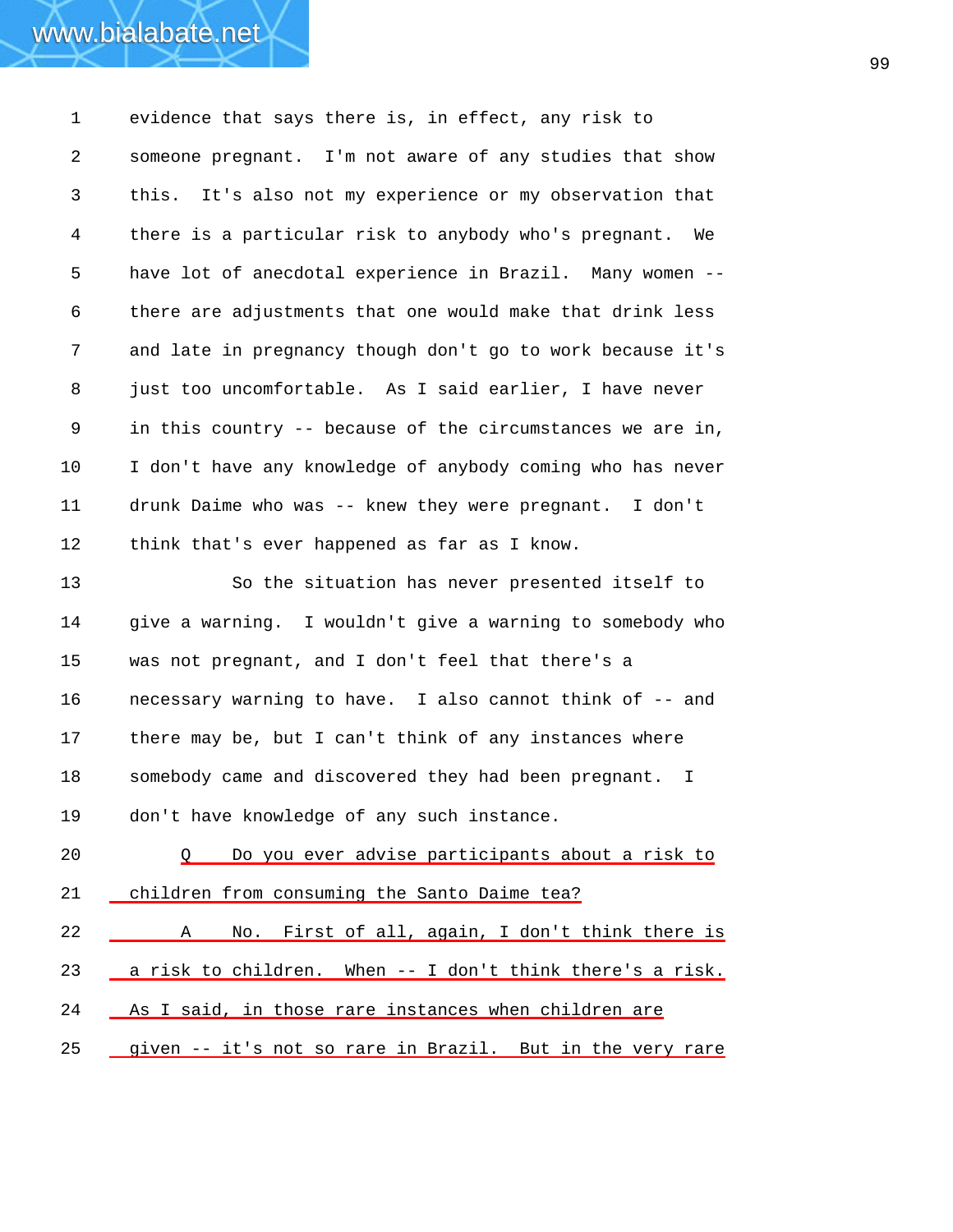| 1  | instances where it's happened here, there's what I called  |
|----|------------------------------------------------------------|
| 2  | the ceremonial dose or symbolic amount that's given. In    |
| 3  | other words, there's no risk to a child if a parent drinks |
| 4  | it so why -- there would be no reason to advise someone    |
| 5  | about that.                                                |
| 6  | Do you advise participants of a risk if they<br>Q          |
| 7  | have a history of stroke?                                  |
| 8  | Well, there are -- again, that would be a<br>Α             |
| 9  | situation to refer to a physician. I'm also not aware of   |
| 10 | any study that would say that that would be the case.      |
| 11 | That would be a situation where any -- like anybody coming |
| 12 | with any kind of medical condition or any kind of history  |
| 13 | we would monitor them very clearly. And it would be a      |
| 14 | conversation that the physician would have. That would be  |
| 15 | an instance where I would say I'm not qualified to make    |
| 16 | that judgment; you have to talk to the doctor.             |
| 17 | Let's $--$<br>Q                                            |
| 18 | There's no risk of someone getting a stroke from<br>Α      |
| 19 | drinking Daime. If there's a history of stroke, I would    |
| 20 | refer them to the doctor.                                  |
| 21 | Do you advise participants about any risk -- do<br>O       |
| 22 | you advise participants there's a risk if there's a        |
| 23 | history of substance abuse?                                |
| 24 | There is no risk. There is no discernable risk<br>Α        |
| 25 | to taking Daime if you have a history of substance abuse.  |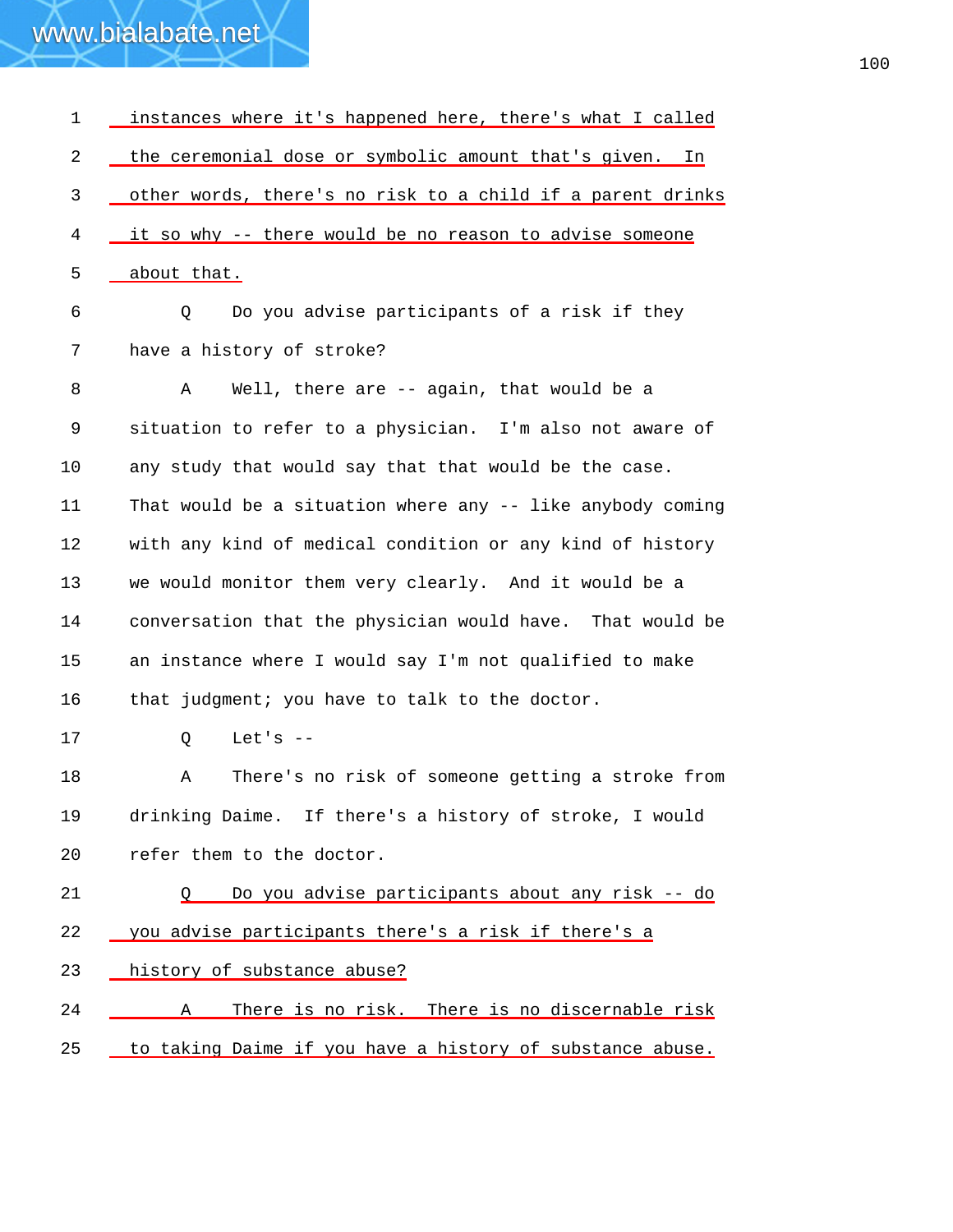| 1  | Do you ever advise people that there's a risk if<br>O      |
|----|------------------------------------------------------------|
| 2  | they have a history of mental health problems or           |
| 3  | psychiatric issues?                                        |
| 4  | Again, there's no -- here's what I -- there's no<br>Α      |
| 5  | specific risk that I know of to someone drinking Daime if  |
| 6  | they have a history of mental illness. What I would        |
| 7  | advise people to do and what we do advise people is --     |
| 8  | referring to the earlier conversation, that people may be  |
| 9  | faced with seeing the disturbances, to see their own self, |
| 10 | to see things about themselves that they may find to be    |
| 11 | challenging and uncomfortable. And in the case of mental   |
| 12 | illness, there may be those things. Everybody is advised   |
| 13 | of that. If somebody has that history, I think -- I know   |
| 14 | we would take special care to advise someone and give them |
| 15 | the -- what do you call it? A framework for understanding  |
| 16 | it beforehand.                                             |
| 17 | But you don't advise them that they should not<br>Q        |
| 18 | consume Santo Daime tea?                                   |
| 19 | Not necessarily, no. No, not necessarily.<br>Α             |
| 20 | Are you aware of any system that Cefluris has in<br>Q      |
| 21 | place to monitor the effects of Santo Daime use?           |
| 22 | That question is too broad for me.<br>Α                    |
| 23 | I'm asking about any health effects, whether<br>Q          |
| 24 | physical or psychological.                                 |
| 25 | They have a specific system in place? I'm not<br>Α         |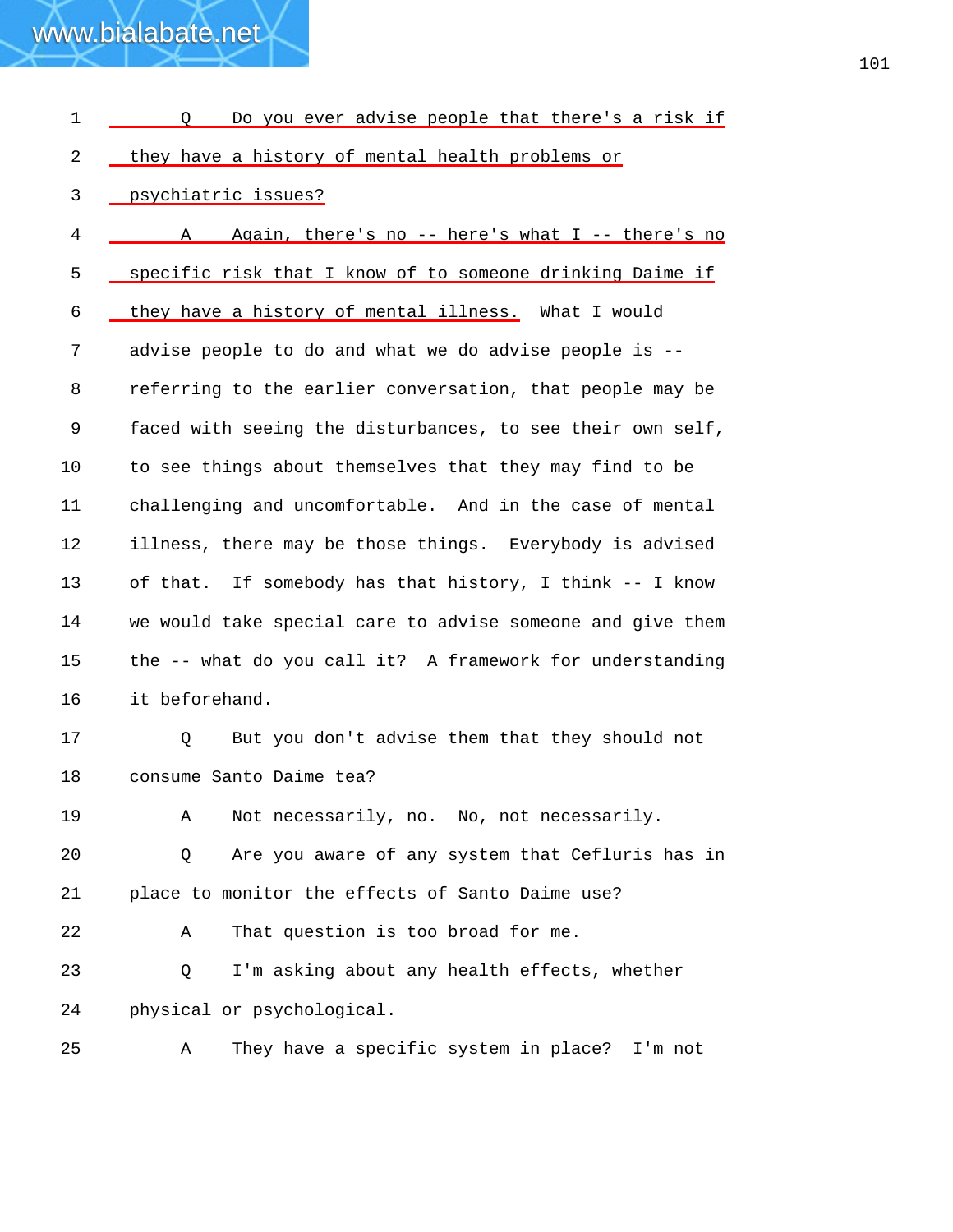| www.bialabate.net |  |  |  |  |                                           |  |
|-------------------|--|--|--|--|-------------------------------------------|--|
|                   |  |  |  |  |                                           |  |
|                   |  |  |  |  | all, but I know they know a lot about it. |  |

| 2           | Moving on to a new topic. I would like to ask<br>Q         |
|-------------|------------------------------------------------------------|
| 3           | questions about the importation, transportation and        |
| 4           | storage of the Santo Daime tea.                            |
| 5           | Okay.<br>Α                                                 |
| 6           | You gave me a form earlier today which we should<br>Q.     |
| 7           | probably mark as Exhibit 4. Can you identify that          |
| 8           | document for the record?                                   |
| $\mathsf 9$ | (Marked for identification:                                |
| 10          | Deposition Exhibit Number 4.)                              |
| 11          | This is called a Sacrament Receipt Form and it<br>Α        |
| 12          | is a form which is filled out by the person entrusting the |
| 13          | tea from Brazil and also by the person receiving the tea   |
| 14          | to bring it here. It's filled out at the point of          |
| 15          | receipt.                                                   |
| 16          | Okay. So beginning -- let's start at the<br>O              |
| 17          | beginning of the process. What do you do in order to       |
| 18          | order another batch of the Santo Daime tea?                |
| 19          | There is a -- I communicate by telephone and<br>Α          |
| 20          | E-mail usually.                                            |
| 21          | Are you the one responsible for placing the<br>$\circ$     |
| 22          | orders?                                                    |
| 23          | I am responsible. It is completely my<br>A                 |
| 24          | responsibility.                                            |
| 25          | Is anybody else authorized to order the tea on<br>$\circ$  |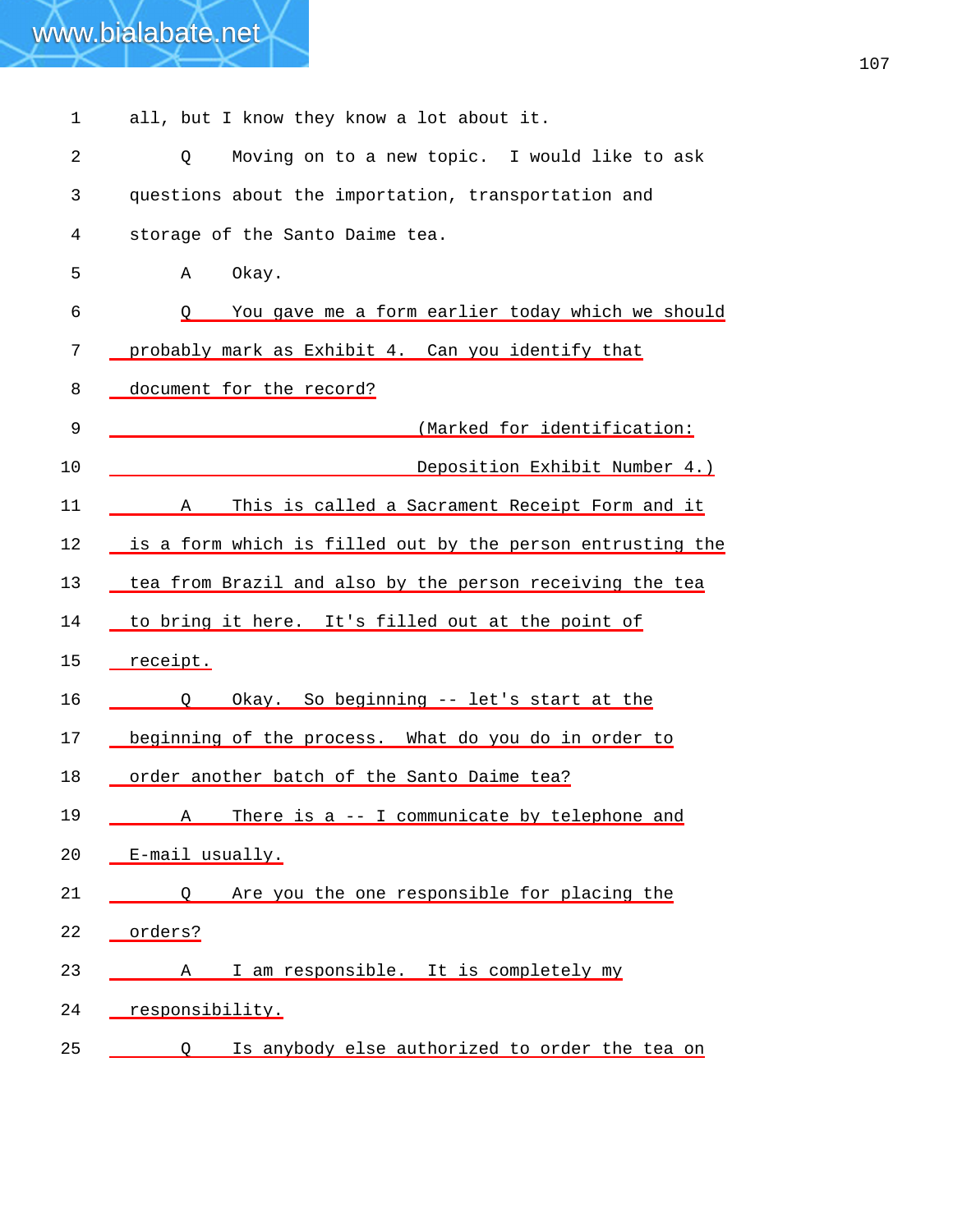| 1  | behalf of the CHLQ?                                       |
|----|-----------------------------------------------------------|
| 2  | Α<br>$\overline{\text{No}}$ .                             |
| 3  | But is Miss Yeager authorized to order tea on<br>O        |
| 4  | behalf --                                                 |
| 5  | On her church.<br>Α                                       |
| 6  | Of her center in Portland?<br>O                           |
| 7  | Yes.<br>Α                                                 |
| 8  | Are there anyone else among the plaintiffs who's<br>O     |
| 9  | authorized to order the tea?                              |
| 10 | Α<br><u>No.</u>                                           |
| 11 | Can you describe the record-keeping system that<br>0      |
| 12 | you maintain for keeping track?                           |
| 13 | Keeping track of the tea?<br>А                            |
| 14 | O<br><u>Yes.</u>                                          |
| 15 | When the tea -- you want the Brazilian side?<br>Α         |
| 16 | You want the whole picture or you just want what we do?   |
| 17 | Let's start with what you do.<br>$\circ$                  |
| 18 | The tea is brought into -- all the tea comes<br>А         |
| 19 | through me. The tea is put into quart containers.<br>Each |
| 20 | container has a number. That number is recorded. We have  |
| 21 | a program which records and tracks that. It's stored.     |
| 22 | And so it's accounted how much came -- how much is        |
| 23 | received. Then it's divided in that way and put into      |
| 24 | small -- a quart is a useful amount to divide it into.    |
| 25 | Each one of those bottles has a number. That number is    |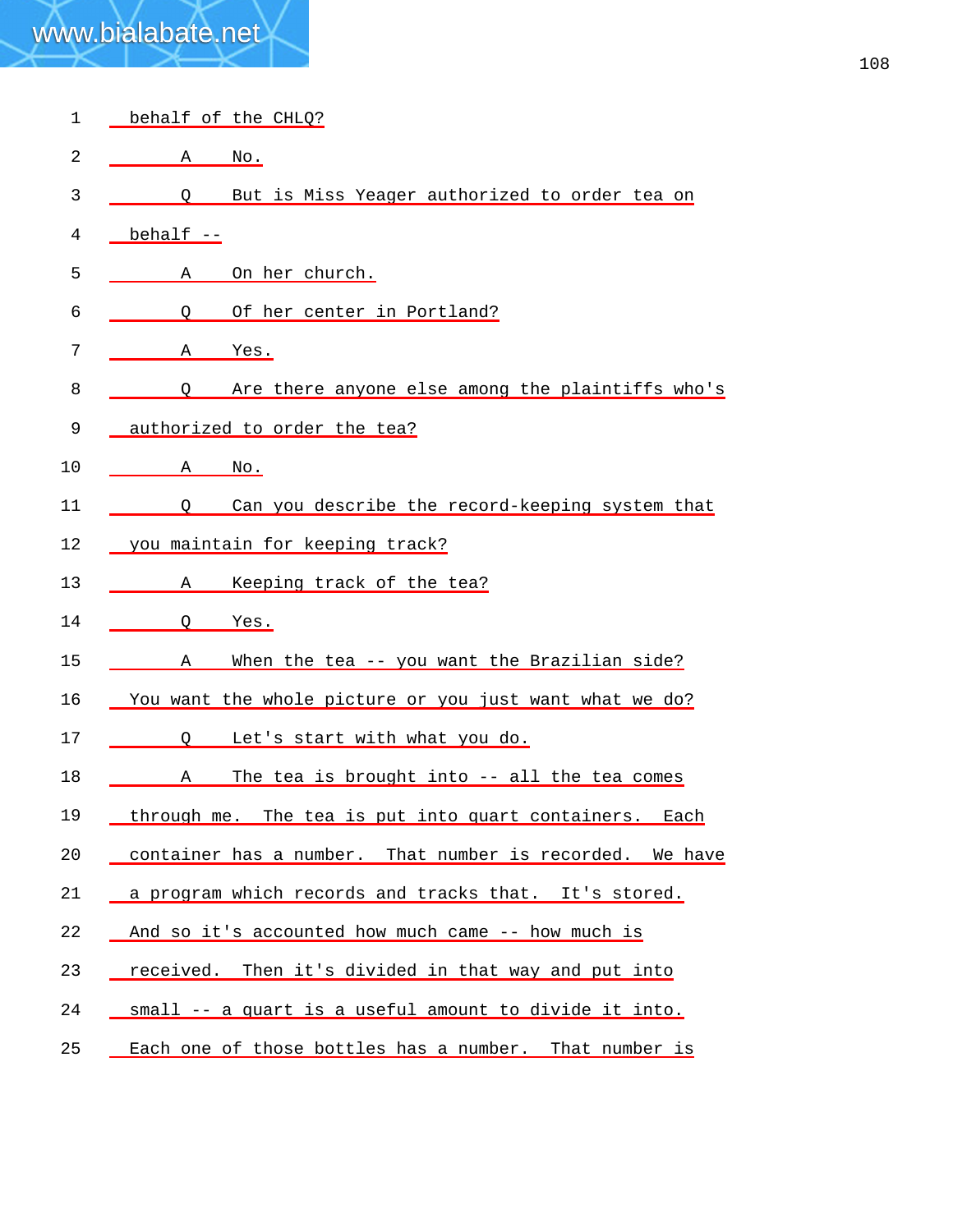| $\mathbf 1$    | <u>tracked into a program.</u>                             |
|----------------|------------------------------------------------------------|
| $\overline{2}$ | Every time there's a ritual, what is recorded is           |
| 3              | how -- is what number was used, right? So say one through  |
| 4              | 50. So one through five was used in that. All right.       |
| 5              | Matched up in terms of the deducted -- however done in the |
| 6              | computer program. That is also what is also tracked as     |
| 7              | the number of participants in the ceremony, the type of    |
| 8              | ceremony. That's the system.                               |
| 9              | And as I said, all the tea goes through my                 |
| 10             | hands. It is stored in a secured location. There are       |
| 11             | three people that have access. There's only -- there's     |
| 12             | actually three people who know the location. We don't      |
| 13             | tell people in the church where the location is. And       |
| 14             | there's only three people who have access to it. There     |
| 15             | are two keys; one -- and three people have access at any   |
| 16             | time. And there's only one person that's                   |
| 17             | authorized sometimes when I'm not in town.                 |
| 18             | So there's one person -- one of those three is             |
| 19             | authorized to get the tea for a particular ceremony. That  |
| 20             | is discussed with me. And then the same method is used --  |
| 21             | how much was used. And there's a frequent matching up.     |
| 22             | And I can say there has never been any instance when any   |
| 23             | tea has been -- has been out of that system. In other      |
| 24             | words, there's no tea that has disappeared and been        |
| 25             | unaccounted for and turned up in somebody else's hands.    |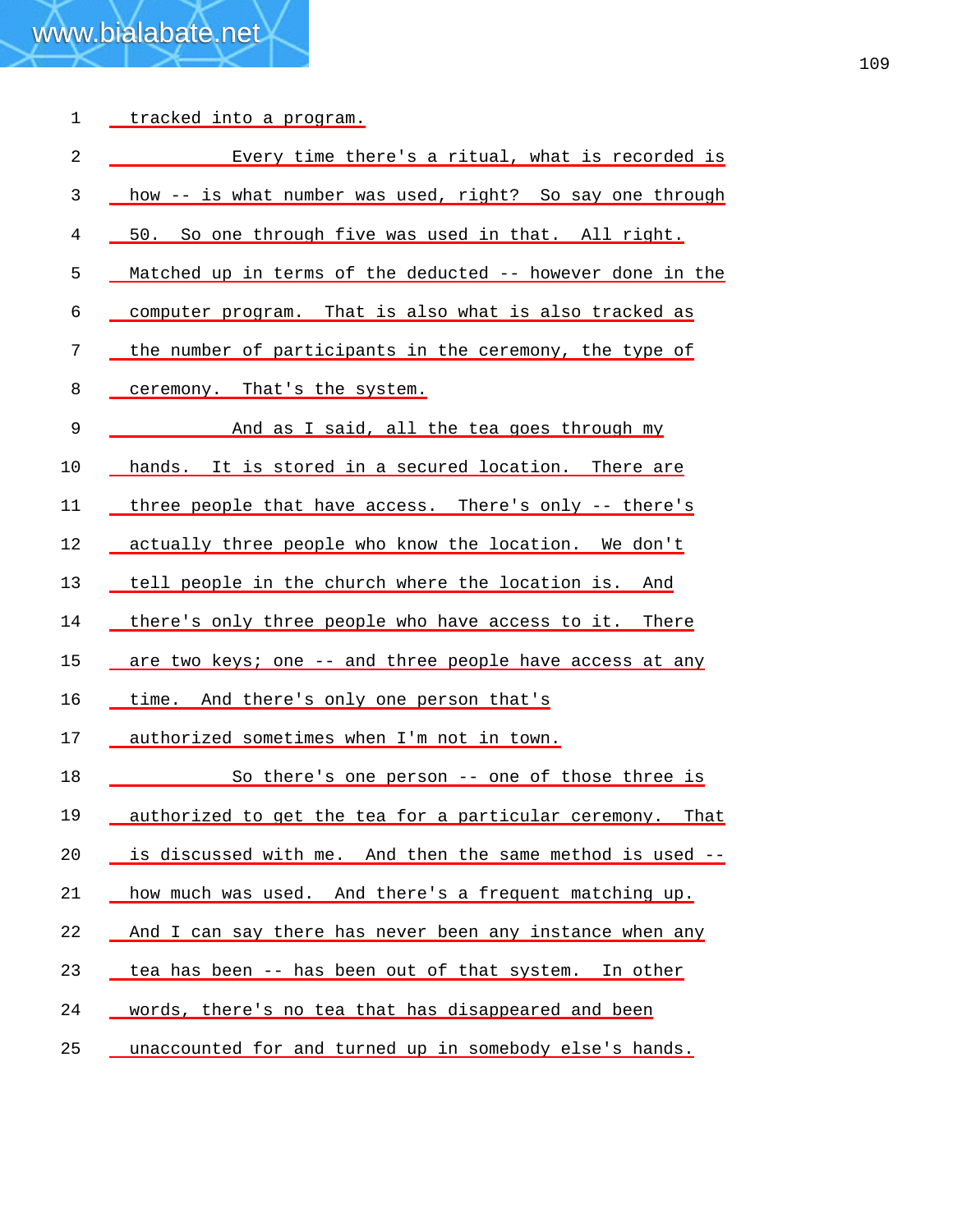#### 1 Starting in 1993 never has happened.

| 2  | Who maintains -- you said it's a program.<br>So is<br>Q   |
|----|-----------------------------------------------------------|
| 3  | there a database where you input all this information?    |
| 4  | Yeah.<br>Α                                                |
| 5  | Are you the one that maintains it?<br>Q                   |
| 6  | No. Not my expertise by any means.<br>Α                   |
| 7  | Through that program, could you -- could someone<br>Q     |
| 8  | do a full accounting in order to see whether the amount   |
| 9  | that was imported was the same amount as was received?    |
| 10 | Yeah.<br>Α                                                |
| 11 | And that actual amount as recorded is dispensed<br>Q      |
| 12 | at various ceremonies?                                    |
| 13 | Yeah. For instance, this Exhibit 4 says how<br>A          |
| 14 | much was taken from Brazil, right? They have their own    |
| 15 | accounting system for their tea. We don't involve         |
| 16 | ourselves in that. We begin our interactions at this      |
| 17 | point. That is then matched up against what arrives and   |
| 18 | it's put into the system and then it -- it's an internal  |
| 19 | accounting at that point; how much we put in, how was it  |
| 20 | used, how does that match up. And it's recorded down to a |
| 21 | fine -- but not -- I mean, it's not recorded to the       |
| 22 | millimeter but it's recorded to -- I don't know -- the    |
| 23 | quarter of a quarter of a -- of a quart. I don't know how |
| 24 | that matches up. It's four ounces.                        |
| 25 | So how many times a year would you on average<br>Q.       |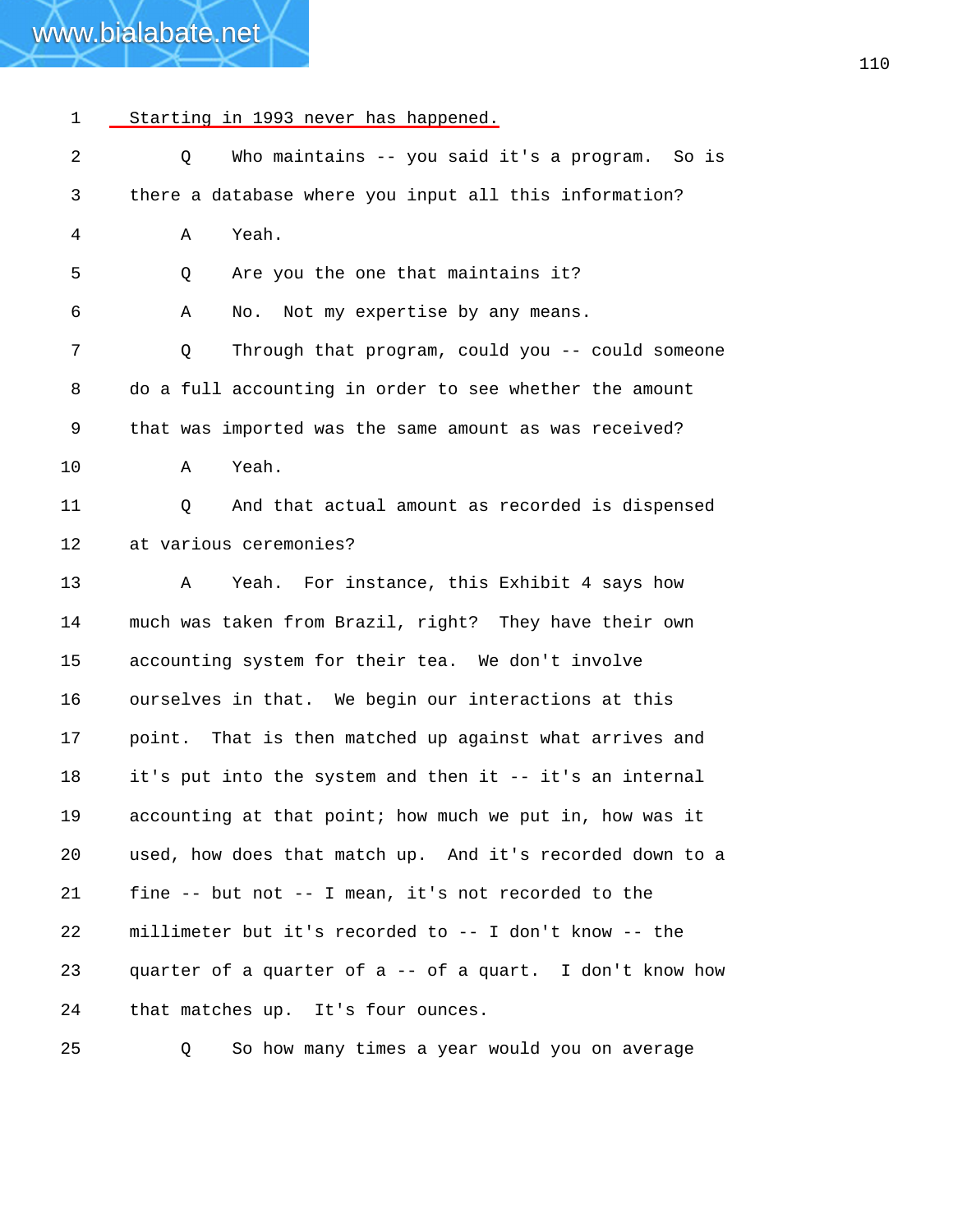| $\mathbf 1$ | receive a shipment?                                        |
|-------------|------------------------------------------------------------|
| 2           | Up until now twice.<br>Α                                   |
| 3           | Twice a year. And how many -- what is the<br>Q             |
| 4           | volume that you receive per shipment?                      |
| 5           | Well, this is actually something I was -- one of<br>A      |
| 6           | the questions in the interrogatory I had to think about    |
| 7           | because our needs have shifted. The best I can tell you    |
| 8           | is on an average -- an average we receive 200 liters a     |
| 9           | year which translates -- and then there's a quart. Liters  |
| 10          | are bigger than a quart. So it translates into 220 quarts  |
| 11          | a year.                                                    |
| 12          | So the measurement in which they arrive is<br>Ő            |
| 13          | liters but then you move it into different, smaller        |
| 14          | containers?                                                |
| 15          | Quart. This country we use quart. That country<br>A        |
| 16          | they use liters. A liter is a little bigger than a quart.  |
| 17          | So there's a calculation -- I don't know exactly what it   |
| 18          | is but a liter is slightly bigger. So we receive 10        |
| 19          | liters, and we end up with 12 quarts, something like that. |
| 20          | Eleven and a half quarts, something like that.             |
| 21          | So you store the tea in a different container<br>$\circ$   |
| 22          | from the one it's shipped in?                              |
| 23          | Α<br><u>Yeah.</u>                                          |
| 24          | And do you alter the tea in any way when you<br>$\circ$    |
| 25          | transfer it from one container to another?                 |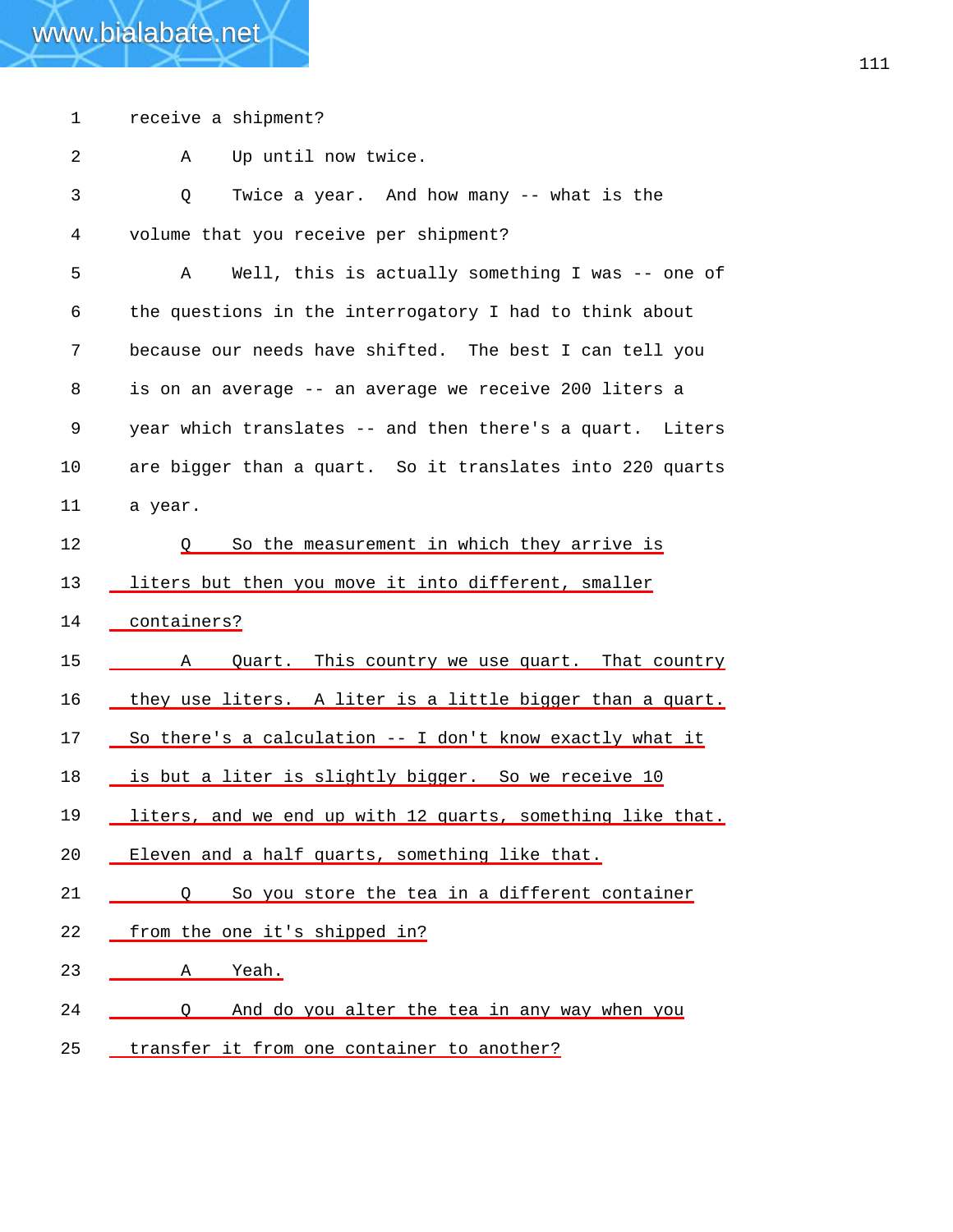| $\mathbf 1$ | Not at all. Not at all.<br>Α                               |
|-------------|------------------------------------------------------------|
| 2           | Do you ever add anything at all to the tea --<br>O         |
| 3           | Nothing.<br>Α                                              |
| 4           | -- at any stage in the process before<br>O                 |
| 5           | consumption?                                               |
| 6           | Never.<br>Α                                                |
| 7           | Are there variations in the concentration of the<br>O      |
| 8           | tea?                                                       |
| 9           | Α<br>Yes.                                                  |
| 10          | Can you please explain the variations.<br>O                |
| 11          | The simplest way to describe it is there are<br>Α          |
| 12          | teas which are reductions. So if you know anything about   |
| 13          | cooking, you make a reduction. Just means it's boiled a    |
| 14          | little longer. There's variations. The Santo Daime tea     |
| 15          | is made according to a very specific formula. So the       |
| 16          | Santo Daime tea is actually made in -- the tea we receive  |
| 17          | is made in three different locations in the Amazon forest. |
| 18          | But it's made according to a very specific formula         |
| 19          | according to a very specific ritual. And in that formula   |
| 20          | there is -- there are some batches of the tea which are    |
| 21          | reduced simply, right? So you have a -- this much will be  |
| 22          | reduced to a double or triple strength. And there are      |
| 23          | various reasons for that. Part of the reason is if you     |
| 24          | are going to be transporting it to another place, even     |
| 25          | within Brazil, but certainly if you are going to be        |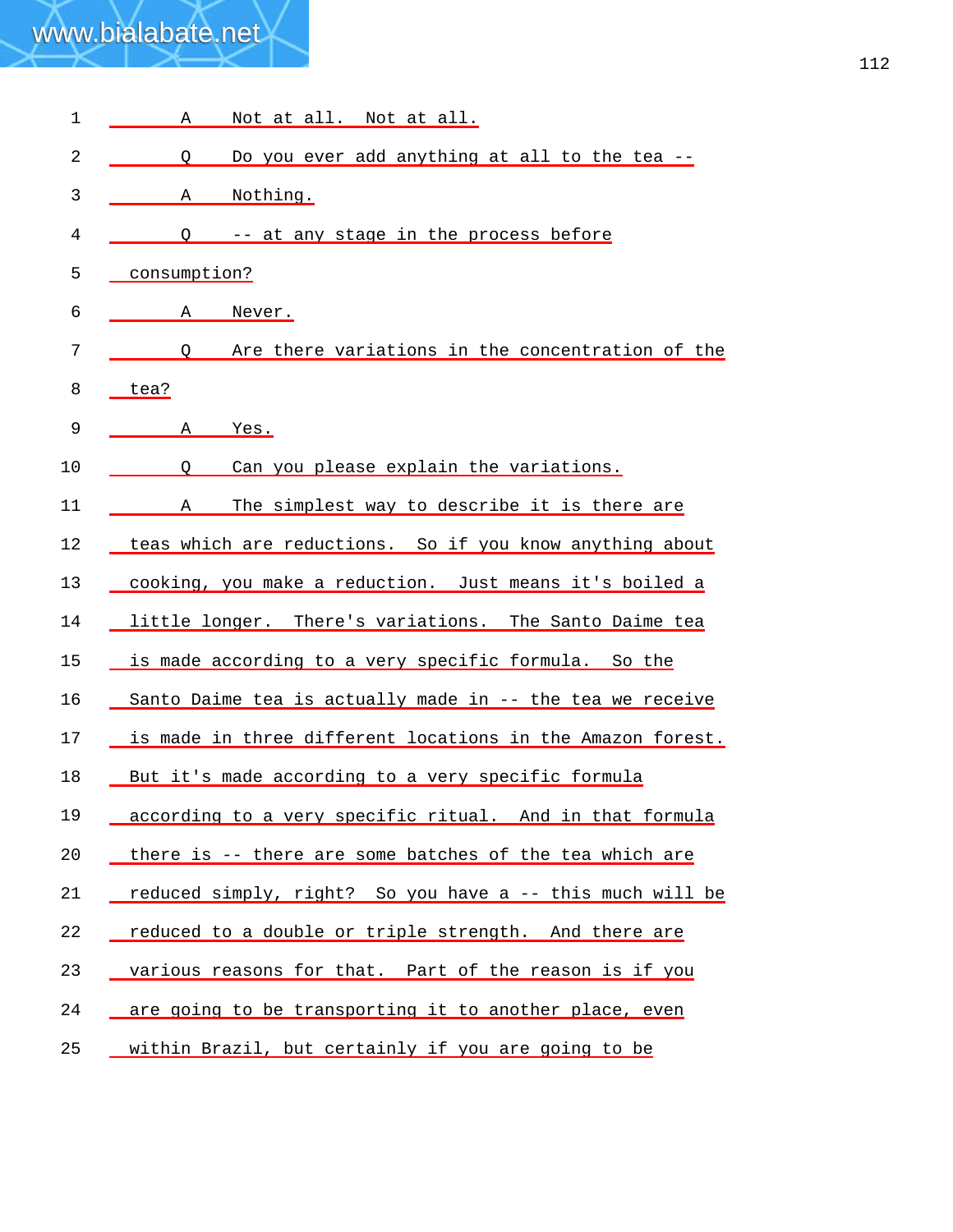| 1  | sending to a different country, a more reduced            |
|----|-----------------------------------------------------------|
| 2  | concentration is more efficient.                          |
| 3  | Q Do you ever dilute some of the stuff that's at a        |
| 4  | higher concentration?                                     |
| 5  | A No, no. This is something -- see, the Daime is          |
| 6  | made -- right? Our understanding and our observation is   |
| 7  | that the Daime is imbued with the -- we consider it to be |
| 8  | the body and the blood of Christ. It's not a tea. I       |
| 9  | mean, it's the body and blood of Christ. So we put it --  |
| 10 | something you don't mess with is the body of Christ. You  |
| 11 | don't add something to it or subtract something to it     |
| 12 | because it's not made simply like in a lab or a kitchen.  |
| 13 | It's made in a sacred ritual. And there's a moment when   |
| 14 | those components become Daime, right? They are declared   |
| 15 | by the master who is the person who is the maker. They    |
| 16 | are called the feitor, F-E-I-T-O-R, which in Portugese    |
| 17 | means the maker. They are the person in charge of the     |
| 18 | process of making the tea. It's a very elaborate, very    |
| 19 | beautiful ritual all done in what the Buddhists called    |
| 20 | functional silence; you speak only what's necessary to    |
| 21 | accomplish the task.                                      |
| 22 | The component parts are prepared. The women               |
| 23 | pick the leaves; the men prepare the vine. They sit in    |
| 24 | rows like this; you have eight guys here. And pounding it |
| 25 | for hours with a mallet. Can you imagine for -- pounding, |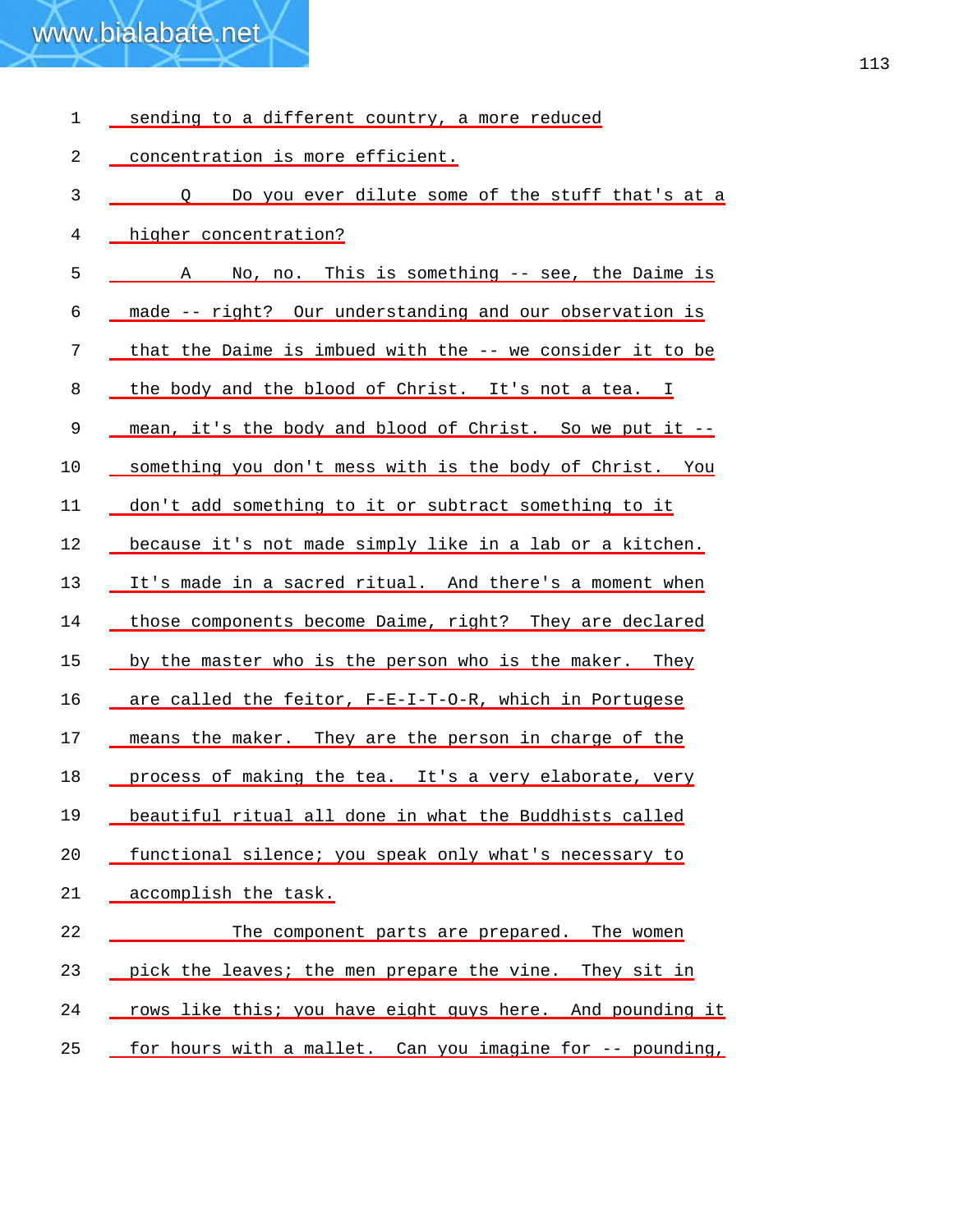| $\mathbf 1$ | pounding, pounding, pounding for hours? That's how they     |
|-------------|-------------------------------------------------------------|
| 2           | make it. The feitor or master puts it in a big pot filled   |
| 3           | with pure water and puts it on a fire that's huge like a    |
| 4           | furnace made with native wood. And then it's boiled.        |
| 5           | That's all a physical process although it's constant        |
| 6           | prayer and constant singing and constant attention.         |
| 7           | At some point -- that's what makes a maker --               |
| 8           | and the maker -- that person sees, feels, just knows that   |
| 9           | it has become imbued with the energy of the Christ, of      |
| 10          | that master -- of that master, Jesus. So they then          |
| 11          | declare okay, now it's Daime. Before it was tea; now it's   |
| 12          | Daime.                                                      |
| 13          | So we don't alter that in any way. That's                   |
| 14          | sacred. That's something that -- we receive that as the     |
| 15          | most sacred substance that we can have. So we have never    |
| 16          | altered it in any way.                                      |
| 17          | Is there a fixed quantity of the leaves and the<br>Q        |
| 18          | vines that is used to make a batch of the Daime?            |
| 19          | Yeah. $A$ -- fixed in a -- let me say this:<br>It's<br>Α    |
| 20          | made according to a formula. But because also it's a        |
| 21          | natural substance, it's an organic, natural substance.      |
| 22          | There can be variations in exactly where the plants were    |
| 23          | And so one location, for instance, within the --<br>grown.  |
| 24          | these plants are endemic to the Amazon region.<br>Each      |
| 25          | subregion slightly more sun, slightly more something.<br>So |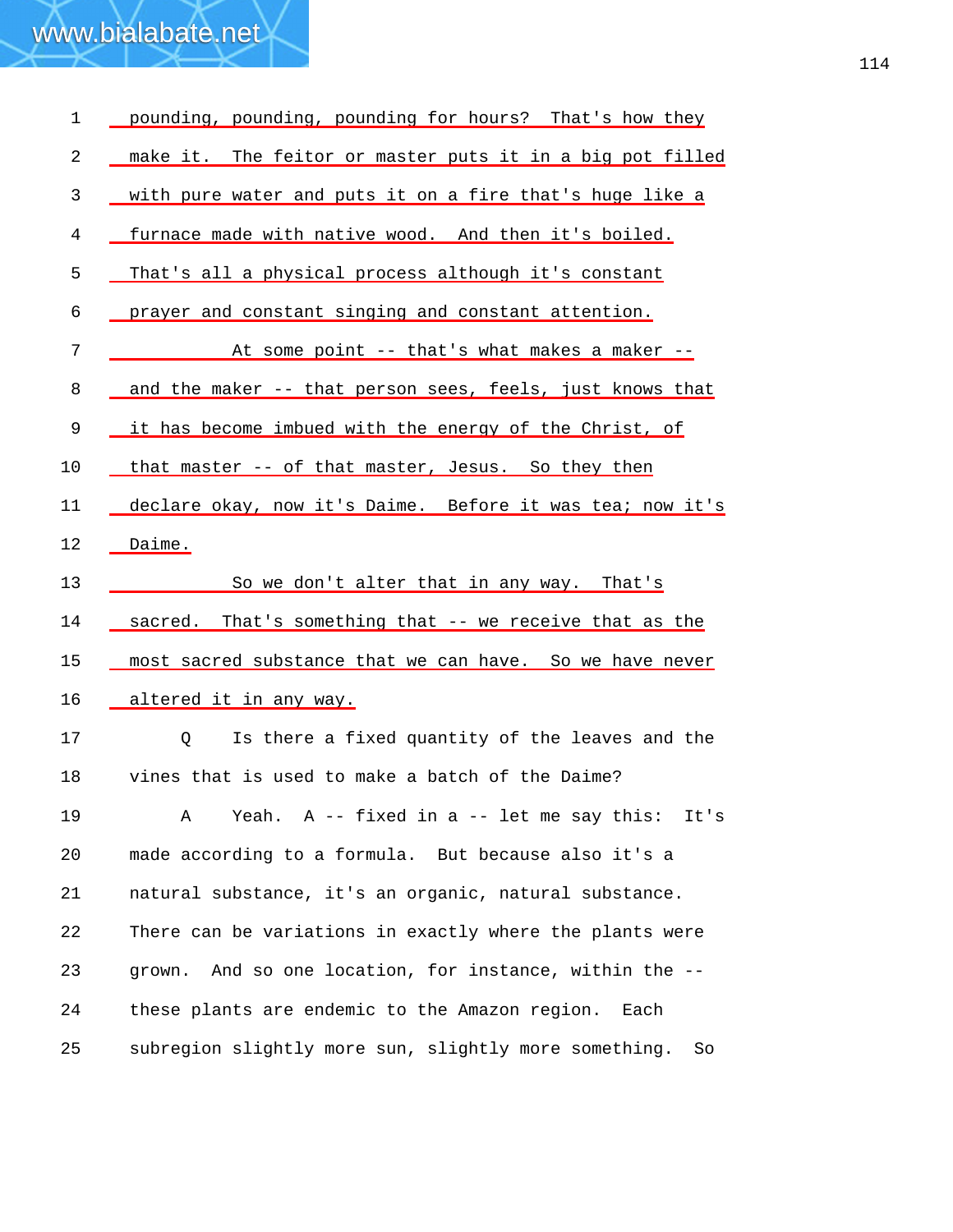| 1  | also know that that analysis was done in Europe, right?   |
|----|-----------------------------------------------------------|
| 2  | It was done in Spain particularly. There was an analysis  |
| 3  | of the tea. I don't know the numbers. It's not my         |
| 4  | expertise.                                                |
| 5  | BY MR. BEANE: (Continuing)                                |
| 6  | This analysis in Europe that you are referring<br>Q       |
| 7  | to -- was that a similar circumstance where authorities   |
| 8  | had seized it?                                            |
| 9  | Yeah.<br>Α                                                |
| 10 | Are you aware of anybody ever performing a test<br>Q      |
| 11 | of the substance just for toxicology research or health   |
| 12 | research?                                                 |
| 13 | No, I'm not aware of it.<br>A                             |
| 14 | So do I understand correctly that the Bend<br>Q           |
| 15 | center would need to receive Santo Daime tea from you and |
| 16 | your church --                                            |
| 17 | Α<br>Yes.                                                 |
| 18 | -- in Ashland?<br>Q                                       |
| 19 | That's right.<br>Α                                        |
| 20 | And just to be clear, Portland can receive the<br>Q       |
| 21 | tea directly, but Bend cannot?                            |
| 22 | That's right.<br>Α                                        |
| 23 | You mentioned that you maintained records of the<br>O     |
| 24 | amount that's consumed at various ceremonies and Works.   |
| 25 | Do you -- what level of specificity is involved in those  |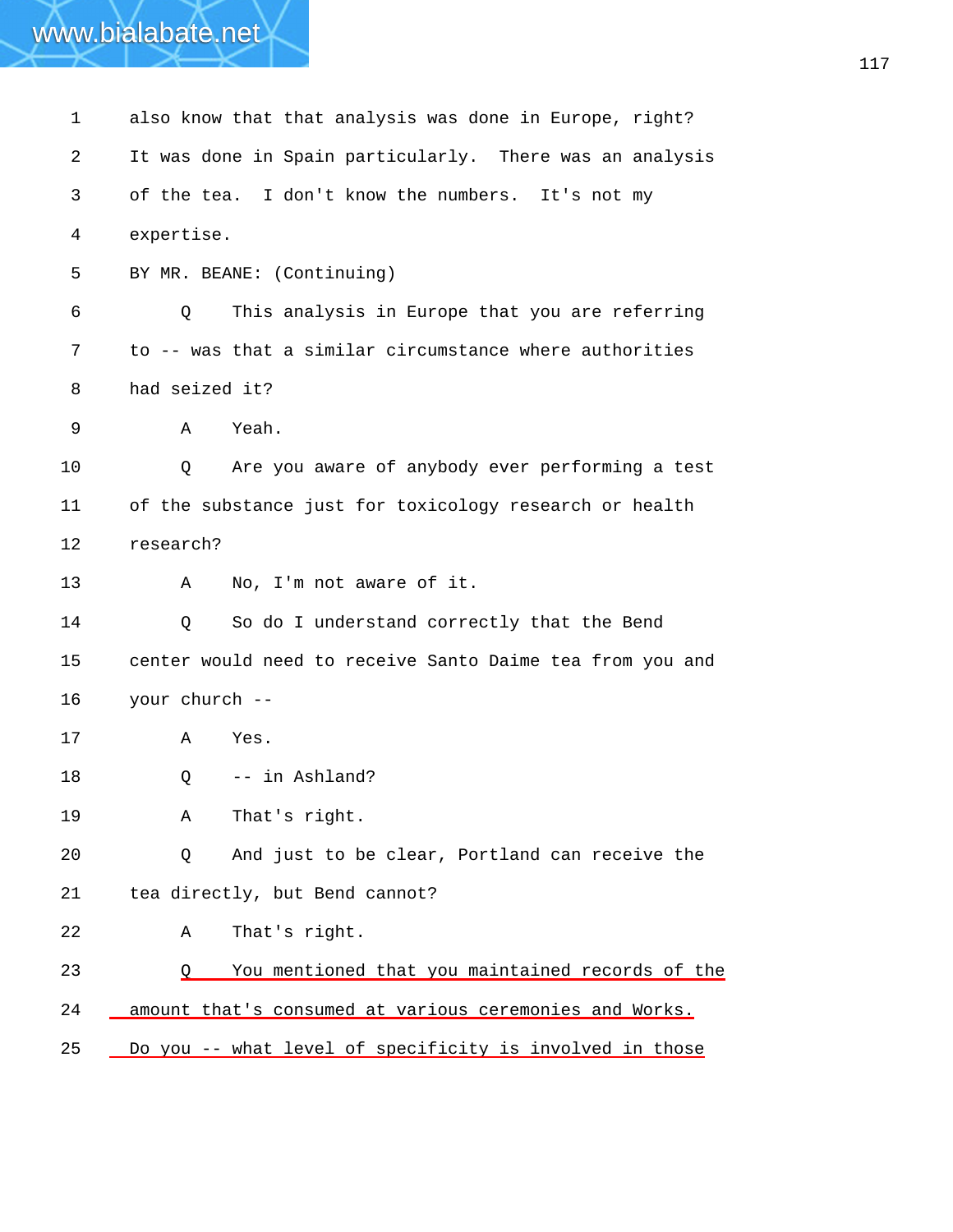| $\mathbf 1$ | records?                                                   |
|-------------|------------------------------------------------------------|
| 2           | Okay. I want to answer your question. Can I<br>Α           |
| 3           | answer it in two parts? Is that okay?                      |
| 4           | $\circ$<br>Sure.                                           |
| 5           | In answer to your specific question, at this<br>A          |
| 6           | point we would record the -- as I said, we have a          |
| 7           | number -- numbering system. So we would record the number  |
| 8           | of the specific bottles that was used. And then if there   |
| 9           | was a portion left in a bottle, which quite often happens, |
| 10          | so we would say, you know, one, three, five and seven and  |
| 11          | then half of eight remained, something like that. So       |
| 12          | that's the specificity. Or a quarter of it or a third of   |
| 13          | it.                                                        |
| 14          | What I do want to say is this -- that's the                |
| 15          | specific answer. What I want to say in terms of this       |
| 16          | record keeping is I made a conscious decision -- we made a |
| 17          | conscious decision after my house was invaded, and I was   |
| 18          | taken to jail to not keep -- this was a conscious decision |
| 19          | to not keep records of that kind for a number of years.    |
| 20          | The reason was that the threats that we had received --    |
| 21          | two levels. One was the trauma of that hanging -- was so   |
| 22          | strong -- I mean, my daughter was 12 years old and was     |
| 23          | sitting doing her homework in her country house in front   |
|             |                                                            |
| 24          | of the computer. And a huge guy with a big gun appeared    |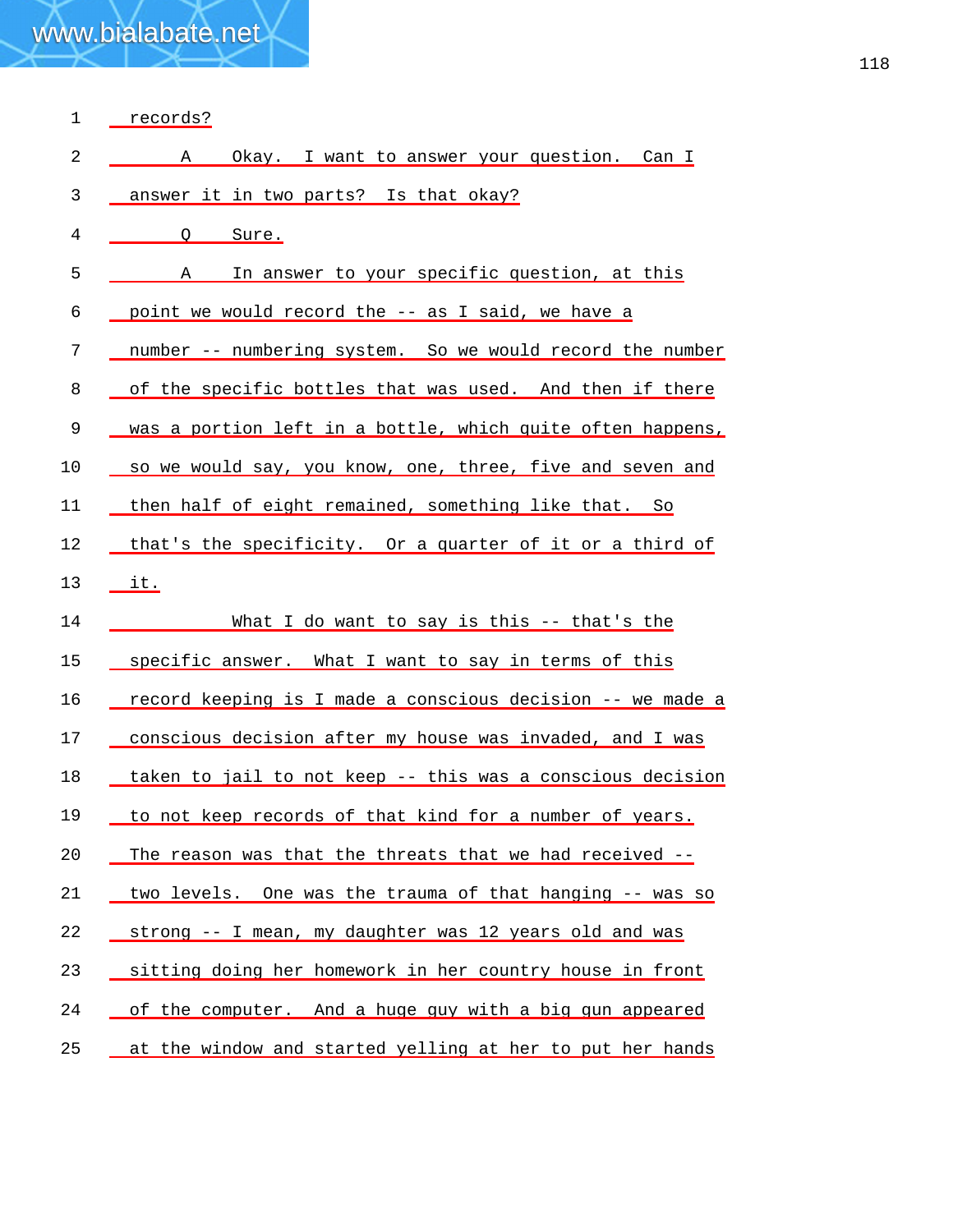| 1  | on the computer. She was 12 years old. She was            |
|----|-----------------------------------------------------------|
| 2  | traumatized for literally years about this. So on a       |
| 3  | personal level, I don't want those -- that happening      |
| 4  | again. Protect my family.                                 |
| 5  | But also we had received very specific, clear             |
| 6  | threats, right? The assistants -- what do they call it?   |
| 7  | MR. HABER: Assistant U.S. Attorney.                       |
| 8  | THE WITNESS: Assistant U.S. Attorney for the              |
| 9  | State of Oregon conveyed to my attorney -- conveyed       |
| 10 | specifically -- he said as long as I don't hear that you  |
| 11 | guys -- that you are bringing the tea in or doing         |
| 12 | ceremonies, I won't bother you. But if I ever hear it,    |
| 13 | I'm going to come get you. So we made a conscious         |
| 14 | decision well, we are living under threat; I'm not going  |
| 15 | to keep record of every drop of tea. I don't want to -- I |
| 16 | can't -- I don't want to do that. I don't want to give    |
| 17 | evidence. I don't want to have what the government would  |
| 18 | consider evidence. I'm not going to do that.              |
| 19 | So there was a period of time where the written           |
| 20 | records were not kept. There were verbal communications.  |
| 21 | Always the tea has been completely under my control. Not  |
| 22 | a drop of tea goes out that I don't know about. But       |
| 23 | didn't keep records completely as we have been, preparing |
| 24 | to have made the decision okay, it's time for us to open  |
| 25 | this conversation that we are having now.                 |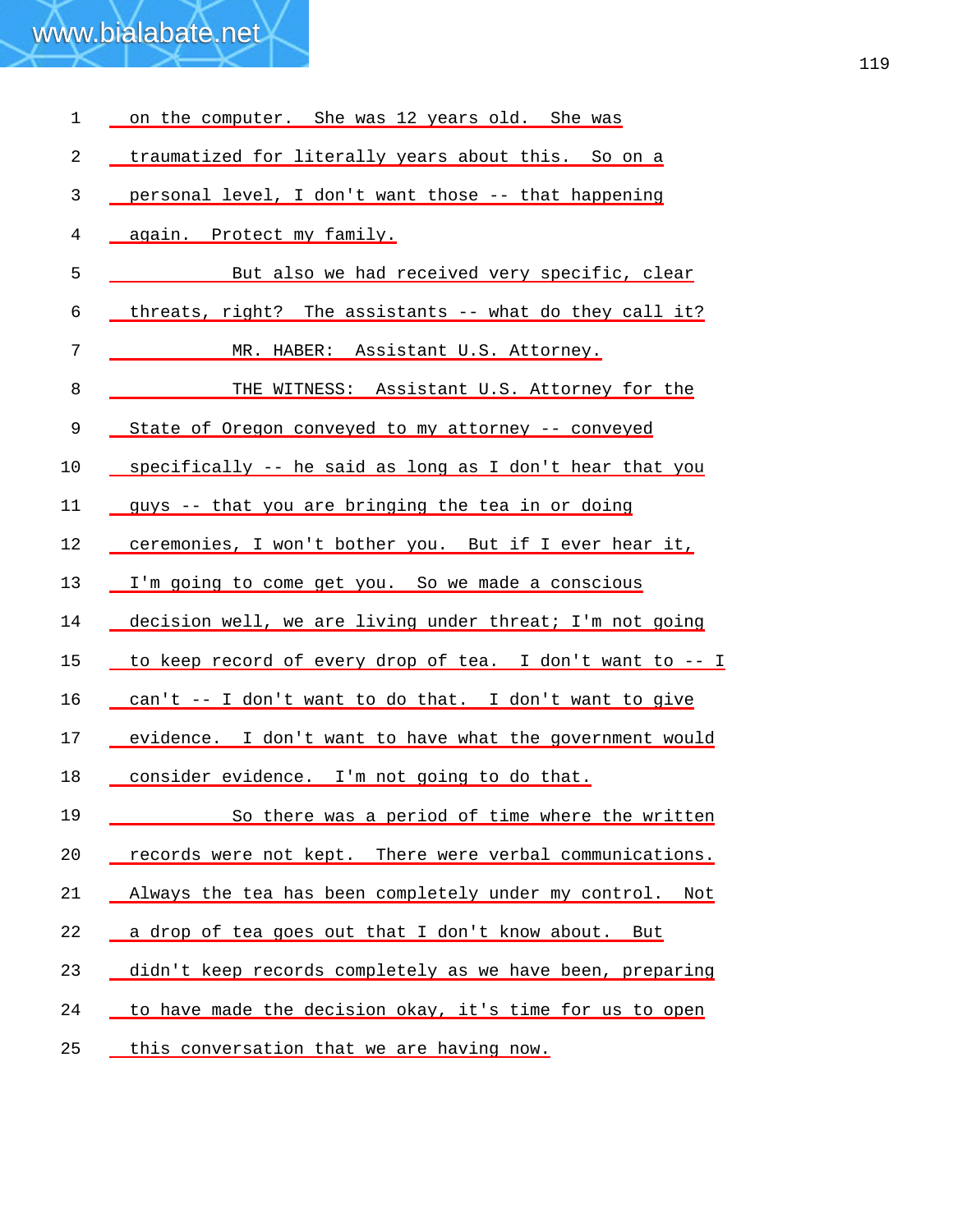| $\mathbf{1}$ | We started keeping these very, very specific                 |
|--------------|--------------------------------------------------------------|
| 2            | records that I'm talking about. So there's a gap and it      |
| 3            | was a conscious gap. It wasn't out of being laissez          |
| 4            | faire; it was a conscious decision because of the fear       |
| 5            | that we were living under.                                   |
| 6            | And then in the middle of this process -- I want             |
| 7            | to say one other thing. When the UDV case before the         |
| 8            | Supreme Court -- when the briefs of the DOJ then stated      |
| 9            | that there were no circumstances under which this tea        |
| 10           | would ever be allowed in no matter what the cost on          |
| 11           | religion -- I'm paraphrasing of course. But my               |
| 12           | understanding of what this was and questioning by the        |
| 13           | justices was they restated are there any circumstances?      |
| 14           | There's no way we will let one drop of tea because we<br>No. |
| 15           | can't afford -- whatever the reasons were. We were like      |
| 16           | okay, I guess we have to keep living under this cloud        |
| 17           | until we reach the moment where we feel like okay, in        |
| 18           | spite of the fear, in spite of the difficulty that people    |
| 19           | feel and the fear, we are going to have to do this.<br>We    |
| 20           | are going to have to go forward because we can't live that   |
| 21           | way.                                                         |
| 22           | And we have people who are in fear; people who               |
| 23           | are leaving the church and can't come to the church          |

24 25 because we are afraid. So I just wanted to give that as a subtext to the reason why we have records that are very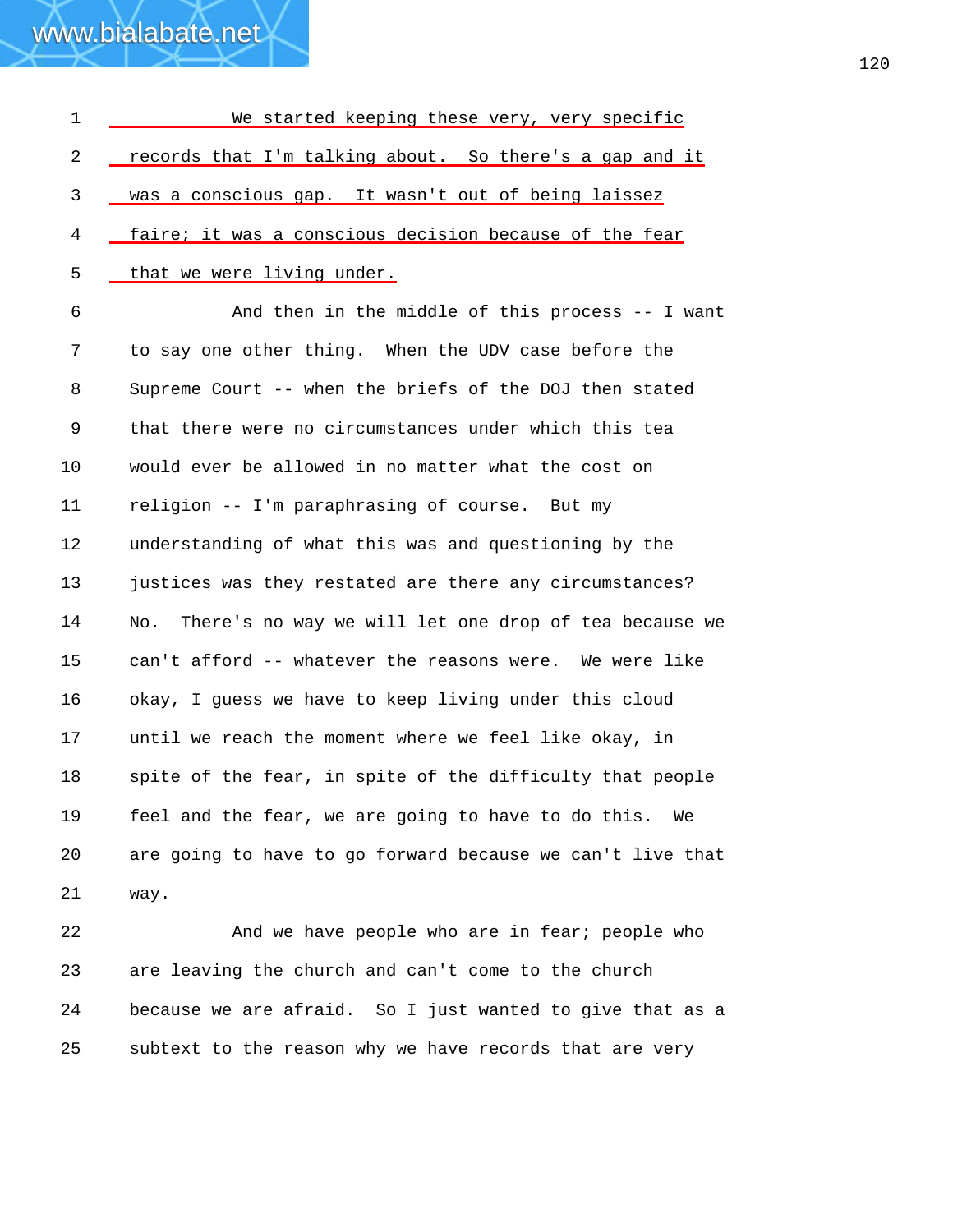#### 1 level of security is that it's in a double-locked, right? 2 3 4 5 6 7 8 9 10 11 12 13 14 15 16 17 18 19 20 21 There's two barriers. Yeah. Two barriers with locks on each of the doors. Q So are there only three people who are authorized to transport it from that location -- A Yeah. Q -- to a ceremony or to Bend I assume? A Yeah. Now Bend has their own. Once it gets to Bend, there's one person in Bend that is authorized to dispense Daime. Each Daime configuration, center, point has one person who is -- secures the tea and is allowed to serve it. So Bend has their own person who does that but that person will get it from us. Q So you do keep track of the individuals who participate in the ceremonies? A Yes. Q Do you maintain any demographic information, gender or age, of the people who -- A No. Informal. The best demographic information is Dr. Halpern; Dr. Halpern's study. But that was his thing. It didn't come from us. He did that. 22 Q Are there any examples of times where -- where 23 tea that you received or that was imported into Oregon was 24 \_ not consumed; it was disposed of in any other way --25 A No.

www.bialabate.net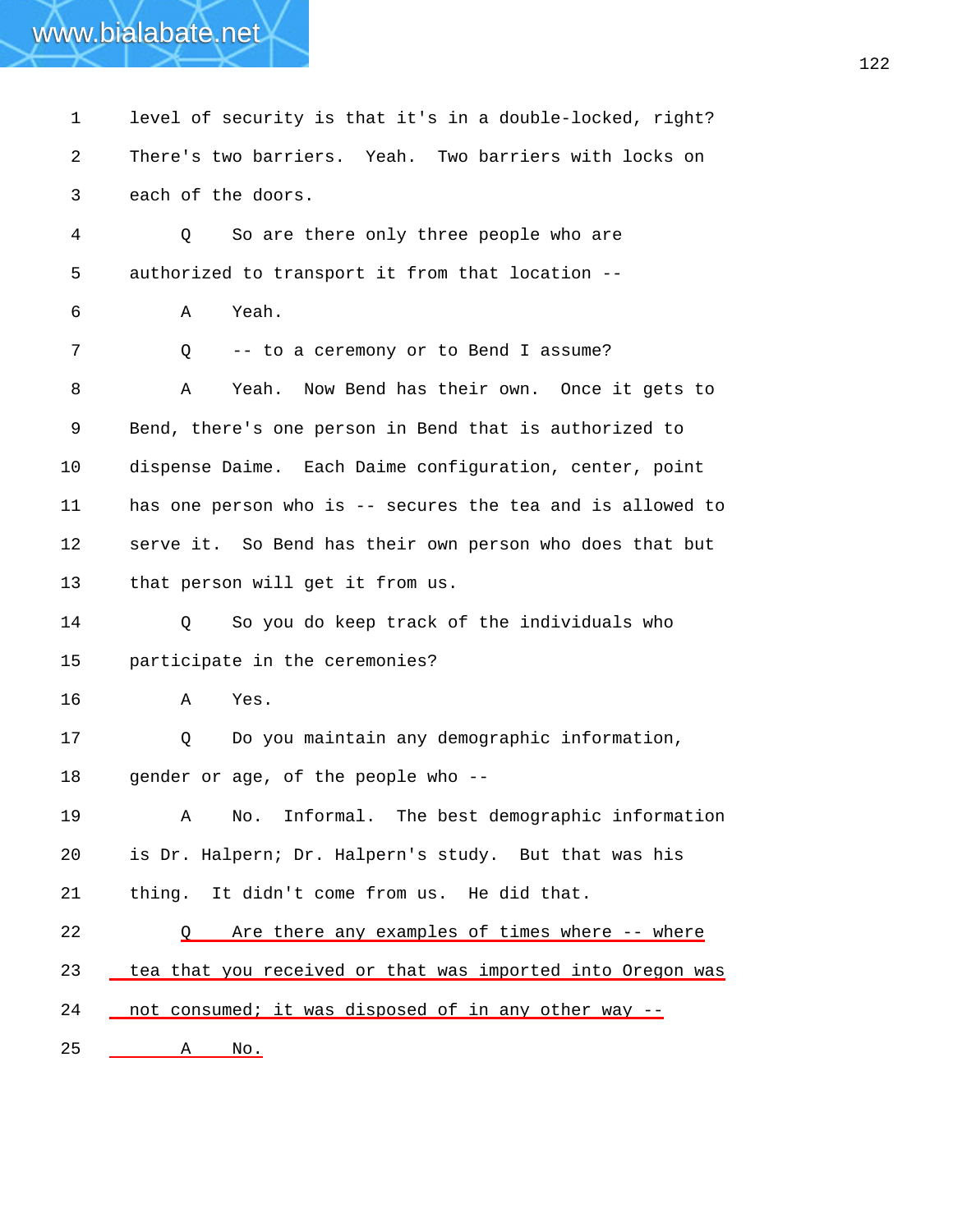| $\mathbf 1$ | -- either through loss or theft or spillage?<br>$\circ$      |
|-------------|--------------------------------------------------------------|
| 2           | No. There's no theft. There's never been<br>A                |
| 3           | theft. There's never been -- yeah. It's -- as liquid,        |
| 4           | there are times when it will spill. You know, times when     |
| 5           | a jar gets dropped. Normal thing. And then it's recorded     |
| 6           | as, you know, it would normally be, whatever. I don't        |
| 7           | know the designation how. It would be rarely. We handle      |
| 8           | it very carefully but it's happened, certainly.              |
| 9           | Have you ever had an occasion to dispose of it<br>O          |
| 10          | because it spoiled or for any other reason?                  |
| 11          | No. It's very, very rare. And no. The answer<br>$\mathbf{A}$ |
| 12          | <u>is no.</u>                                                |
| 13          | Have you ever imported the plants that are used<br>O         |
| 14          | to make the Santo Daime tea?                                 |
| 15          | Α<br>$\overline{\text{No}}$ .                                |
| 16          | Are you aware of anybody who has imported the<br>Q           |
| 17          | plants?                                                      |
| 18          | Α<br>No.                                                     |
| 19          | Are you aware of whether the plants could be<br>Q.           |
| 20          | grown in the United States?                                  |
| 21          | Like climatically you are asking?<br>Α                       |
| 22          | Yeah.<br>Just is it possible?<br>Q                           |
| 23          | I think it's possible, sure. There is places in<br>Α         |
| 24          | this country that are close enough in climate could be.      |
| 25          | Would be a possibility, sure.                                |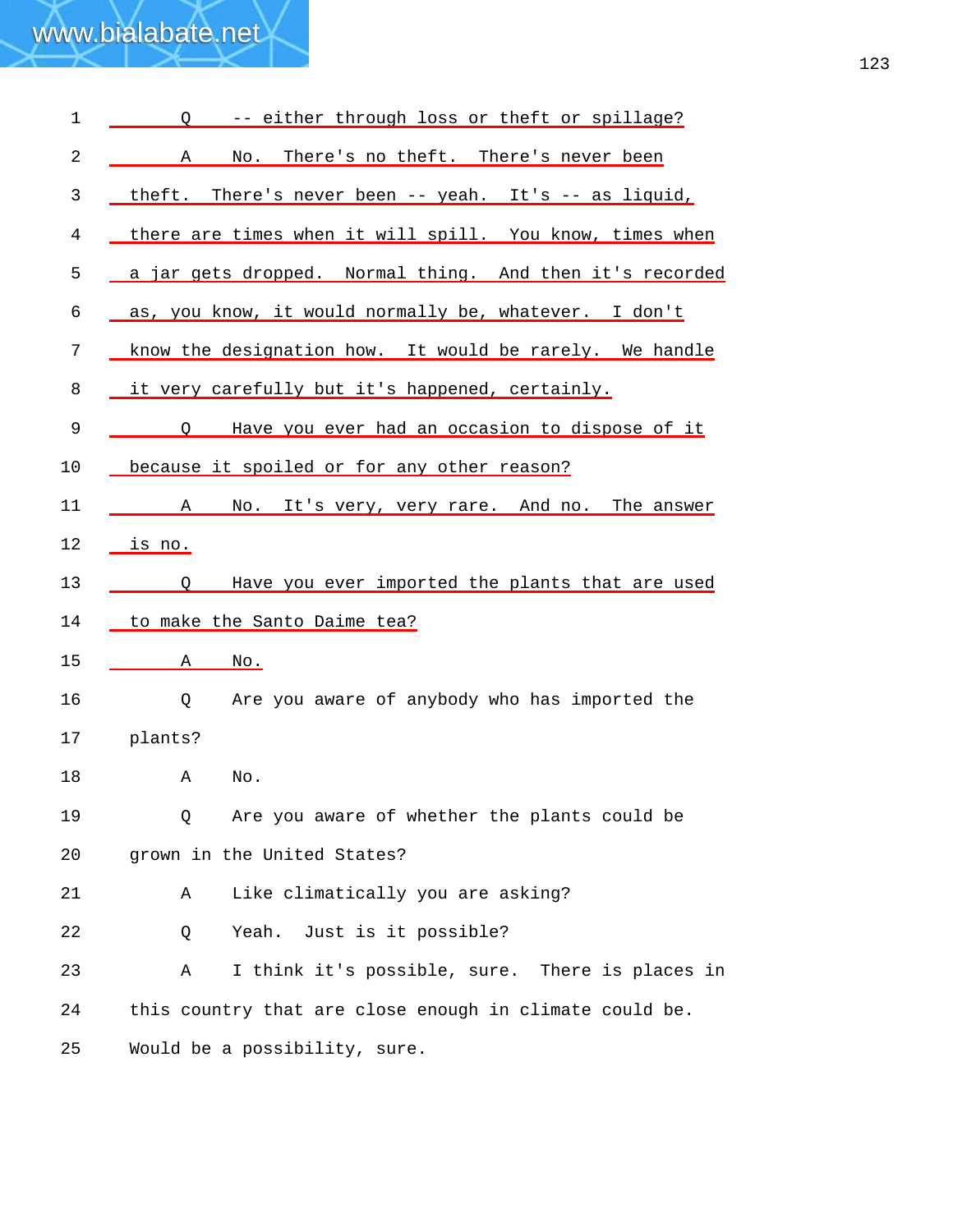| 1  | to be made here, they would come and actually make the    |
|----|-----------------------------------------------------------|
| 2  | Daime and eventually the same thing is -- leading         |
| 3  | ritual -- they would teach us. Eventually, years down the |
| 4  | road, maybe we would make it ourselves.                   |
| 5  | Is there any other way consistent with the                |
| 6  | practices and beliefs of the Santo Daime Church to make   |
| 7  | the Santo Daime tea without those two plant ingredients?  |
| 8  | No.<br>Α                                                  |
| 9  | And could the Santo Daime tea be prepared<br>$\circ$      |
| 10 | including any additional ingredients?                     |
| 11 | Wouldn't -- it wouldn't be Santo Daime.<br>Α<br>No.       |
| 12 | Are you aware of any other -- other than the<br>Q         |
| 13 | Santo Daime Church, are you aware of any other groups     |
| 14 | besides the UDV that used the same substances in a tea?   |
| 15 | In Brazil, yes.<br>Α                                      |
| 16 | Outside of Brazil?<br>Q                                   |
| 17 | I don't know. I don't know the answer to that<br>Α        |
| 18 | question.                                                 |
| 19 | You weren't aware of any?<br>Q                            |
| 20 | No, not aware.<br>Α                                       |
| 21 | How many different churches are there in Brazil<br>Q      |
| 22 | that use the same substances in a tea?                    |
| 23 | Churches meaning separate religions? Is that<br>Α         |
| 24 | what you are saying?                                      |
| 25 | Separate from the Santo Daime and of the UDV.<br>Q.       |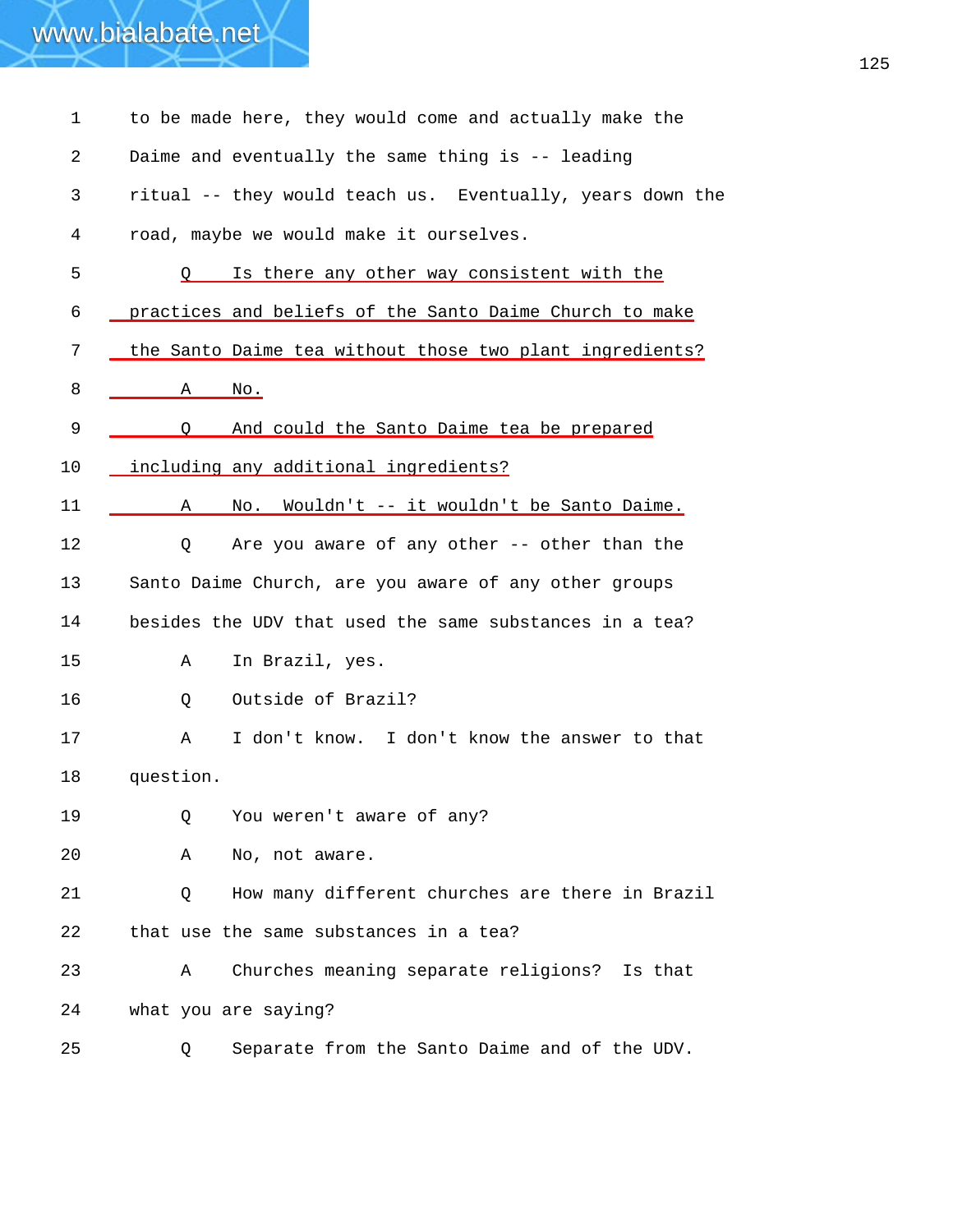| $\mathbf{1}$ | THE WITNESS: Okay.                                                |
|--------------|-------------------------------------------------------------------|
| 2            | MR. HABER: So read that first, John. Take your                    |
| 3            | time.                                                             |
| 4            | THE WITNESS: The whole thing?                                     |
| 5            | MR. MARMADUKE: Is there some specific --                          |
| 6            | BY MR. BEANE: (Continuing)                                        |
| 7            | I'm going to direct your attention to the --<br>Q                 |
| 8            | couple of specific pages. If you would turn to page 336.          |
| 9            | Okay.<br>Α                                                        |
| 10           | And if would you read beginning at line 11<br>$\circ$ . $\circ$ . |
| 11           | there. I will read the parts, but you can feel free to            |
| 12           | read along. The question asked was to some extent though,         |
| 13           | have you tried to distance yourself from the Santo Daime?         |
| 14           | Has the UDV USA tried to distance itself from the Santo           |
| 15           | Daime.                                                            |
| 16           | Answer: I have had concerns about some of their                   |
| 17           | practices which I have articulated pretty openly.                 |
| 18           | And then beginning on line 18, question: What                     |
| 19           | concerns?                                                         |
| 20           | That they didn't treat, to my<br>Answer:                          |
| 21           | understanding, the sacrament with the same degree of              |
| 22           | responsibility and care that I saw within the UDV.<br>It          |
| 23           | appeared they were much more informal in terms of                 |
| 24           | welcoming large numbers of people, in ways that I                 |
| 25           | considered to be not careful and irresponsible.                   |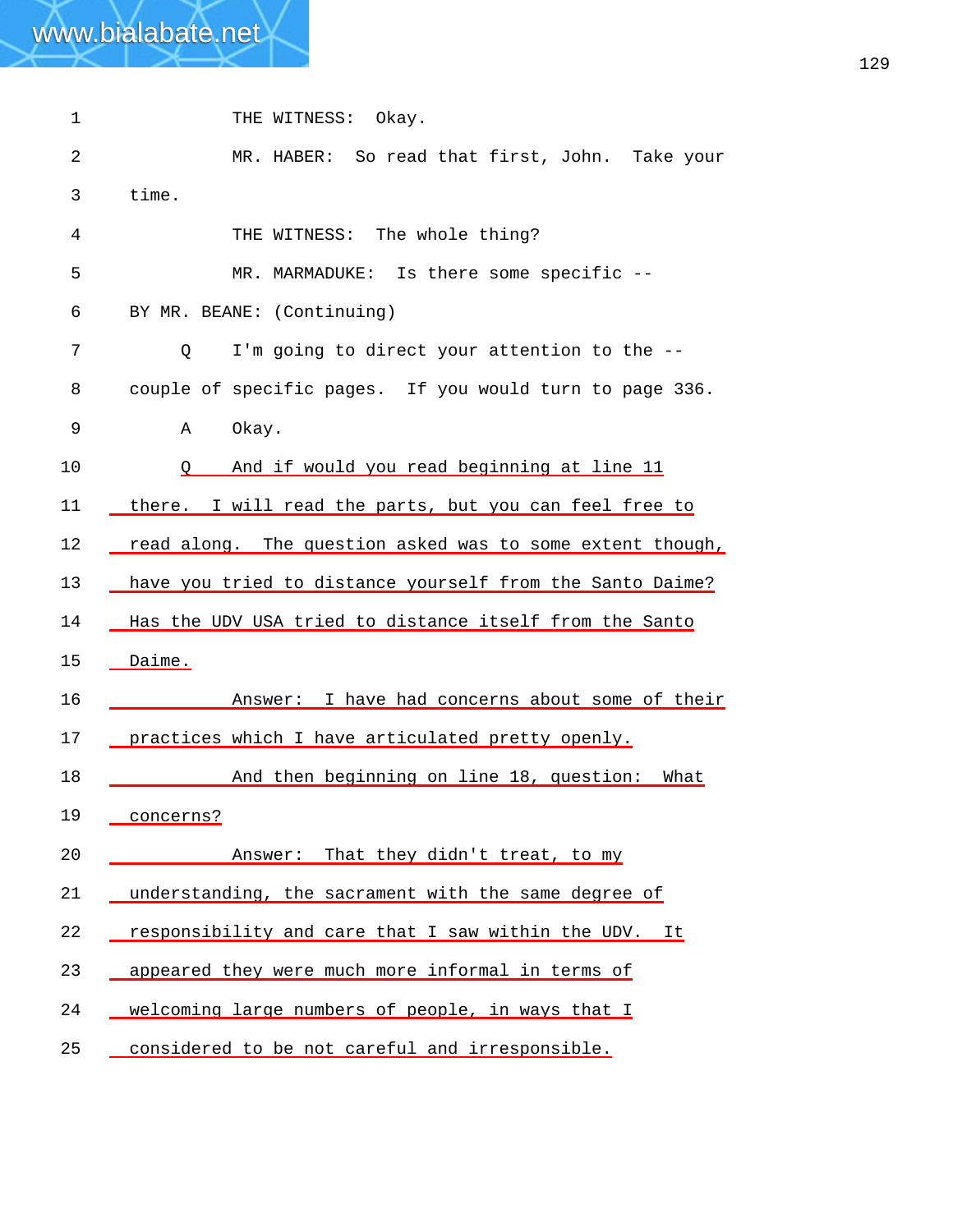| 1  | Uh-huh.<br>Α                                               |
|----|------------------------------------------------------------|
| 2  | Q In your opinion, is that a fair                          |
| 3  | characterization?                                          |
| 4  | First of all, seems to me that Mr. Bronfman is<br>A        |
| 5  | speculating; he's giving his point of view. I don't have   |
| 6  | any -- it's not my experience. I have been in the Santo    |
| 7  | Daime for 20 years. I'm one of the -- outside of Brazil    |
| 8  | one of the more -- most experienced and responsible        |
| 9  | leaders. And what he's saying is not consistent with my    |
| 10 | experience of being inside the Santo Daime. And it         |
| 11 | strikes me that in the same way that I wouldn't speculate  |
| 12 | from -- I'm outside of the Uniao Do Vegetal, and I don't   |
| 13 | have the perspective of being inside. Anything I would     |
| 14 | say about the Uniao Do Vegetal is an outsider's view based |
| 15 | on speculation and opinion. That's how I feel about it.    |
| 16 | I don't relate to what he's saying. It's not my            |
| 17 | experience. If you want me to comment specifically, it's   |
| 18 | simply not true. I mean, put it this way: I don't know,    |
| 19 | without talking to him, how he would distinguish how he    |
| 20 | cares for his hoasca compared to how I care for my Daime.  |
| 21 | I don't know; he's not saying.                             |
| 22 | MR. HABER: Hang on a second.                               |
| 23 | MR. MARMADUKE: Excuse me; I need to interrupt              |
| 24 | you here.                                                  |
| 25 | THE WITNESS: Please.                                       |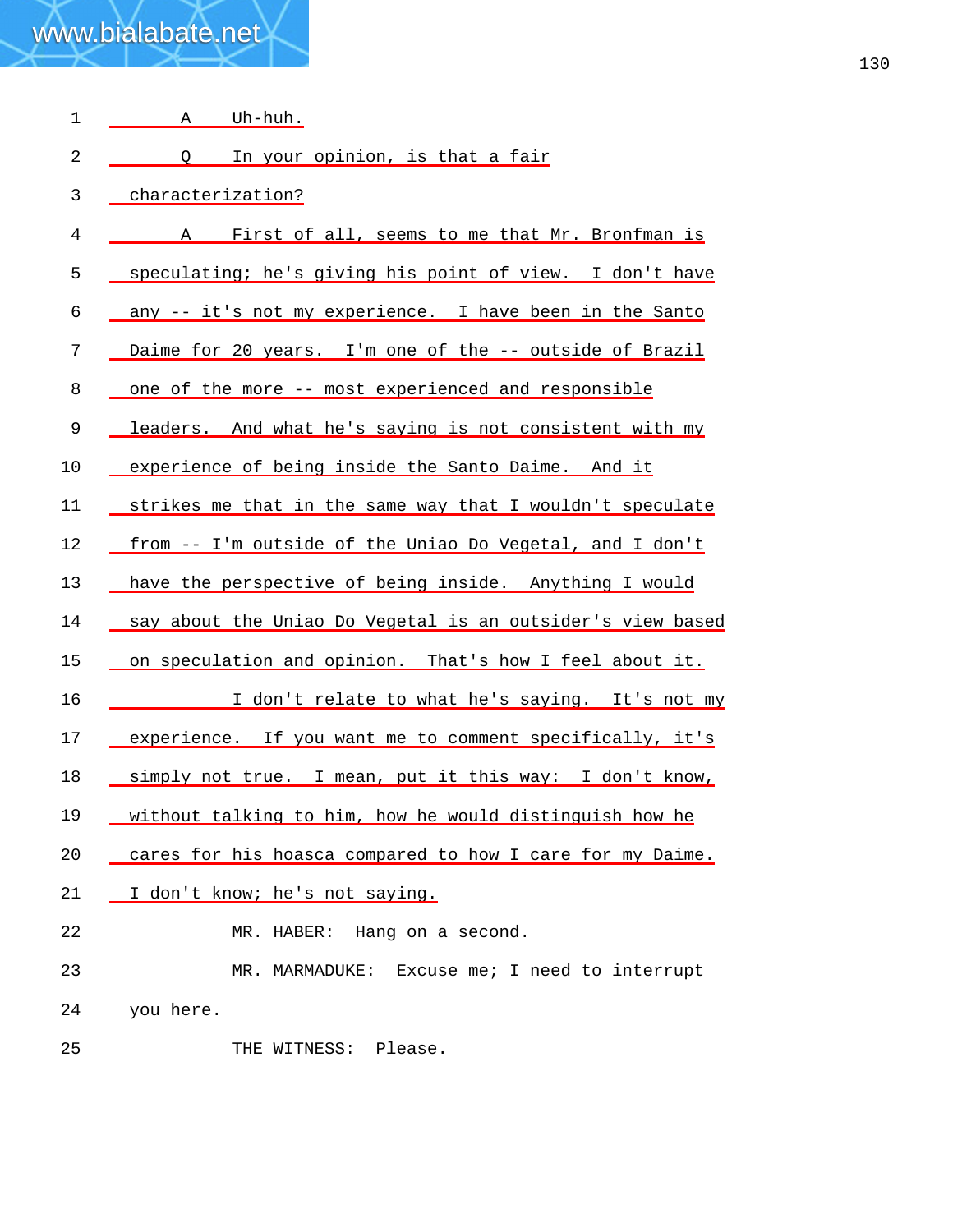| $\mathbf 1$    | MR. MARMADUKE: This is the first time I have               |
|----------------|------------------------------------------------------------|
| $\overline{c}$ | seen this, Eric, but I notice that you didn't include the  |
| 3              | next highlighted portion on the next page at page -- at    |
| 4              | line 15 where the question is, do you believe or know that |
| 5              | any of the tea that is being used by Santo Daime is going  |
| 6              | to people outside the Santo Daime Church.                  |
| 7              | Answer: I really haven't done that level of                |
| 8              | investigation.                                             |
| 9              | MR. HABER: You did not read that to the                    |
| 10             | witness.                                                   |
| 11             | BY MR. BEANE: (Continuing)                                 |
| 12             | Okay. Just for the record, the part that he<br>Q           |
| 13             | just read is on page 337, lines 15 through 19. There's     |
| 14             | one other part I want to direct your attention to. It's    |
| 15             | also on page 337 and it's an answer that begins --         |
| 16             | actually it begins on page 336, line 25. The relevant      |
| 17             | part is from lines 4 to 9 where he says, you know, when    |
| 18             | the issue came up in our litigation when they tried to     |
| 19             | enter an amicus, I was very relieved that the judge was    |
| 20             | able to distinguish that these were two separate           |
| 21             | institutions, that the issues -- while some elements were  |
| 22             | common, this wasn't a central element of the litigation.   |
| 23             | Okay.<br>Α                                                 |
| 24             | What is your reaction to that statement?<br>Q              |
| 25             | Excuse me; I was trying to catch<br>MR. MARMADUKE:         |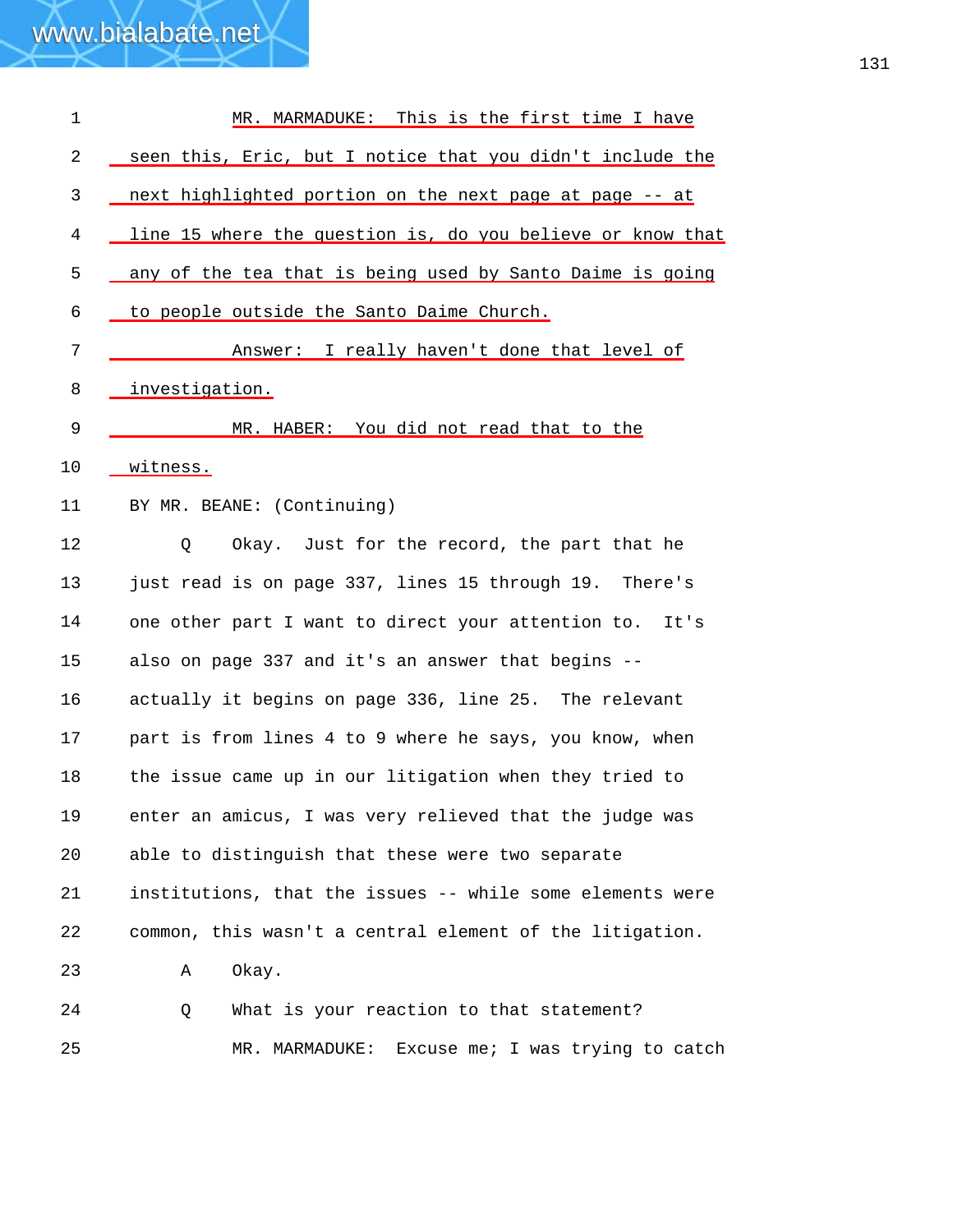### 1 what you said. I thought you said 336, but you said 337. 2 3 4 5 6 7 8 9 10 11 12 13 14 15 16 17 18 19 BY MR. BEANE: (Continuing) Q Yes. That was 337, lines 4 through 9. I mean, you can -- MR. HABER: Hang on a second. THE WITNESS: Let my lawyer here catch up. MR. MARMADUKE: I'm going to object to the form of that question because that statement itself is so ambiguous it's unintelligible as to what's being discussed. It says well, some elements were common. This wasn't an element of this litigation. I'm not sure what he's talking about. I'm not sure it's clear to anybody without a more thorough exploration of this whole thing. Do you have any idea what he's talking about at that -- THE WITNESS: I felt the same way. I'm not sure what he means. He's stating a fact, but I don't know what his point is. I'm not sure what the point of the question is either. BY MR. BEANE: (Continuing) 20 Q My question to you is whether, in your opinion, 21 the UDV and the Santo Daime Church should be treated 22 differently under the law? 23 A Absolutely not. 24 Q Why not? 25 A Absolutely not because what distinguishes the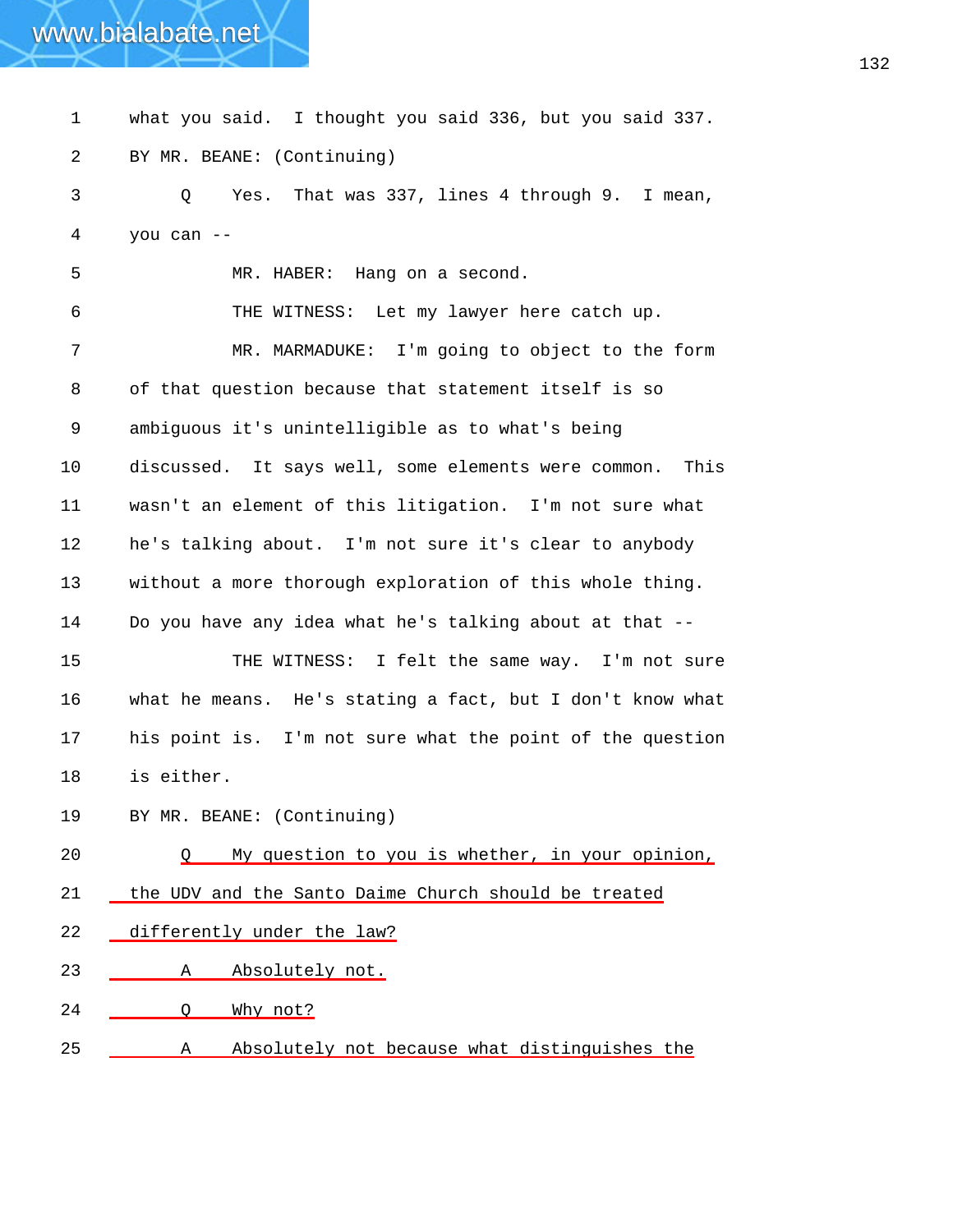| $\mathbf 1$ | Santo Daime is -- are not things -- has nothing to do with |
|-------------|------------------------------------------------------------|
| 2           | the application of law. From my point of view, both the    |
| 3           | UDV and the Santo Daime are legitimate religions; they     |
| 4           | have been through investigation since 1983 in Brazil.      |
| 5           | That's 25 years of investigation. Both of them have        |
| 6           | proven track records, both of them came from the same      |
| 7           | origin, both of them use -- virtually use the same tea.    |
| 8           | There are differences in the ritual, there are             |
| 9           | differences in the -- how do I want to say it? The         |
| 10          | administrative structure; they are structured somewhat     |
| 11          | differently. There are some differences, slight            |
| 12          | differences in -- what would you call it? The rhetoric.    |
| 13          | Cosmology is slightly different. But in all the ways that  |
| 14          | one would look at religion -- the sacred use of the tea,   |
| 15          | how the tea is used, how the tea is held, how the tea is   |
| 16          | produced, how the tea is the place that -- it holds the    |
| 17          | centrality, and the impossibility of conducting ritual     |
| 18          | without it. All of those things are identical.             |
| 19          | And they have the same rights under the both the           |
| 20          | Constitution and the First Amendment and the Freedom of    |
| 21          | Religion Restoration Act. For me, they are identical in    |
| 22          | all the important areas. And as I said, what               |
| 23          | distinguishes them are simply internal decisions.<br>The   |
| 24          | rituals are different. The UDV does it twice a month; the  |
| 25          | Santo Daime is more often. We sing, which is not           |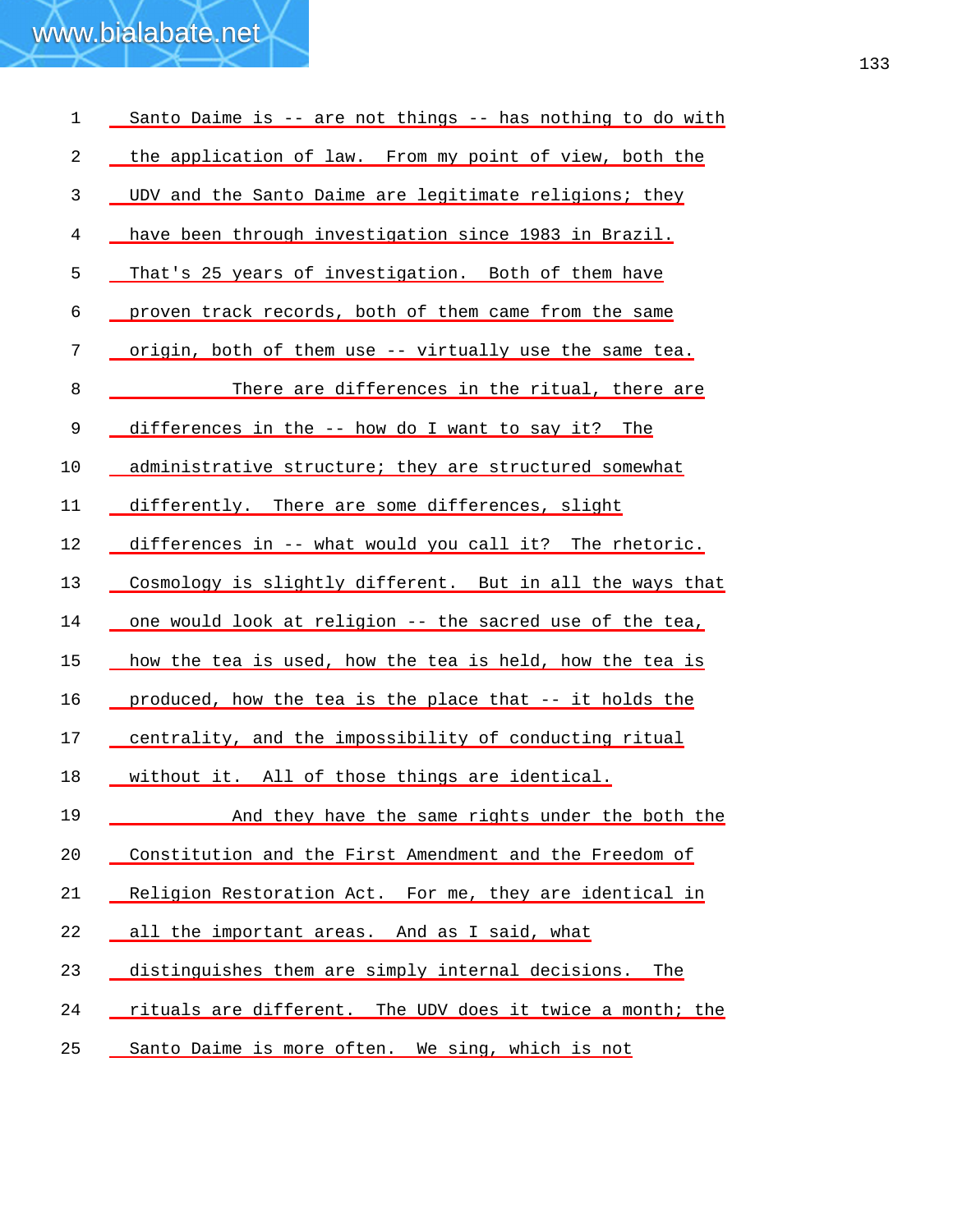| 1          | something which any government would pretend to have any   |
|------------|------------------------------------------------------------|
| $\sqrt{2}$ | opinion about.                                             |
| 3          | So from my point of view, there's a -- they                |
| 4          | are -- deserve to be treated exactly equally.              |
| 5          | Do you know which church was established first?<br>Q       |
| 6          | The Daime by many years; 30 years, 31 years.<br>Α          |
| 7          | Was the UDV part of the Santo Daime Church<br>Q            |
| 8          | before it became independent?                              |
| 9          | The UDV was started by a man who had his<br>Α<br>No.       |
| 10         | own inspiration. Whether there was a connection between    |
| 11         | the two is something of legend and conversation. But Maso  |
| 12         | Gabriel who started the UDV started it in -- I'm not       |
| 13         | familiar with the details of the history, but they -- they |
| 14         | didn't grow out of the Barquinha. Came directly out of     |
| 15         | the Maso Do Veo, but the UDV didn't.                       |
| 16         | Have you ever participated in UDV ceremonies in<br>Q       |
| 17         | the United States?                                         |
| 18         | Α<br>No.                                                   |
| 19         | Would you allow a UDV participant to participate<br>Q      |
| 20         | in one of your ceremonies?                                 |
| 21         | Sure.<br>Α                                                 |
| 22         | Would they -- would you require them to go<br>Q            |
| 23         | through the interview process and fill out all the same    |
| 24         | forms participants would fill out?                         |
| 25         | Yeah, absolutely. Filling out the forms is part<br>Α       |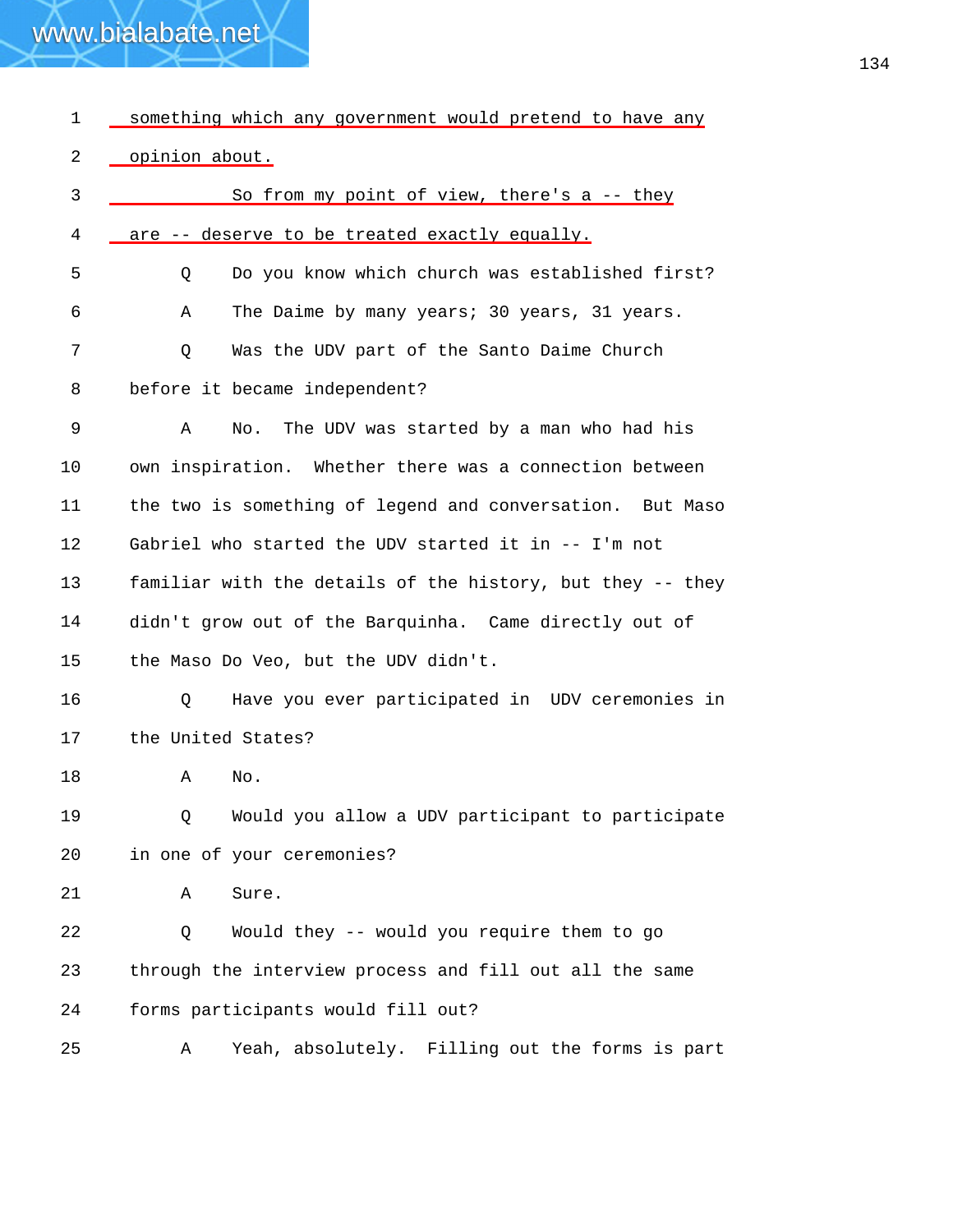1 record what exactly a sacrament is. In terms of the Daime 2 tea, what is a sacrament?

www.bialabate.net

3 4 5 6 7 8 9 10 11 12 13 14 15 A Sacrament is -- in general is substance that is ascribed by a religion to bear the personage of the divine being; to embody the divine. And that when a person consumes that, takes that body, right? So in the Catholic Church would be wine and a wafer. In the Holy Daime it's the Daime tea. In the UDV would be the tea. In other religion they use other sacraments. In our religion is imbued with the essence of the master, the Christ. Q It's the spirit of Christ? A The spirit of Christ is in that. With taking that, you are joining with the body and spirit of Christ. There's a central practice. The question is is it the central practice; is it part and parcel of that religion. 16 Q The other thing I was going to ask you about was 17 in reference to what you alluded to as the raid on your 18 house by the FBI and the DEA. Would you explain exactly 19 what did occur on that occasion. 20 \_\_\_\_\_\_\_ A Yes. So May 19th, 1999. My wife and I and a 21 woman who at that time was 75 years old, member of the 22 church, were visiting a bedside of a man in our church who 23 had died -- that day he had. And we had been next -- our 24 community was gathered around him. We were praying. A 25 very beautiful, powerful moment.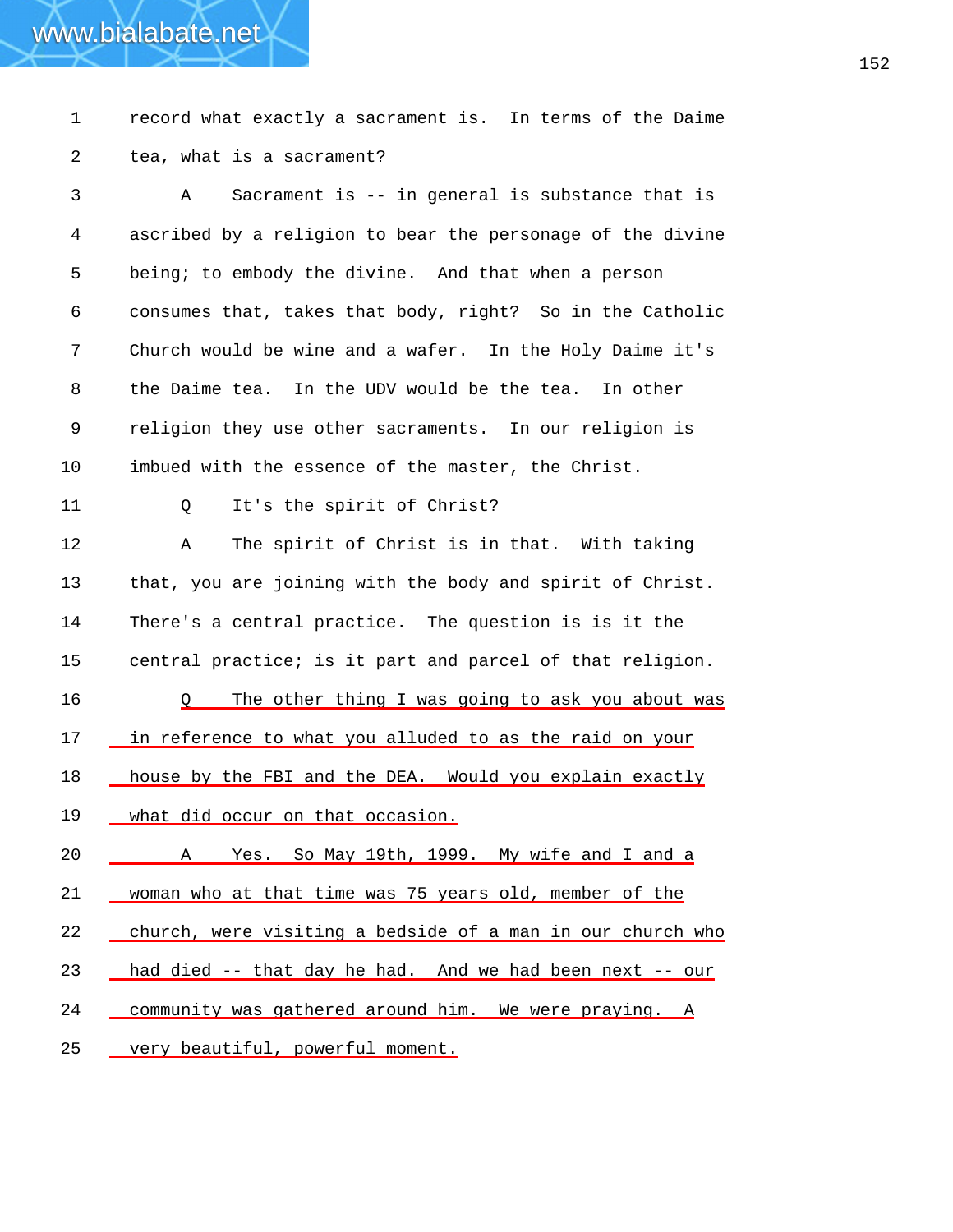| $\mathbf 1$ | And meanwhile, that day a shipment of Daime                |
|-------------|------------------------------------------------------------|
| 2           | which came in the way that it came at that time -- was     |
| 3           | shipped by air to Los Angeles where it was brought by a -- |
| 4           | what they call a broker. I forget the -- a customs broker  |
| 5           | through -- assigned to a carrier. Had been doing this for  |
| 6           | a number of years. A shipment had come, had been           |
| 7           | intercepted. We didn't know about that. Had been tagged    |
| 8           | and electronically monitored. Had arrived at our house     |
| 9           | that day.                                                  |
| 10          | And we returned home in this state of having,              |
| 11          | you know, blessed this man who had died. And I drove up    |
| 12          | in the car -- it was a rental car because our car was in   |
| 13          | the shop. I saw a motor home in the driveway; I didn't     |
| 14          | have a motor home or knew anybody that had a motor home.   |
| 15          | And all of a sudden -- so I thought, I don't know anybody  |
| 16          | who has a motor home. And all of a sudden my car is        |
| 17          | surrounded by five men with high-powered rifles and guns   |
| 18          | and no identification on them on the front. And they are   |
| 19          | yelling at me to put my hands up. And at first -- my       |
| 20          | first thought was -- right in those moments your body      |
| 21          | slows down and your body closes down. They must have been  |
| 22          | chasing some criminal who was in a motor home, and they    |
| 23          | got confused and now they are -- so that was my first      |
| 24          | thought. And then it was like a slow-motion movie. And     |
| 25          | then I thought oh, oh, oh, oh, oh, I get it; I get it.     |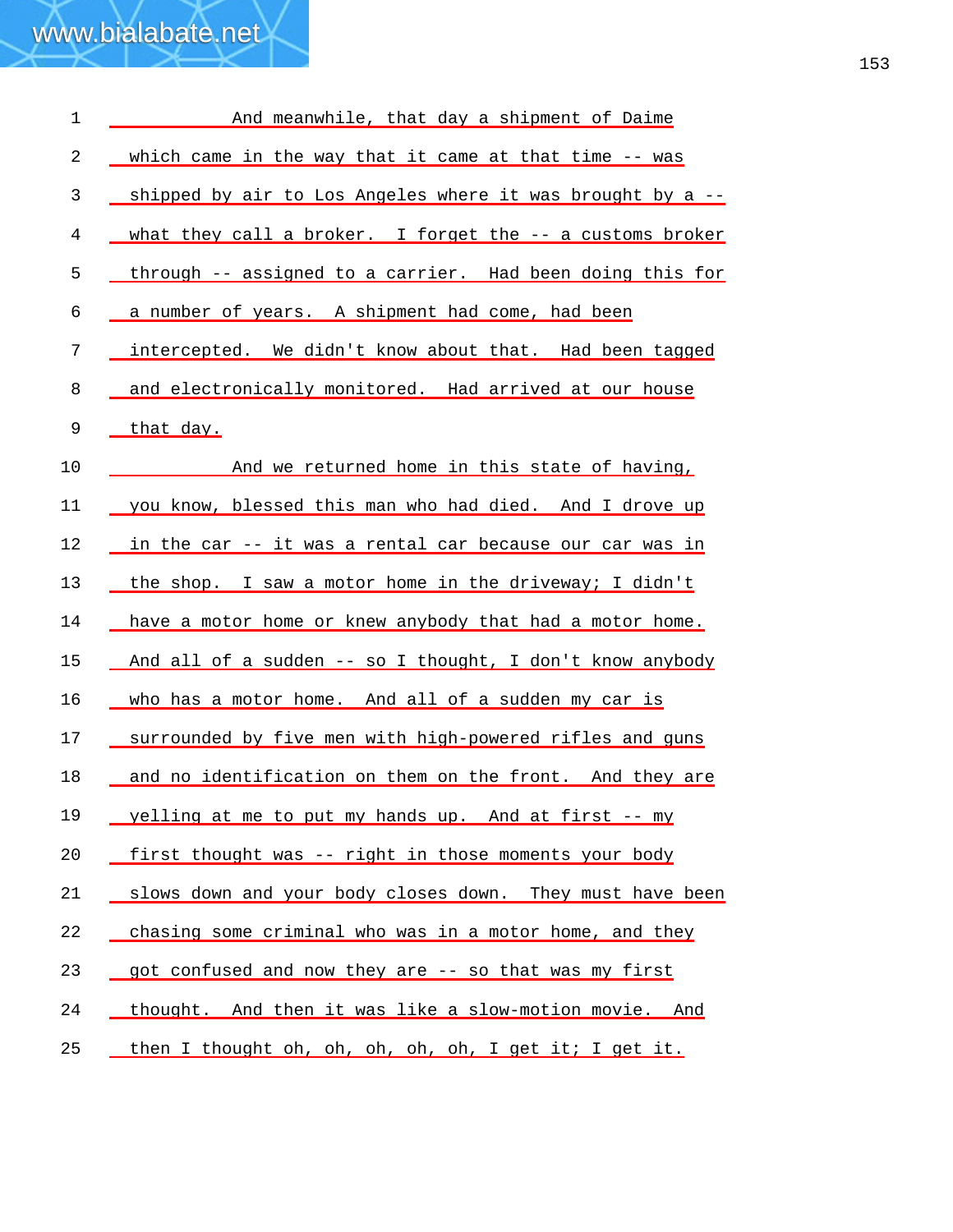| $\mathbf 1$ | And they started, put your hands up, put your             |
|-------------|-----------------------------------------------------------|
| 2           | hands up. The woman in the back seat was deaf. And the    |
| 3           | car -- when I turned the key off -- they open the door,   |
| 4           | and the key starts going -- buzzing. And put your hands   |
| 5           | up. She can't hear them because she's deaf because of the |
| 6           | buzzing. I'm like, guys, can I take that out, thinking    |
| 7           | they are going to shoot us because that poor woman is     |
| 8           | deaf. They said no, you can't. They took me out of the    |
| $\mathsf 9$ | car. They put -- they frisked me and put -- what do you   |
| 10          | call -- handcuffed -- the plastic things on my wrists     |
| 11          | behind me.                                                |
| 12          | Took me into my house. Turns out they had been            |
| 13          | there two hours with my children. I'm sorry. This is      |
| 14          | very -- it was really intense. I only told you about my   |
| 15          | daughter who was 12 years old. My son was 16. And we had  |
| 16          | a visiting exchange student from Poland. They came in,    |
| 17          | put a pistol in front of the kid from Poland's throat. He |
| 18          | held my kids at gunpoint, terrorized them. They didn't    |
| 19          | beat them or anything. But middle-class kids living out   |
| 20          | in the country.                                           |
| 21          | They waited for us to get home. They put me in            |
| 22          | a chair. My -- lined up my family. My daughter was        |
| 23          | completely freaked out by this invasion of her house. And |
| 24          | then they proceeded to go through my house, looking for   |
| 25          | what they assumed were drug paraphernalia and money and   |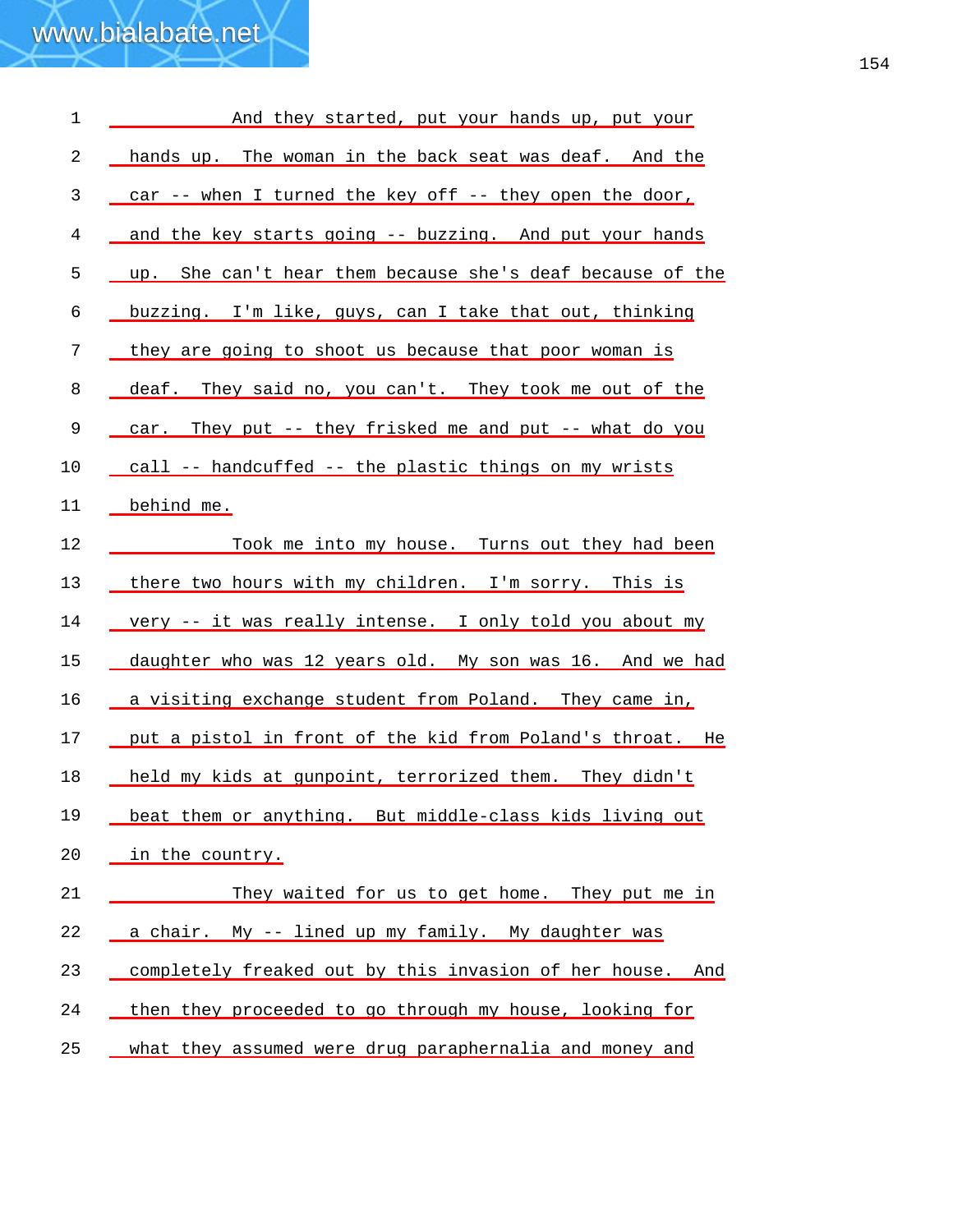| 1  | all the things they would expect. Found none of this. Of    |
|----|-------------------------------------------------------------|
| 2  | course all they found was altars and pictures of saints.    |
| 3  | And they seized the Daime. At that time there were 200      |
| 4  | liters of Daime. At that time it was stored actually in a   |
| 5  | locked place but it was on our land.                        |
| 6  | They went through the house, took papers, took              |
| 7  | pictures, took all the evidence. After another four         |
| 8  | hours -- so it was a total of four hours they were there.   |
| 9  | They then took me to jail. On the way -- did the best       |
| 10 | they could to terrorize them; best they could to scare      |
| 11 | them. I was sitting in the front seat. They wouldn't        |
| 12 | take let me take my hands -- they wouldn't untie my hands.  |
| 13 | I couldn't get out to pee. They were trying to scare me.    |
| 14 | And meanwhile they are coming in and talking                |
| 15 | about my children are victims and just trying to scare me   |
| 16 | in general. And then they sent me to jail with two DEA      |
| 17 | agents who had a conversation -- like this one guy says,    |
| 18 | what did you do? This is the other guy -- what's his        |
| 19 | crime? How many years? The guy says I think 30 years.       |
| 20 | He said, how old are you? At the time I was 49. You take    |
| 21 | a year for the trial; you get out of jail when you were     |
| 22 | Your wife -- we are going to send her to jail too. I<br>80. |
| 23 | don't know what we will do with your kids. Maybe just       |
| 24 | give them away. I don't know what we will do with your      |
| 25 | <u>kids.</u>                                                |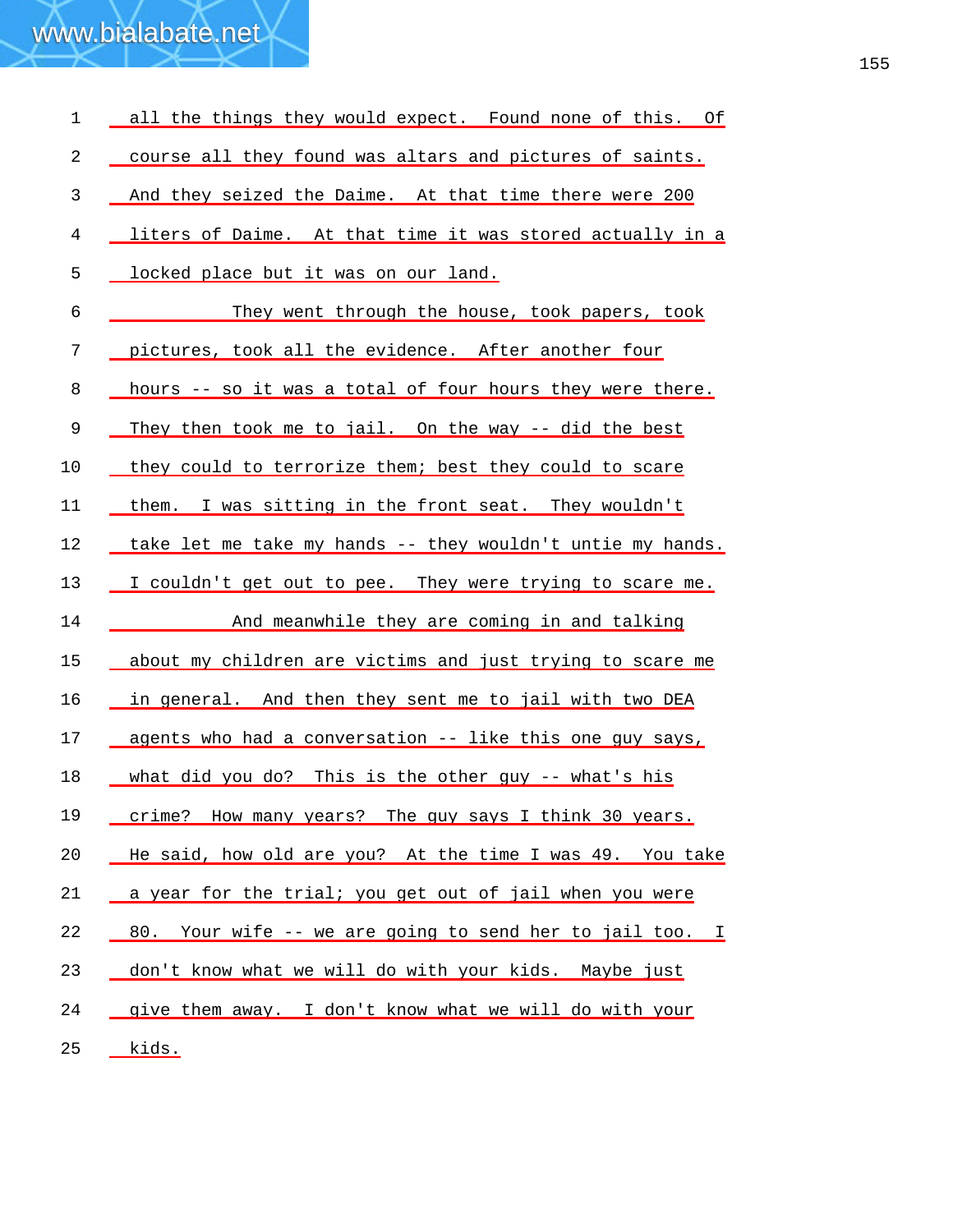| $\mathbf 1$ | I spent overnight in jail. Then they sent me              |
|-------------|-----------------------------------------------------------|
| 2           | with the FBI guys who were doing soft cop things and      |
| 3           | trying to get me to give up my sources. And I explained   |
| 4           | to them that there was no such thing. And then they       |
| 5           | dropped me off at home, and they ended up never charging  |
| 6           | me with anything. We had a number of conversations then   |
| 7           | with the assistant -- the State's attorney who then       |
| 8           | culminated what I said; threatening me with that kind of  |
| 9           | thing.                                                    |
| 10          | The next day -- the worst thing that happened --          |
| 11          | the worst thing that happened was two weeks later they    |
| 12          | sent Child Protective Services to my children's schools.  |
| 13          | My son was in high school; daughter was in middle school. |
| 14          | They were called out of class to question my children     |
| 15          | about whether their father had given them drugs and just  |
| 16          | to scare us, just to -- my children -- again, my daughter |
| 17          | was completely -- my son was 16, and he was more mad. My  |
| 18          | daughter was super scared and freaked out. Took seven     |
| 19          | years for her even to talk about it with me. That was the |
| 20          | worst.                                                    |
| 21          | And then I got calls middle of the night -- hi,           |
| 22          | this is Steve; I just went to a ayahuasca conference, and |
| 23          | I'm wondering can I buy some ayahuasca from you? That was |
| 24          | sort of B movie stuff. That was --                        |
| 25          | Any crank calls?<br>Q.                                    |